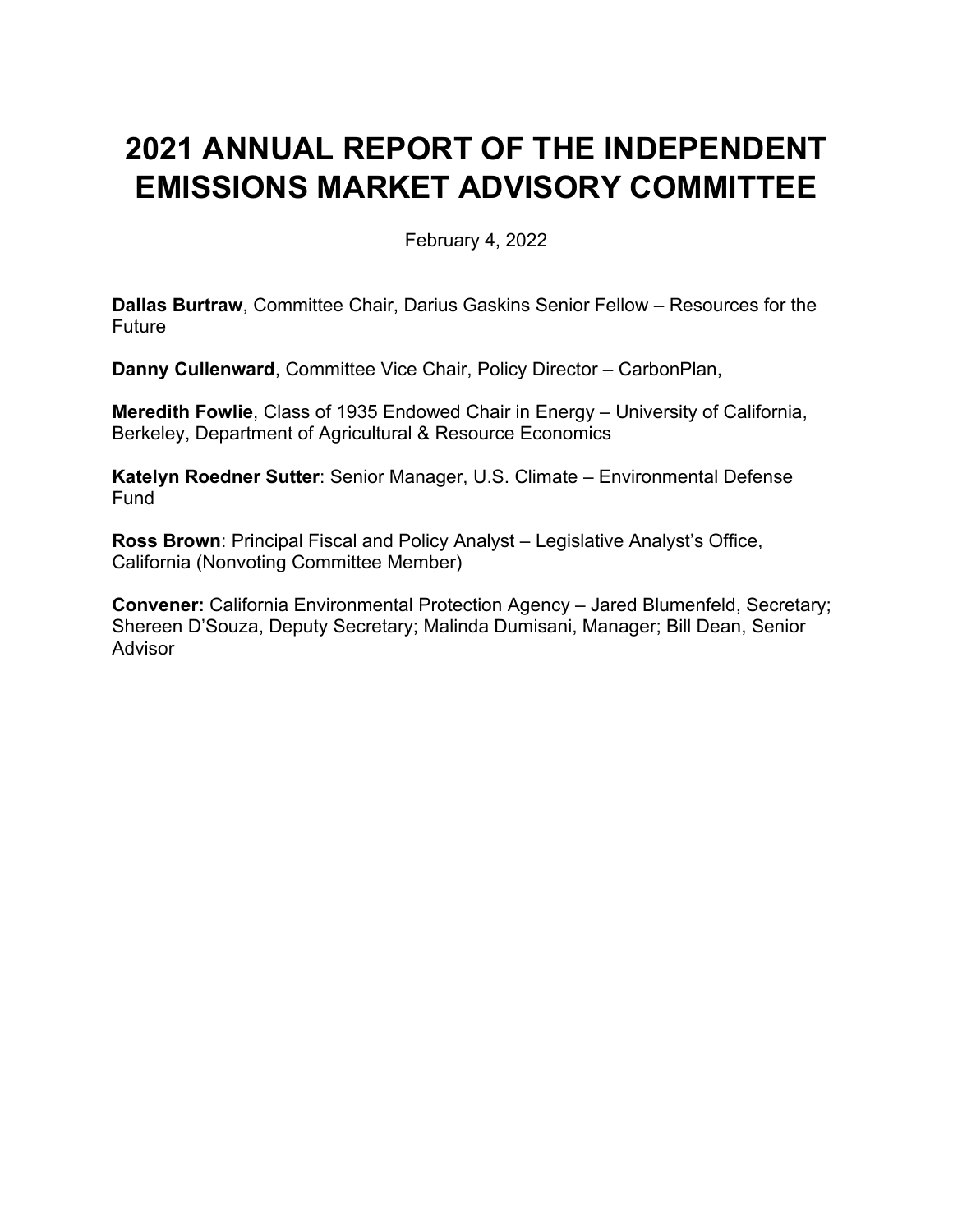# **Table of Contents**

| 2021 ANNUAL REPORT OF THE INDEPENDENT EMISSIONS MARKET ADVISORY |  |
|-----------------------------------------------------------------|--|
|                                                                 |  |
|                                                                 |  |
|                                                                 |  |
|                                                                 |  |
|                                                                 |  |
|                                                                 |  |
|                                                                 |  |
|                                                                 |  |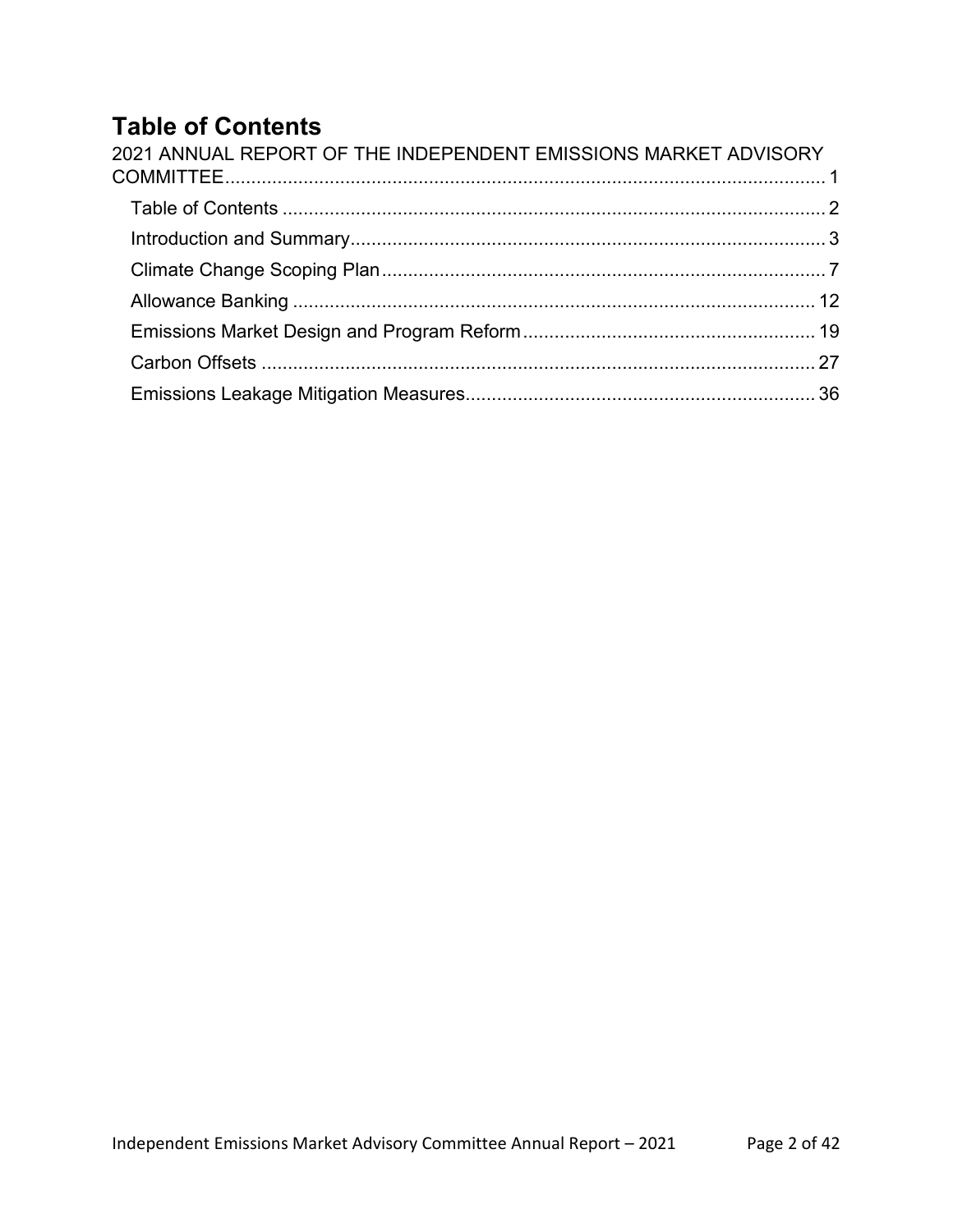# **Introduction and Summary**

With increasingly dire warnings from scientists and the growing frequency and intensity of climate-fueled disasters, the sense of urgency in addressing climate change is only escalating. California remains committed to reducing the state's greenhouse gas emissions by 40 percent below 1990 levels by 2030. The State's carbon market covers about 75 percent of total greenhouse gas emissions and plays an important role in helping the state meet its 2030 emissions limit. The market is supported by the auction price floor set at \$19.70 per ton of carbon dioxide  $(CO<sub>2</sub>)$  emissions in 2022. While the price floor is modest compared to estimates of the social cost of CO<sub>2</sub> emissions, it nonetheless represents a change from the historic and once-universal practice of issuing licenses for industrial activity that resulted in air pollution for free. And although most of the emission reductions thus far achieved are likely attributable to regulatory measures, the emissions cap for covered sources nonetheless boosts confidence that the economywide limit can be achieved. We believe going forward that the role of the cap-and-trade program could be strengthened to help deliver on California's 2030 emissions limit while also improving the cost-effectiveness of the state's policy strategy.

Over most of the history of the emissions market allowance prices have hovered near the price floor, which increases gradually by 5 percent per year plus inflation. However, the summer of 2021 saw a sharp departure from trend with the November auction price reaching \$28.26, an increase of two-thirds over the price a year before. This increase parallels sharp increases in prices in other allowance markets including the European Union (EU) and the eastern states' Regional Greenhouse Gas Initiative. In part this might reflect expectations about declining annual allowance budgets, as well as increasing global commitments to climate action. It might also reflect the expectation of potential new trading partners: in May 2021, Washington state passed new legislation to launch an emissions trading program by 2023.

Yet another reason for the uptick in market prices is the increasing participation of noncompliance entities in the allowance market. A growing role for financial investors and speculators can increase market liquidity and boost confidence, but it also introduces new challenges for market oversight and the potential for greater price volatility.

### **Scoping Plan**

This year the revised Scoping Plan will be a central activity for the California Air Resources Board (CARB or Board). The focus thus far in that process has been to identify long-term technological outcomes consistent with the state's goal of carbon neutrality by 2045, or even sooner. While creating a vision for long-term action is valuable and sets an important precedent, this year's Independent Emissions Market Advisory Committee (IEMAC or Committee) report emphasizes the need to also focus on policies and measures that will help the state achieve its statutory 2030 emissions limit. We encourage the agency to develop an actionable blueprint with contingencies that can be brought forward as necessary, depending on interim milestones. A more

Independent Emissions Market Advisory Committee Annual Report – 2021 Page 3 of 42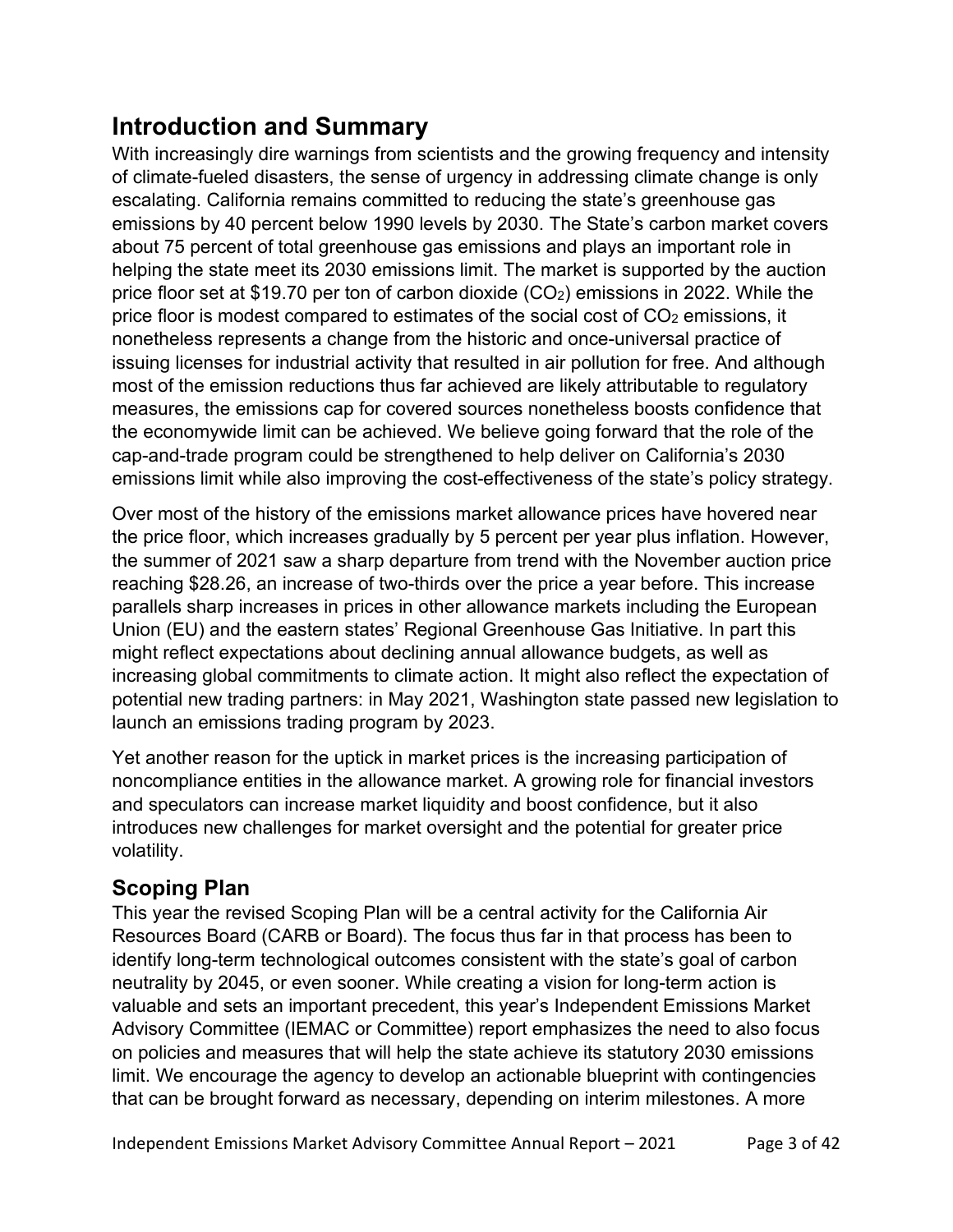specific examination of pathways to achieve the 2030 limit would also help illuminate the issue of affordability, who bears the cost of emissions reductions, and what improvements in air quality can be expected to accompany greenhouse gas emissions reductions. This effort should give elevated attention to outcomes that prioritize environmental improvements in historically disadvantaged and environmentally overburdened communities.

### **Allowance banking**

The market's third compliance period (2018-2020) resulted in 100 percent compliance. This good news was also accompanied by noteworthy data that indicate a substantial number of allowances were held (or "banked") in private accounts, raising questions about the program's ability to contain emissions from sources covered by the emissions cap to adequately to support the economywide greenhouse gas limit in the years ahead. All told, some 321 million allowances were banked into the market's post-2020 period, equal to more than the emissions reductions expected from the program over the coming decade. An additional reserve supply of allowances totaling 274 million tons resides in public accounts and could also enter the market, depending on future prices. One factor contributing to the pent-up supply in private accounts could be precautionary saving in anticipation of the decreasing emissions cap; another is the role of companion policies that have successfully reduced emissions at sources covered by the cap-andtrade program and helped to achieve California's 2020 greenhouse gas reduction goals four years ahead of schedule; and another is the recent decline in economic activity associated with the pandemic. Whatever the explanatory factors, the number of allowances held in private and public accounts casts uncertainty over the state's ability to hit its 2030 emissions limit. These findings also offer an opportunity for the Air Resources Board to take stock of the program and consider adjustments to allowance supplies going forward.

### **Emissions market design and program reform**

Adjustments to allowance supply have been made previously in response to legislative direction or to implement the goals of [Assembly Bill \(AB\) 32 \(Statutes of 2006, Chapter](https://leginfo.legislature.ca.gov/faces/billNavClient.xhtml?bill_id=200520060AB32)  [488\).](https://leginfo.legislature.ca.gov/faces/billNavClient.xhtml?bill_id=200520060AB32) Previous IEMAC reports have identified additional options for potential adjustments to the market if the allowance supply-demand dynamics move out of balance and risk undermining state goals. In this year's report, we outline the options with greater specificity. When evaluating additional market reforms, we express a preference for rule-based measures that automatically apply based on criteria identified in advance of observing program outcomes. One workable approach would adjust the allowance supply in response to auction outcomes, effectively enhancing the market's price floor by adding an additional emissions containment price step, as exists in other North American emissions trading programs. We also point to the impact that program reform could have on revenues to the Greenhouse Gas Reduction Fund (GGRF), which provides an important element of the state's ability to address environmental justice concerns, and we describe steps that could maintain or increase revenues to the Fund if other program reforms were implemented.

Independent Emissions Market Advisory Committee Annual Report – 2021 Page 4 of 42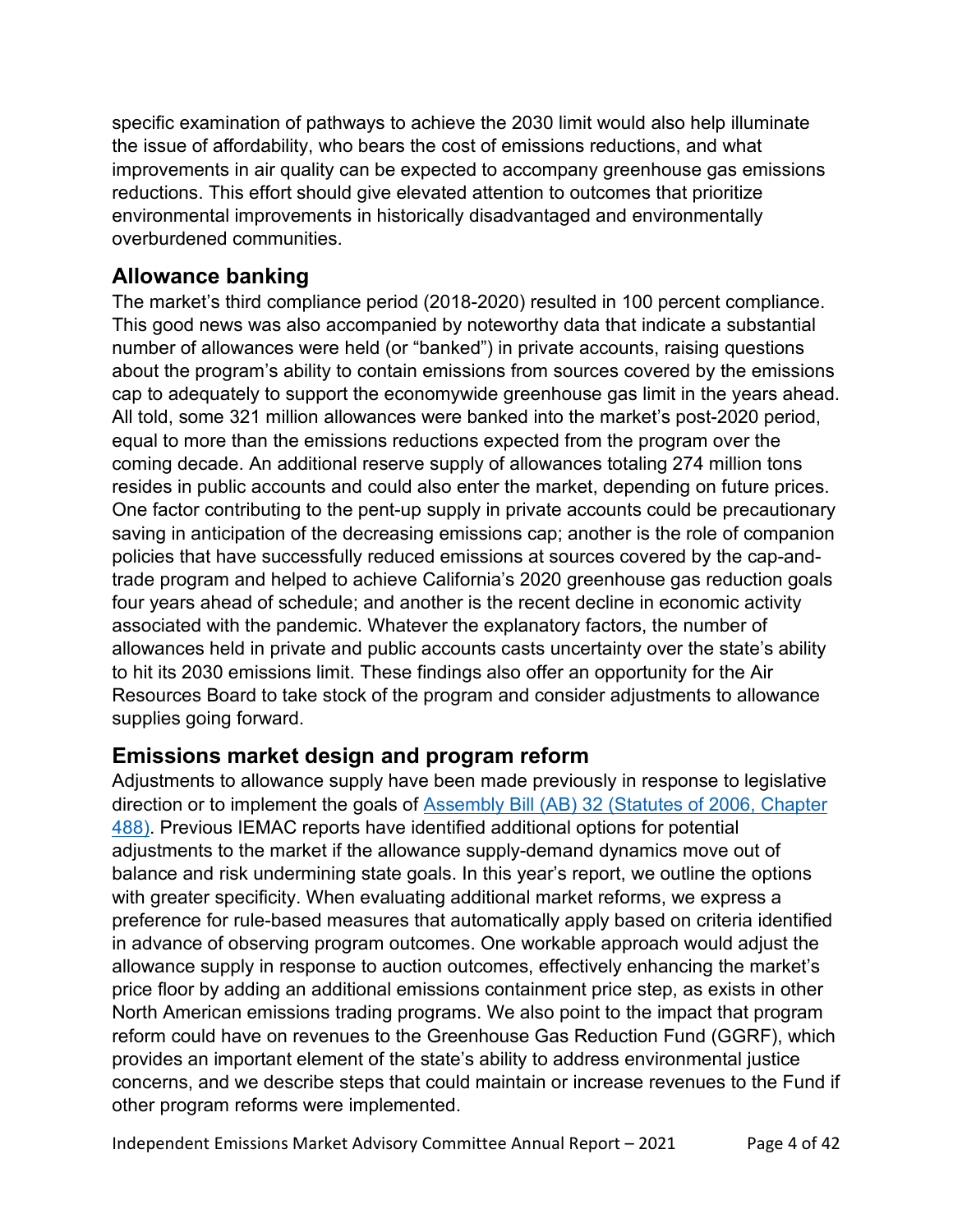### **Carbon offsets**

Offsets constitute a significant source (6.3%) of the supply of compliance instruments in the market, with forest offsets producing about 80% of offset supply to date. These offsets provide incentives for emission mitigation measures outside of the sectors covered by the cap-and-trade program, and they play a role in managing costs for compliance entities. At the same time, the quality and permanence of forest offsets remain important questions that continue to be debated and examined in the academic literature. This report does not provide the platform for resolving those debates, but the compilation of evidence and concern invites consideration of potential structural reforms that may enhance the contribution of emissions reductions outside the market, including from the natural and working lands sector. Potential reforms that are discussed in this report include an ex-post assessment of offset program performance to inform the retirement of allowances to account for any identified shortcomings. Offsets alternatively could be counted underneath the cap in an approach developed in Washington state, where the issuance of new allowances is expected to be reduced when offsets are certified. Because California's approach to funding climate mitigation outside of the capand-trade provides a model internationally, as other jurisdictions also look for ways to develop institutions and technologies that can mitigate non-fossil fuel related emissions, the continued evolution of the offsets program plays an important role not only in the state but more broadly. One of the most readily available ways to continue this transformation would be to supplement or replace the offsets program with public expenditures from the Greenhouse Gas Reduction Fund that are aimed at beneficial multi-attribute outcomes addressing emissions mitigation, ecological sustainability, and environmental justice in a coordinated manner.

### **Leakage**

The introduction of a carbon price and other greenhouse gas regulations in California could provide incentives for economic activity and associated emissions to shift to other jurisdictions that regulate emissions less stringently – or not at all. This important concern is known as leakage, and several measures are in place to mitigate its potential impact in the California market. Recent research assesses the effectiveness of these measures. In the electricity sector, researchers document patterns of greenhouse gas emissions across the western market that are consistent with some degree of resource shuffling (a form of leakage). To help address those concerns, we recommend the Air Resources Board fully engage with other state agencies in planning for the expansion and deepening of western electricity markets. We suggest the Board could expand its practice of conducting ex post assessments of leakage and cancel allowances accordingly when leakage is evident. In contrast to findings in the electricity sector, research suggests emissions leakage associated with industrial activity has been more limited to date. Nonetheless, the concerns of firms and labor are deeply held, and will only grow in importance as California's climate policy strengthens over time. California's output-based free allocation of allowances is designed to foreclose the incentive for leakage for industrial emitters. Under the current allocation design, however, the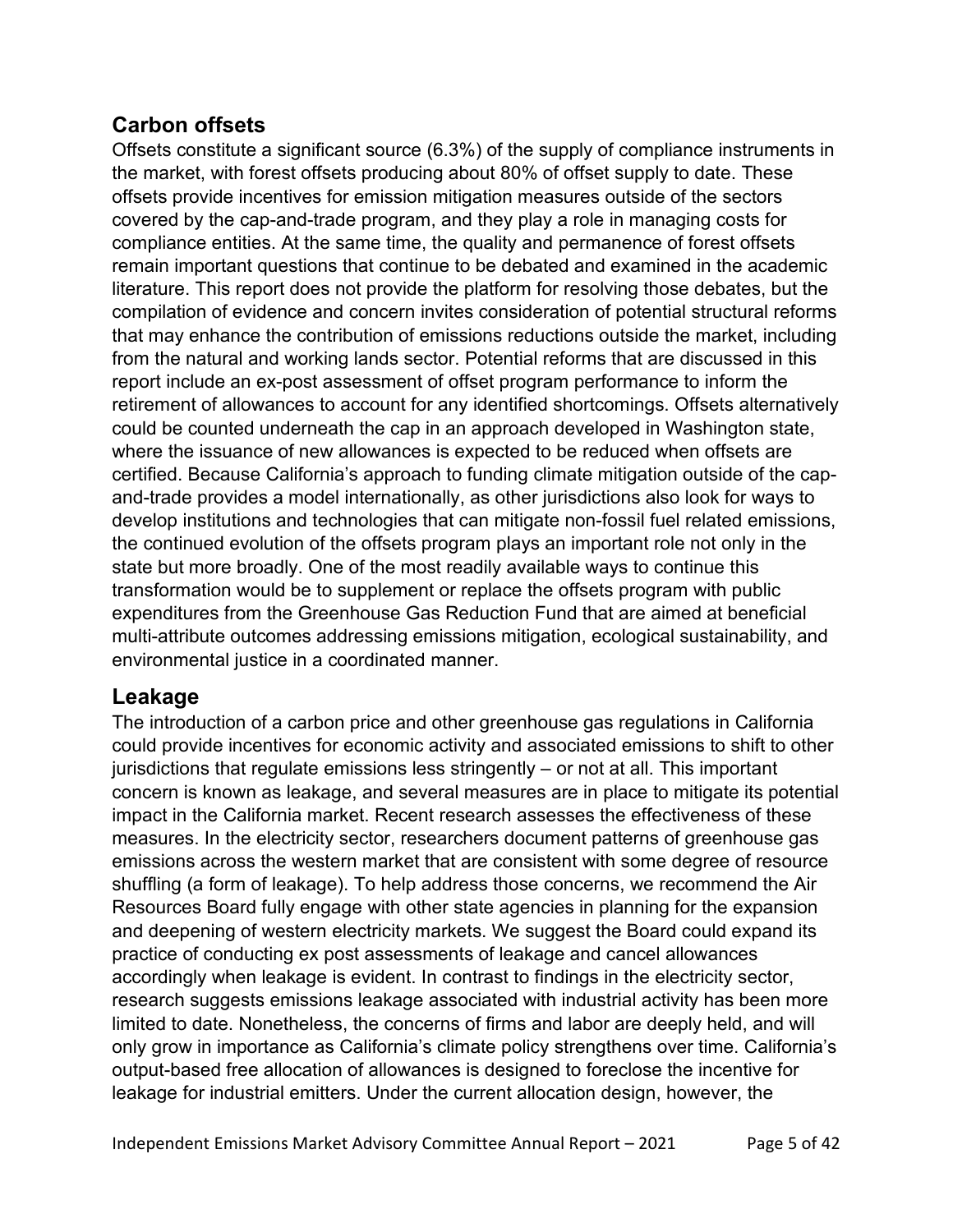possibility of overly generous allocation is significant because the allocations for industry are based on old data and assumptions about prices in the allowance market. Because free allocations to industry have the opportunity cost of reduced revenue to the GGRF, the data and assumptions underpinning free allocation should be revisited by CARB.

*In conclusion*, the market has reached an important milestone in completing its third program period with 100 percent compliance. But the state can ask more of the emissions market, which could play a greater role in driving cost-effective outcomes and enabling greater economy wide emissions reductions than it has in the past. This year provides an opportunity as part of the Scoping Plan process for the Air Resources Board to further illuminate expectations for the market, and thereby help set course for the continuing decarbonization of California.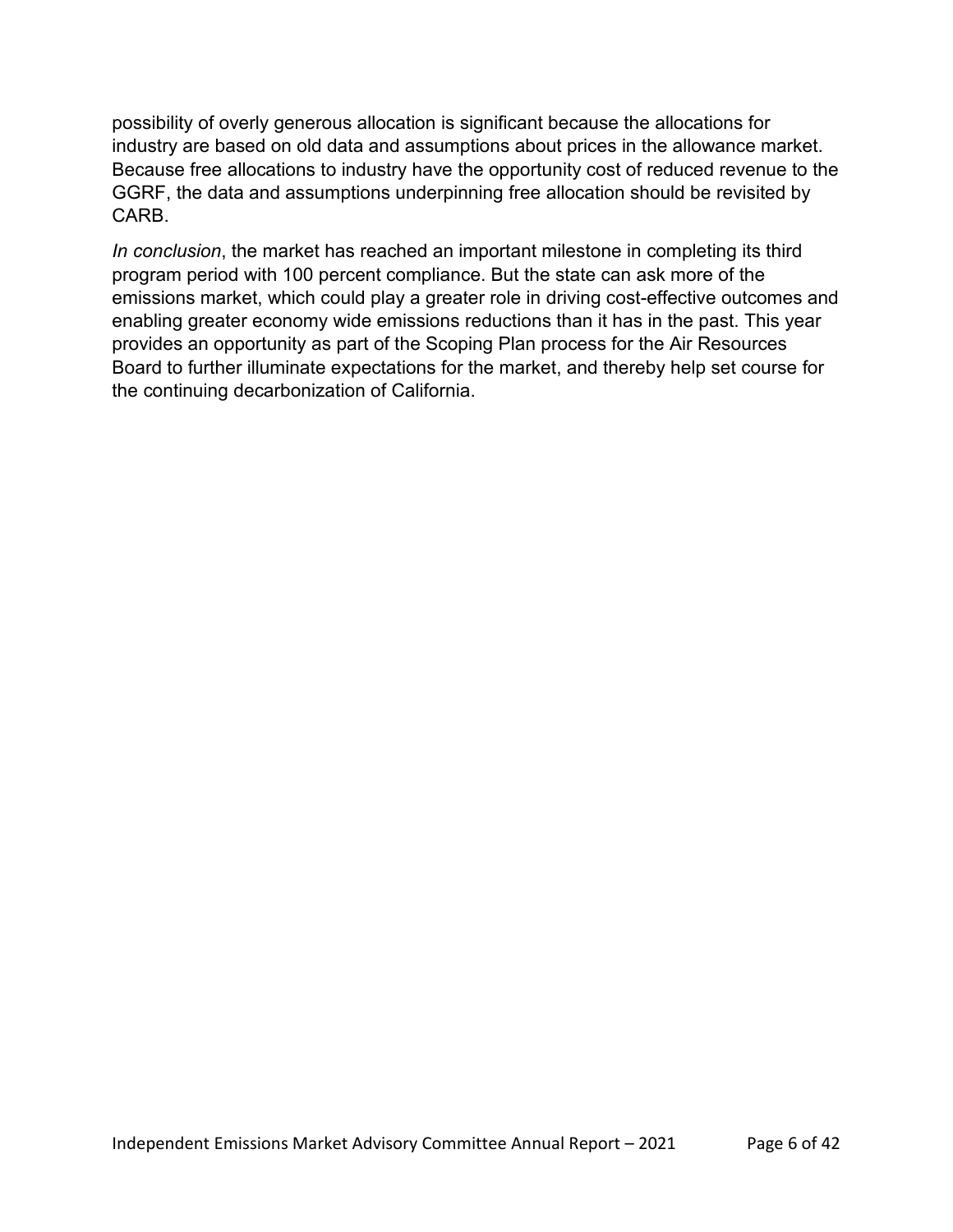# **Climate Change Scoping Plan**

Lead Authors: Katelyn Roedner Sutter, Danny Cullenward and Dallas Burtraw

### **Introduction**

California's climate leadership is built on ambitious climate goals, but also on successfully implementing policy to deliver emission reductions to meet those goals. The Climate Change Scoping Plan, updated every five years, is a critical part of this policy implementation. The California Air Resources Board is currently in the process of developing the 2022 Scoping Plan, which if credible and actionable, could be an important global example of identifying the emission reduction policies that deliver a specified greenhouse gas reduction goal.

This chapter briefly reviews the 2017 Scoping Plan and the progress thus far on the 2022 Scoping Plan. It concludes with recommendations to ensure the current Scoping Plan is designed to maximize emission reductions in the current decade and ensure California is on track to meet longer-term climate goals.

## **2017 Scoping Plan**

California's 2017 Scoping Plan identified pathways to achieving the state's 2030 greenhouse gas reduction goal of 40% below the 1990 level, as well as how to position the state to be on track for mid-century decarbonization. The adopted Scoping Plan finds that "enhancing and implementing these ongoing efforts [low carbon fuel standard, renewable portfolio standard, etc.], paired with a more stringent cap-and-trade program, puts California on the path to achieving the 2030 target per [Senate Bill \(SB\)](https://leginfo.legislature.ca.gov/faces/billNavClient.xhtml?bill_id=201520160SB32)  32 [\(Statutes of 2006, Chapter 249\)](https://leginfo.legislature.ca.gov/faces/billNavClient.xhtml?bill_id=201520160SB32) and to deliver climate, air quality, and other benefits."[1](#page-6-0)

Specifically, the 2017 Scoping Plan estimated that known commitments from sectorspecific abatement would likely account for 385 million metric tons of carbon dioxide equivalents (MMT CO2e) in cumulative emission reductions between 2021 and 2030, or 62% of the needed abatement — leaving the cap to close the remaining gap. The capand-trade program covers combustion-related  $CO<sub>2</sub>$  emissions constituting about threequarters of the state's total greenhouse gas emissions inventory. The Scoping Plan anticipated that the cap would be the primary driver of 236 MMT CO2e in additional cumulative reductions from 2021 to 2030 — 38% of the needed economy-wide abatement.

Since the adoption of the 2017 Scoping Plan, there has been a great deal of discussion regarding the 38% expected reductions from cap-and-trade and if that is realistic or appropriate. Either way, projecting these outcomes with certainty is extremely difficult. However, the more crucial question is if the cap is set with sufficient stringency to ensure that total greenhouse gas emissions from all sources do not exceed target

<span id="page-6-0"></span><sup>1</sup> https://ww2.arb.ca.gov/our-work/programs/ab-32-climate-change-scoping-plan/2017-scoping-plandocuments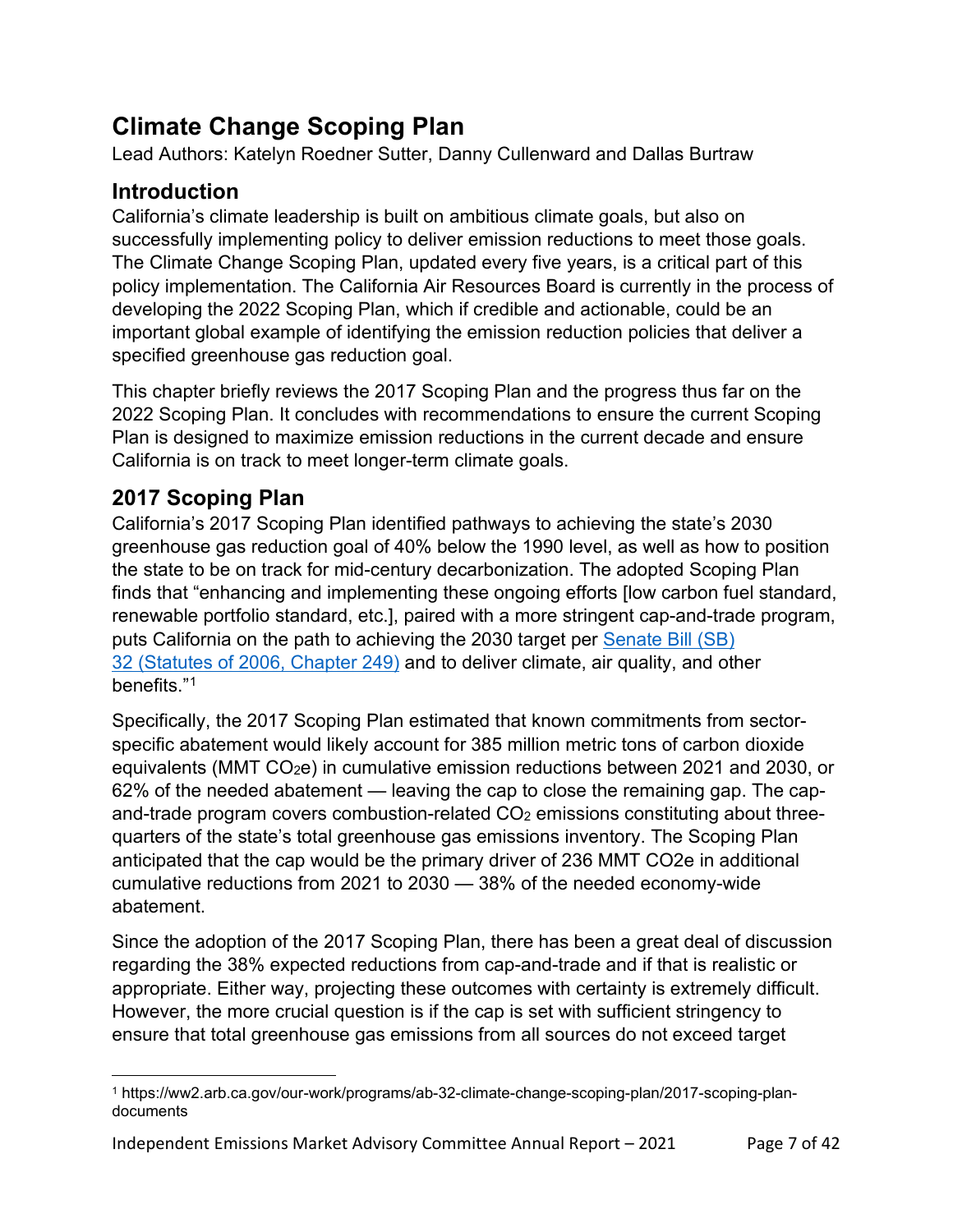levels, and that the budget itself is sufficiently ambitious to drive the immediate emission reductions needed in this decade. In other words, the emissions cap must be set to ensure the state meets the 2030 greenhouse gas reduction target. A well-designed emissions limit at sources covered by the cap-and-trade program provides greater confidence of meeting the state's greenhouse gas reduction goals.<sup>2</sup>

### **Quantities** *with* **prices**

The approach taken in the 2017 Scoping Plan clearly established the role of the capand-trade program as a backstop for emissions at sources covered by the trading program, and alongside sectoral policies it also enhances confidence of achieving economy-wide emission reduction goals. The cap is designed to be responsive to allowance prices; changes in the quantity of allowances can increase or decrease the role of the cap in achieving economy-wide goals.

At the same time, CARB has previously characterized the purpose of the cap-and-trade program as to create a steadily increasing price signal. $3$  A well-designed quantity limit that delivers a price on carbon are powerful drivers of emission reductions. An appropriately calibrated declining cap increases the confidence of limiting greenhouse gas emissions to the levels required, such as those in law in California under SB 32, while the price on carbon can send a clear economic signal—guiding the innovation and investment necessary to achieve those reductions.

## **2022 Scoping Plan**

The purpose of the 2022 Climate Change Scoping Plan is to assess progress toward meeting the 2030 greenhouse gas reduction goal, as well as lay out a path to carbon neutrality by 2035 or 2045, and is described by CARB as an "actionable statewide blueprint to align efforts to achieve the state's climate goals."[4](#page-7-2) But unlike the 2017 Scoping Plan, the 2022 Scoping Plan as discussed in the planning process thus far does not evaluate abatement potential of policies nor attribute reductions to specific measures.<sup>[5](#page-7-3)</sup> It is difficult to understand how progress toward the 2030 greenhouse gas emission reduction goal or the development of an "actionable blueprint" of state efforts can be achieved without such evaluation of existing policies.

Instead, it appears that CARB's intention is to identify technology options and subsequently choose a technology pathway, rather than identifying the potential gap

<span id="page-7-1"></span><sup>3</sup> <https://ww2.arb.ca.gov/sites/default/files/barcu/regact/2018/capandtrade18/ct18398.pdf>

Independent Emissions Market Advisory Committee Annual Report – 2021 Page 8 of 42

<span id="page-7-0"></span><sup>2</sup> The 2017 legislative extension of the cap-and-trade program under AB 398 (Statutes of 2017, Chapter 135, E. Garcia) included a price ceiling as an additional cost containment feature. If a price ceiling sale is held, CARB issues allowances sufficient to cover all compliance obligations. In order to maintain the integrity of the emissions cap despite the issuance of additional allowances, CARB is required to use the revenue from a price ceiling sale to purchase additional reductions on at least a ton-for-ton basis.

<span id="page-7-2"></span><sup>4</sup> [https://calepa.ca.gov/wp-content/uploads/sites/6/2021/10/2021\\_0928\\_CARB-IEMAC-Scoping-Plan-](https://calepa.ca.gov/wp-content/uploads/sites/6/2021/10/2021_0928_CARB-IEMAC-Scoping-Plan-Update.a.pdf)[Update.a.pdf](https://calepa.ca.gov/wp-content/uploads/sites/6/2021/10/2021_0928_CARB-IEMAC-Scoping-Plan-Update.a.pdf)

<span id="page-7-3"></span><sup>5</sup> CARB staff presentation at September 28, 2021 IEMAC meeting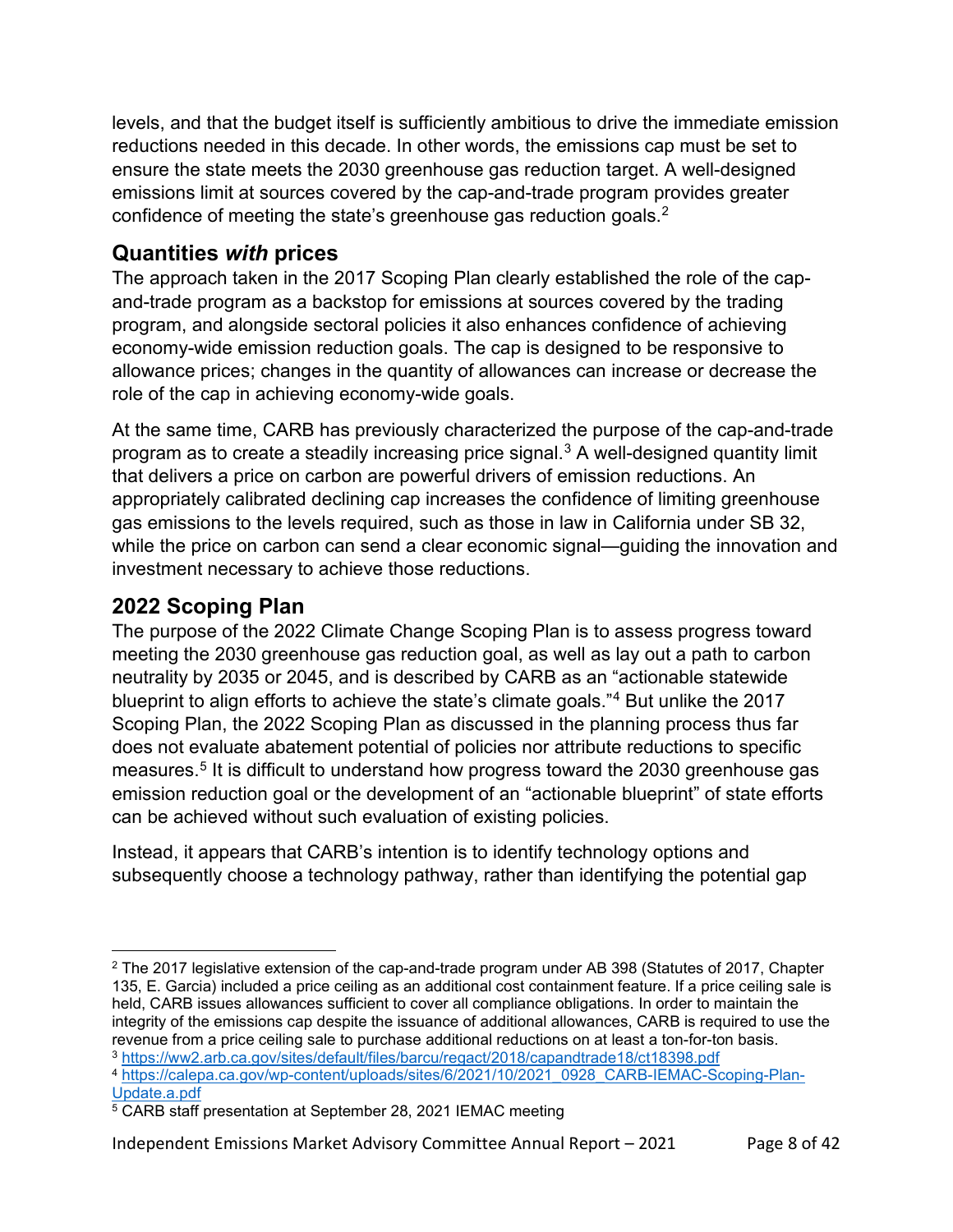between expected reductions and those reductions needed to achieve the 2030 goal or a subsequent carbon neutrality goal.<sup>[6](#page-8-0)</sup>

IEMAC understands that the Scoping Plan process is not a regulatory proceeding and that specific policies are not amended or adopted through this process. However, to ensure an "actionable blueprint" and that the state is on track to meet its climate commitments, IEMAC recommends that the Scoping Plan include an evaluation of existing policy, recommendations where existing policy could be more ambitious, and recommend what, if any, additional policy will likely be needed. Any gap between emissions projected under existing/planned policies and state level targets could in principle be closed by the cap-and-trade program, provided the cap is sufficiently stringent.

More specifically, in the previous Scoping Plan CARB made a prediction regarding the role of the cap-and-trade program in achieving the 2030 goal based on the abatement potential of sector-specific policies. No such evaluation is evident in the current Scoping Plan planning process, leaving an assessment of the role of cap-and-trade in meeting the 2030 goal absent from the Scoping Plan process. While this is a challenging exercise, a clear expectation of the role of cap-and-trade in the current decade is important for regulatory certainty and emissions planning.

### **Recommendations**

*Modeling*

- IEMAC recommends that CARB establish an emissions baseline scenario by evaluating the abatement potential of all existing climate policy out to 2030, 2035, and 2045. This is the foundation for identifying additional actions the state must take to achieve the 2030 statutory goal as well as those directed by executive action.
- CARB should also consider the approximate abatement potential of the cap-andtrade program, including offsets, and specifically evaluate the required level of the emissions cap to act as a backstop for meeting climate goals. While IEMAC recognizes that any change to the program would take place through a formal rule-making process, an appropriate cap level (i.e., an appropriate allowance budget) is essential to achieving these goals and providing regulatory certainty and thus a key input for modeling the abatement needed from other policies. IEMAC is concerned that none of the proposed Scoping Plan scenarios consider the level of the emissions cap or the rate at which it could decline.

### *Policy Ambition*

• After CARB has established the emissions baseline based on the reductions expected from current policy including the backstop currently embodied in the

<span id="page-8-0"></span><sup>6</sup> https://ww2.arb.ca.gov/sites/default/files/2021-

<sup>08/</sup>carb\_presentation\_sp\_scenarioconcepts\_august2021\_0.pdf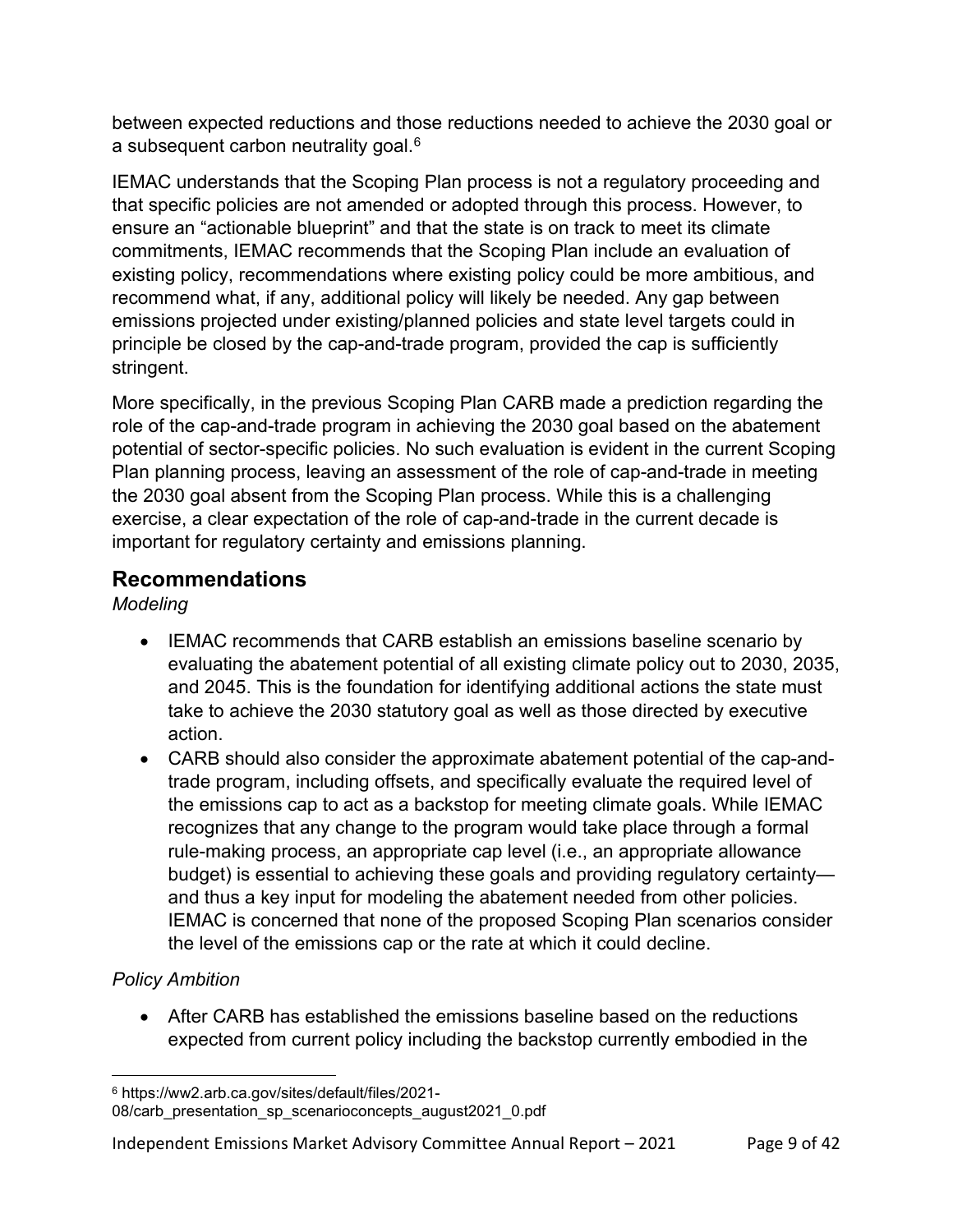cap-and-trade program, IEMAC encourages CARB to identify the sectoral policies that could be strengthened and/or where additional policy could be beneficial including potential reforms of the cap-and-trade program. IEMAC recognizes these would each require a formal regulatory process or additional legislative direction. While cap-and-trade is likely the most cost-effective means to achieving a particular greenhouse gas emissions goal as it ensures that individual entities have an incentive to pursue all available low-cost opportunities to reduce emissions, there are potentially additional benefits that would come from enhanced sectoral policies including local air quality improvements or addressing environmental equity, and CARB should consider evaluating such benefits.

- As CARB discusses cap-and-trade in the Scoping Plan, IEMAC recommends the agency be transparent in framing the goals for the program as it contributes to achieving the economywide emissions target.
- While the limit covering 75% of California's emissions is a central feature of the state's climate policy, the remaining 25% of emissions must be addressed as well. IEMAC recommends that the Scoping Plan make specific recommendations with respect to these uncovered sources, again including where existing policy could be more ambitious or where new policy is potentially beneficial.

#### *Timeline*

- As CARB identifies opportunities for greater ambition in existing policy, including cap-and-trade, and potential new policy IEMAC encourages CARB to seek to maximize cumulative emission reductions before 2030 rather than delay necessary abatement.
- The Intergovernmental Panel on Climate Change has found that the world could reach 1.5°C of warming as early as 2030.<sup>[7](#page-9-0)</sup> As such, it is essential that California accelerate its emission reductions in the current decade. Because of the need for near-term climate ambition, IEMAC strongly encourages CARB to not wait until after the Scoping Plan is adopted in late 2022 to begin considering which climate policies need to be strengthened or newly developed. Instead, IEMAC recommends that CARB and the Legislature begin considering additional action before the Scoping Plan is finalized. At the very least, CARB could begin a process similar to what they have done with the Low Carbon Fuel Standard; identify possible program enhancements and start soliciting feedback now, so a rulemaking could start immediately upon conclusion of the Scoping Plan process and implementation could begin as early as 2024. Delayed implementation of policy adjustments would lead to greater cumulative emissions in the interim – requiring increasingly steep reductions to achieve the same emissions outcome and making it increasingly difficult to keep emissions within the necessary carbon budgets.

<span id="page-9-0"></span><sup>7</sup> https://www.ipcc.ch/site/assets/uploads/sites/2/2018/07/SR15\_SPM\_version\_stand\_alone\_LR.pdf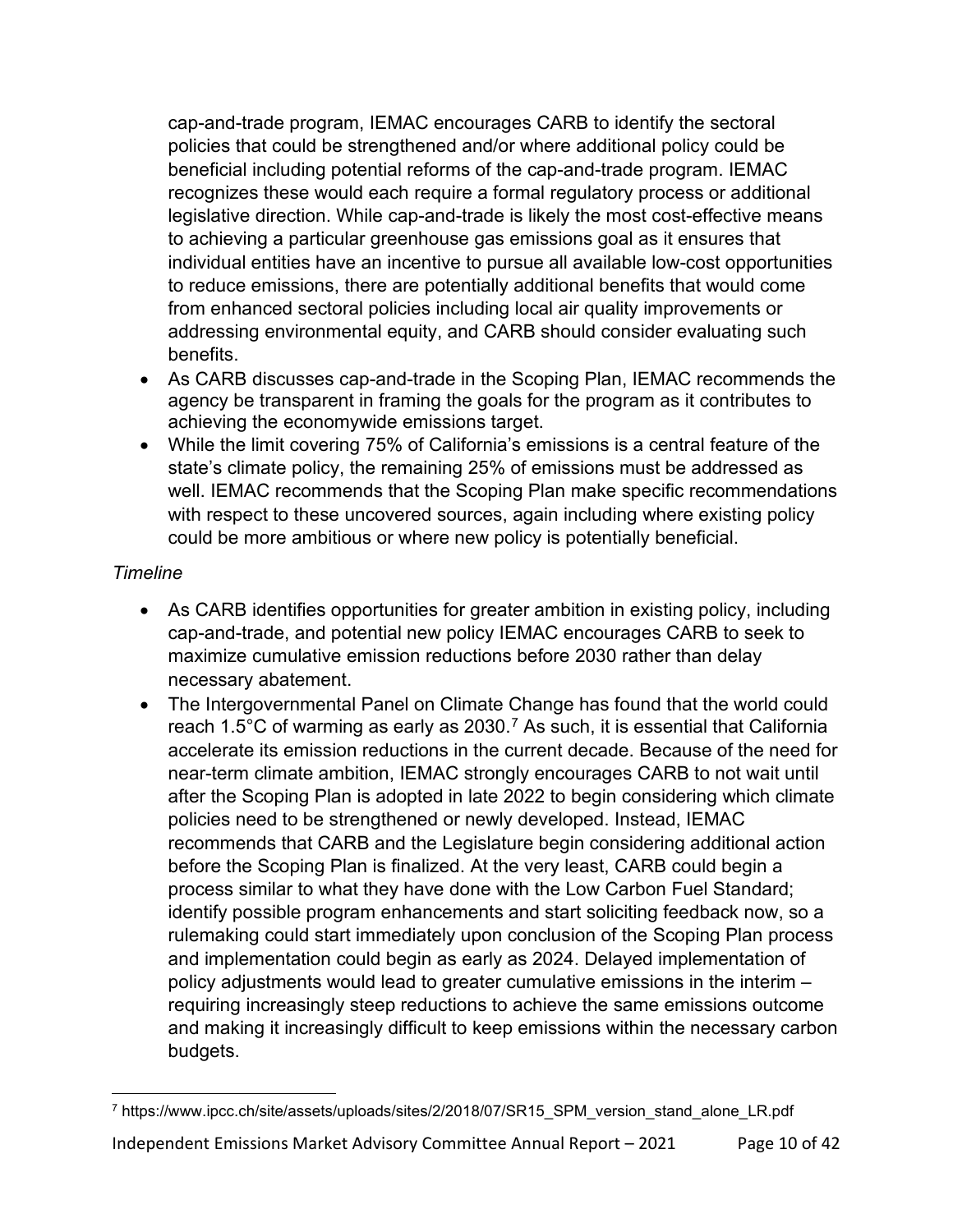#### *Additional Analysis*

• In addition to the economic and health analysis of the Scoping Plan scenarios already planned, IEMAC recommends that CARB consider an analysis of affordability impacts, specifically with respect to the electricity sector and rural, low-income, and historically overburdened communities. However, technology outcomes alone do not determine the distribution of costs and benefits to Californians; instead, affordability impacts depend on the policy design. To help understand "who pays," it needs to be clear which policies are being relied upon to get California to its climate goals. As such, the above recommendations to identify the emissions gap and policies to close the gap are also necessary to identify, and then prevent, disproportionate cost burdens on heavily impacted communities as California meets its climate goals.

### **Conclusion**

To ensure that California is on track to meet its climate goals, it is important for CARB to identify the potential of existing climate policy to deliver emission reductions. IEMAC also encourages CARB to establish the necessary level of the emissions backstop embodied in the cap-and-trade program to provide the greatest possible certainty of meeting those goals. IEMAC recommends that the Scoping Plan then describe where enhanced ambition is necessary – either through increased stringency of existing policy or potential new policy. This would make the Scoping Plan not only actionable, but replicable in the future and in other jurisdictions.

A credible and actionable Scoping Plan is an important global example of identifying the emission reduction policies that deliver a specific level of greenhouse gas reductions. As such, as CARB develops the latest Scoping Plan, it is important to identify replicable climate policy and its abatement potential as well as how to close an emissions gap with the greatest possible certainty in order to meet climate targets. A Scoping Plan designed without policy is a poor example for other jurisdictions that are off track from their own climate goals because it obscures *how* to meet such goals.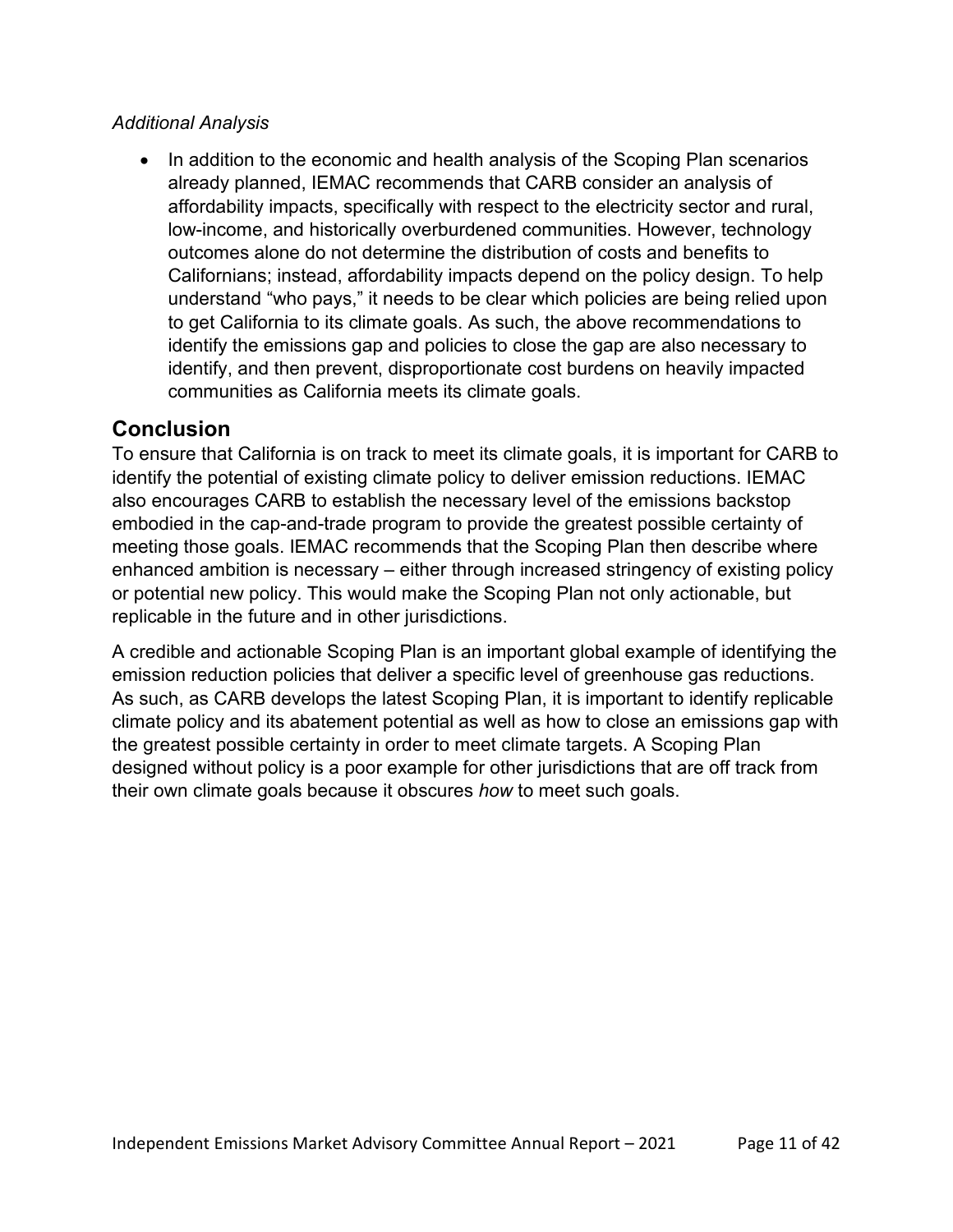# **Allowance Banking**

Lead authors: Danny Cullenward and Meredith Fowlie

- **Summary:** Public program data indicate that private market participants have banked about 321 million allowances from the Western Climate Initiative cap-andtrade program's first three compliance periods (2013–2020) to its post-2020 phase (2021–2030). Observed allowance banking is consistent with projections from analysts who expressed concern about the stringency of program caps, and directly related to the use of nearly 159 million carbon offsets for compliance purposes. It is also larger than the total reductions CARB projected the cap-and-trade program would deliver over the coming decade in its 2017 Scoping Plan. Although a complete analysis of allowance banking outcomes is beyond the scope of this chapter, as we do not make any projections about the demand side of the market, these findings indicate a need for policymakers to evaluate whether current program caps are consistent with California's 2030 emissions limit.
- **Recommendations:** The committee's findings support two recommendations.
	- 1. We encourage CARB to identify expected future emissions from sources covered by the cap-and-trade program in the context of the 2022 Scoping Plan process.
	- 2. We encourage CARB to adopt metrics for timely evaluation of the total number of allowances in circulation (the allowance bank).

At its core, a cap-and-trade program requires a group of covered emitters to periodically surrender compliance instruments — allowances and carbon offsets, each worth one tonne (t) of carbon dioxide  $(CO_2)$  equivalent (e)  $(tCO_2e)$  — equal to their own emissions. As the supply of compliance instruments declines over time, so too must pollution. However, California's cap-and-trade program allows market participants to save (or "bank") allowances for future use. When allowance supplies in one compliance period exceed covered emissions, program participants can bank them to emit more in future compliance periods.

The main greenhouse gas, carbon dioxide, is known as a "stock" pollutant. For stock pollutants, what matters most is the cumulative total of emissions, not the rate of emissions at a particular point in time. When a cumulative emissions cap is defined and fixed over a multi-year timeframe, as is done in California's cap-and-trade program, then the allocation of an emissions budget over time does not significantly affect climate outcomes. Some flexibility is warranted, as affording regulated entities the ability to shift a cumulative budget of emissions across time via allowance banking can reduce the cost of meeting an overall emissions cap.

One challenge with this approach is that policymakers must define the overall cap at the outset of the program with only limited information about many key factors that determine expected emissions and abatement costs, such as macroeconomic

Independent Emissions Market Advisory Committee Annual Report – 2021 Page 12 of 42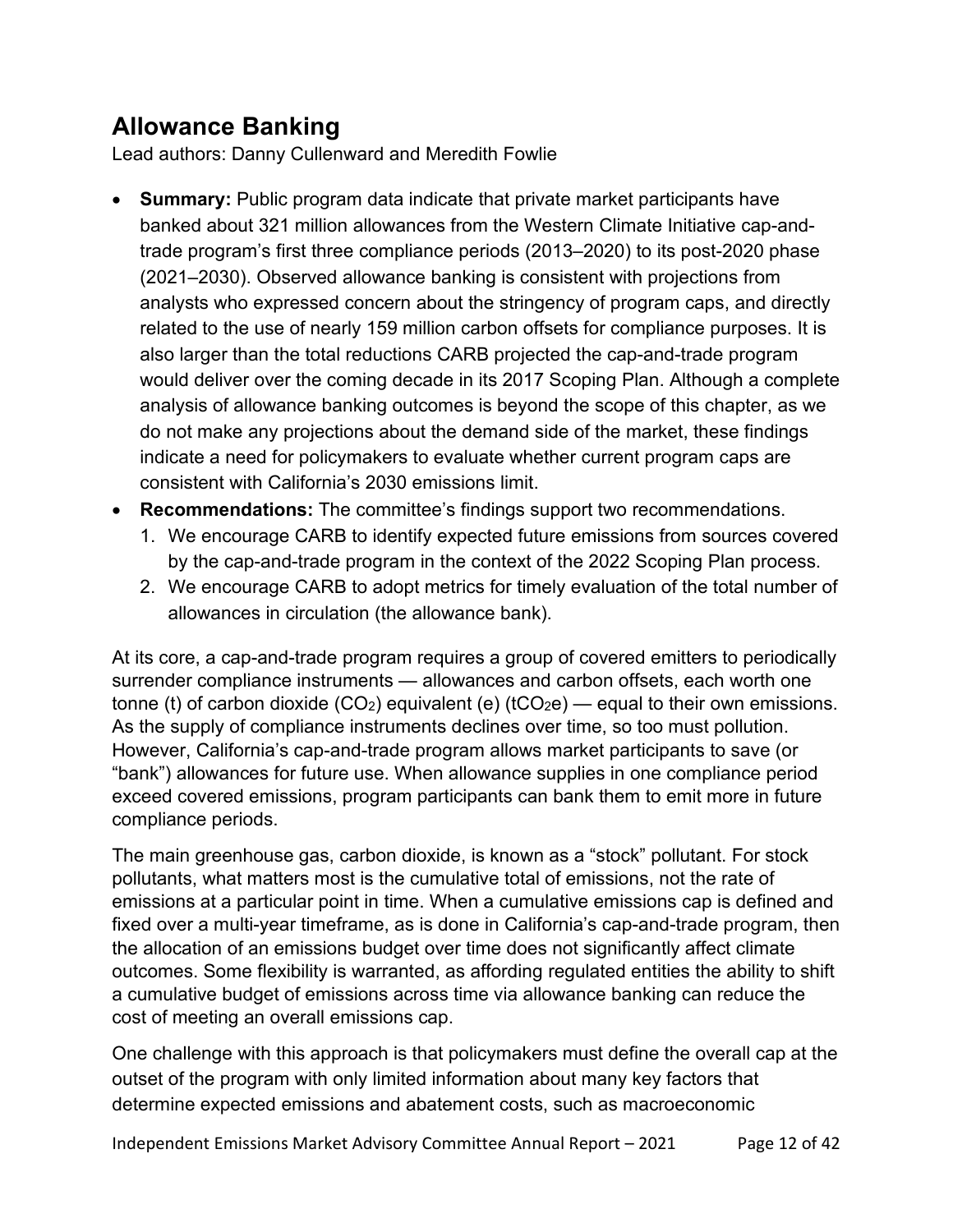conditions and technological change (Borenstein et al. 2019; Wara 2015). A second problem arises when designing cumulative program caps to support annual emissions targets, such as California's 2030 statewide emissions limit (IEMAC 2020, Chapter 5). Striking the right balance between climate ambition and abatement cost can be challenging. If ex-ante assumptions that informed the allowance budgeting decision turn out to be incorrect, policy reforms could be warranted.

The IEMAC has previously addressed questions about allowance banking and "overallocation" pursuant to AB 398 (IEMAC 2018, Chapter 6; IEMAC 2019, Chapter 4). Legislators have also asked CARB and the IEMAC to develop "banking metrics" to track the evolution of the program's supply-demand balance (IEMAC 2019, Appendices A and B). CARB Board Resolution 18-51 provided direction to staff to prepare a report describing allowance banking outcomes at the end of the cap-and-trade program's third compliance period (2018–2020) (CARB 2018a, p. 11). To our knowledge CARB has not yet indicated its plans with respect to adopting any potential banking metrics. Meanwhile, the IEMAC illustrated how public reporting data could be used to construct banking metrics (IEMAC 2019, Appendix C) via a methodology that was subsequently peer-reviewed (Cullenward et al. 2019).

Recent compliance data provide an important opportunity to observe market outcomes and use this information to assess the stringency of current program regulations. Following the end of three-year compliance periods, covered emitters in California's and Québec's linked cap-and-trade programs are required to surrender compliance instruments equal to their historical emissions. In November 2021, both jurisdictions held compliance events for emissions from calendar years 2018 through 2020. After this compliance event — and a November 2021 quarterly auction, at which previously unsold vintage 2019 and 2020 allowances were sold to private buyers — CARB published its Q4 2021 Compliance Instrument Report, which measures market-wide compliance instrument holdings as of January 5, 2022 (CARB 2022). As a result of the timing of these events, the Q4 2021 Compliance Instrument Report effectively reports the number of allowances banked into the cap-and-trade program's post-2020 market period (IEMAC 2019, Appendix C at Table 3).

• **Finding #1:** Public program data indicate that private market participants in the Western Climate Initiative (WCI) banked about 321 million allowances from the market's first three compliance periods (2013–2020) into its post-2020 phase (2021– 2030). [8](#page-12-0) Observed allowance banking significantly exceeds the scenario considered by CARB in its 2018 cap-and-trade rulemaking process and is broadly consistent with projections from analysts who raised concerns about allowance overallocation.

<span id="page-12-0"></span><sup>&</sup>lt;sup>8</sup> This number is calculated by summing entity account holdings (columns B, C, and D) of vintage 2013 through 2020 allowances (rows 14-21) and non-vintage allowances (rows 32-33) in CARB (2022).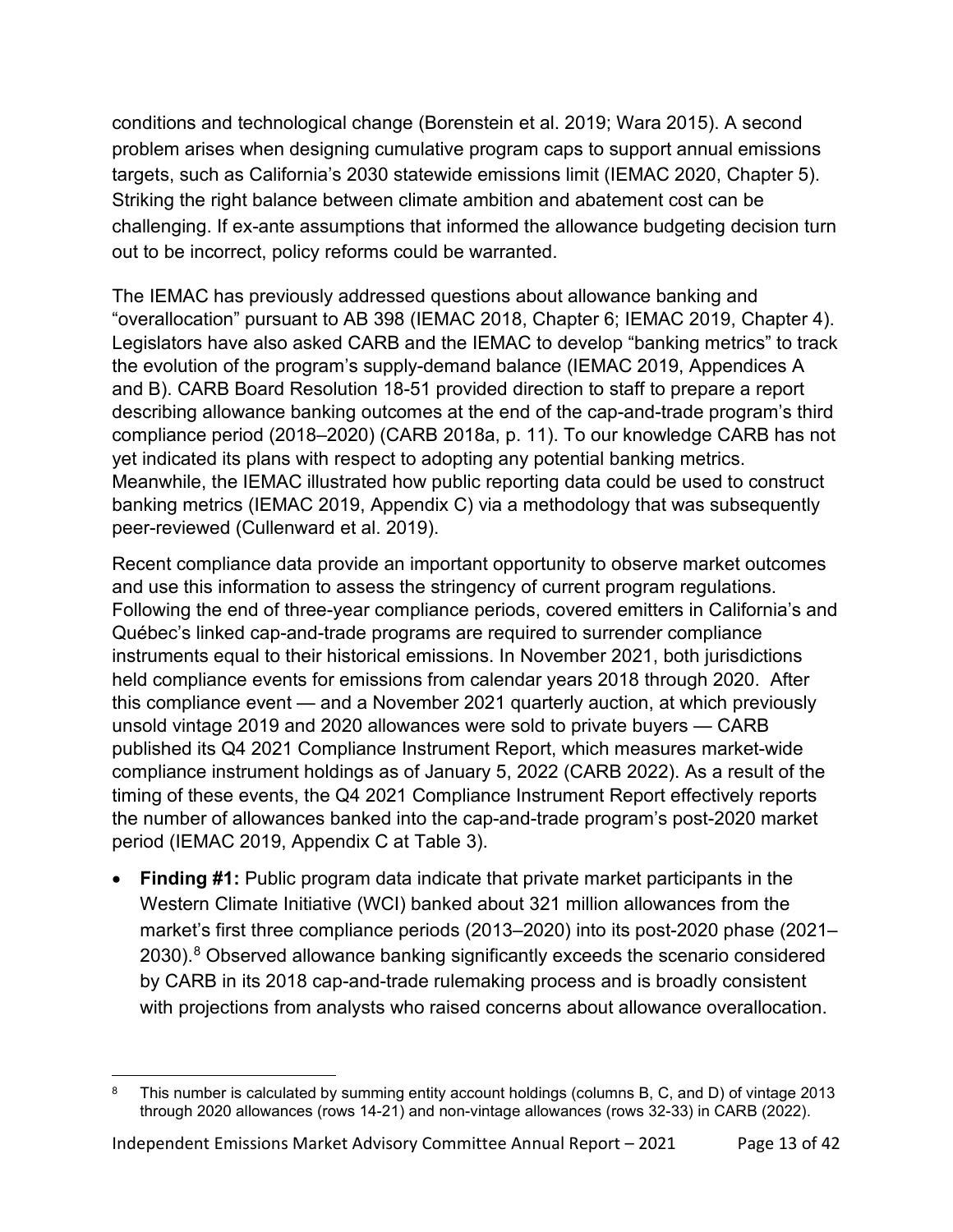Banking outcomes can be compared against projections made by various parties during the implementation of AB 398. In a 2018 rulemaking process, CARB analyzed a scenario in which 150 million California allowances were banked into the market's post-2020 period (CARB 2018b). In contrast, a series of reports from the Legislative Analyst's Office (LAO 2017), climate policy analyst Dr. Chris Busch (Busch 2017), and the Environmental Commissioner of Ontario (ECO 2017) generally projected higher banking outcomes and raised concerns about the extent of projected allowance banking on the program's ability to reduce post-2020 emissions in line with statutory targets (see [Table 1](#page-13-0) and [Figure 1\)](#page-14-0).<sup>[9](#page-13-2)</sup> Projections are inherently uncertain; nevertheless, new compliance data provide CARB with an opportunity to review its methodology in the context of current market information.

<span id="page-13-4"></span><span id="page-13-1"></span>

| <b>Source</b>                      | <b>California allowances</b><br>banked     | <b>Total WCI allowances</b><br>banked      |
|------------------------------------|--------------------------------------------|--------------------------------------------|
| Observed banking<br>(this chapter) | N/A                                        | 321 million                                |
| CARB (2018b) <sup>10</sup>         | 150 million                                | 175 million                                |
| LAO (2017) <sup>10</sup>           | 200 million<br>$(\pm 100 \text{ million})$ | 233 million<br>$(\pm 116 \text{ million})$ |
| ECO (2017)                         | N/A                                        | 335 million                                |
| Busch (2017)                       | N/A                                        | 270 million<br>$(\pm 70 \text{ million})$  |

#### <span id="page-13-0"></span>**Table 1: Comparing Allowance Banking Scenarios**

Independent Emissions Market Advisory Committee Annual Report – 2021 Page 14 of 42

<span id="page-13-2"></span>The calculations behind Table 1 and Figure 1 are available at <https://calepa.ca.gov/wp-content/uploads/sites/6/2022/01/IEMAC-Report-allowance-banking.xlsx>

<span id="page-13-3"></span><sup>&</sup>lt;sup>10</sup> CARB and the LAO projected the number of California allowances banked into the market's post-2020 period, while others projected the total number of allowances irrespective of jurisdictional origin. Because public reporting data does not provide a jurisdictional breakdown by allowance origin (see IEMAC 2019, Appendices A and B), it is not possible to report observed banking of California allowances in isolation. To compare numbers on an apples-to-apples basis, we adjust projections of California-only allowance banking by 1.164, which is the ratio of (1) the sum of the 2020 allowance budgets for California (334,200,000 allowances) and Québec (54,740,000 allowances) to (2) the 2020 allowance budget for California (334,200,000 allowances). For California budgets, see Cal. Code Regs. title § 95841, Table 6-2; for Québec budgets, see Order in Council 1126-2017 (22 Nov. 2017).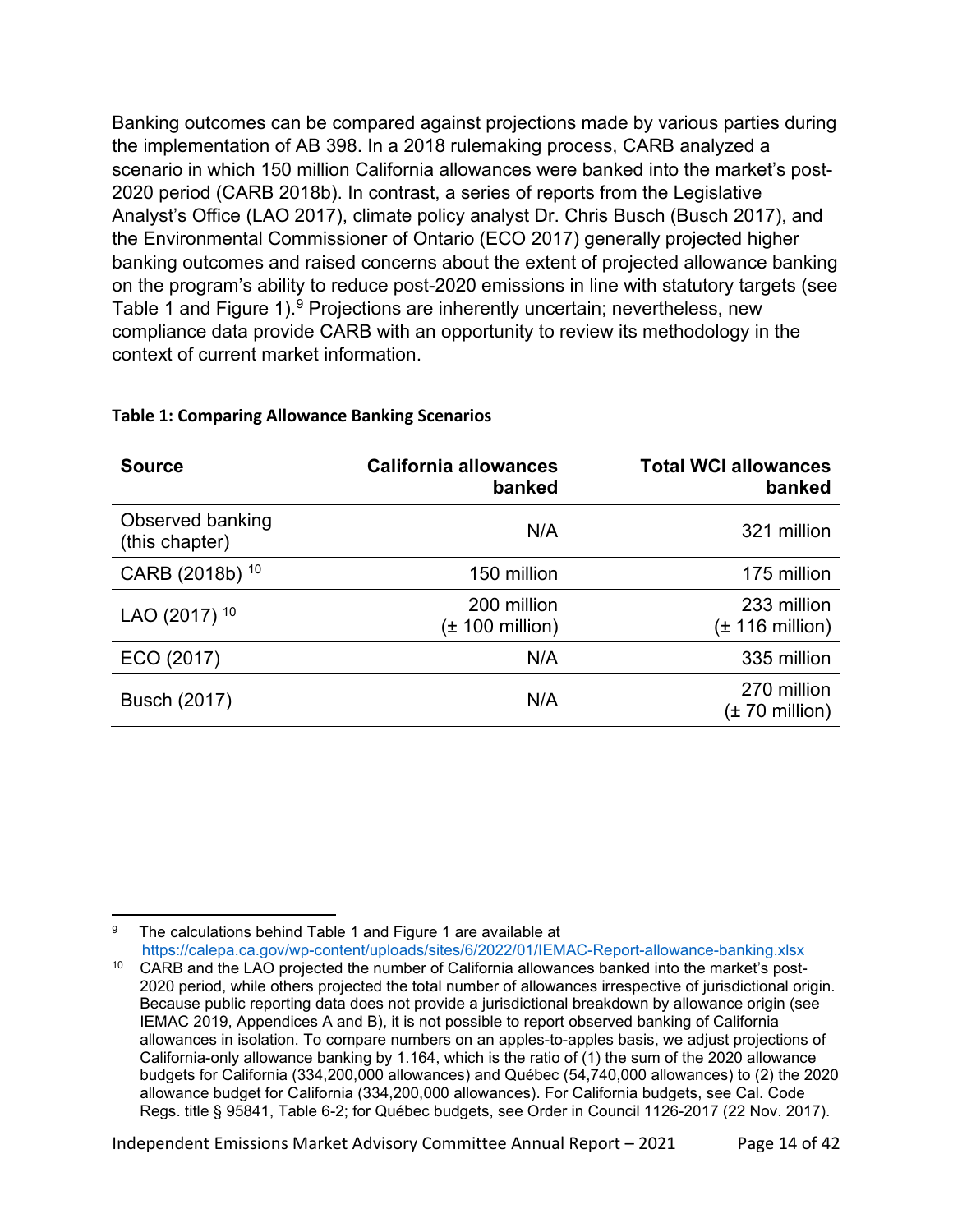

<span id="page-14-0"></span>**Figure 1: Comparing Allowance Banking Scenarios [11](#page-14-1)**

As discussed in previous IEMAC reports, many leading climate regulators publish banking metrics to track market supply-demand dynamics, improve program transparency, and/or implement rule-based adjustments to allowance supplies (see IEMAC 2019, Chapter 4 and Appendix C). We continue to recommend that CARB adopt banking metrics going forward.

**Finding #2:** Just under 159 million offset credits were surrendered to regulators in California and Québec in the first three compliance periods (2013–2020), contributing directly to the total private bank of 321 million allowances. Because most carbon offsets enable higher statewide emissions, their historical and future use increase the extent of in-state mitigation necessary to achieve California's 2030 statewide emissions limit.

The use of carbon offsets has important effects on the extent of allowance banking as well as the location of emissions and emission reductions. Both factors increase the amount of in-state mitigation required to meet California's climate targets.

<span id="page-14-1"></span><sup>11</sup> Using WCI-wide adjustments for CARB (2017) and LAO (2017), per [Table 1.](#page-13-0) CARB (2017) considered banking up to a specified number; LAO (2017) and Busch (2017) provided central estimates with symmetrical uncertainty bars; and ECO (2017) provided a point estimate.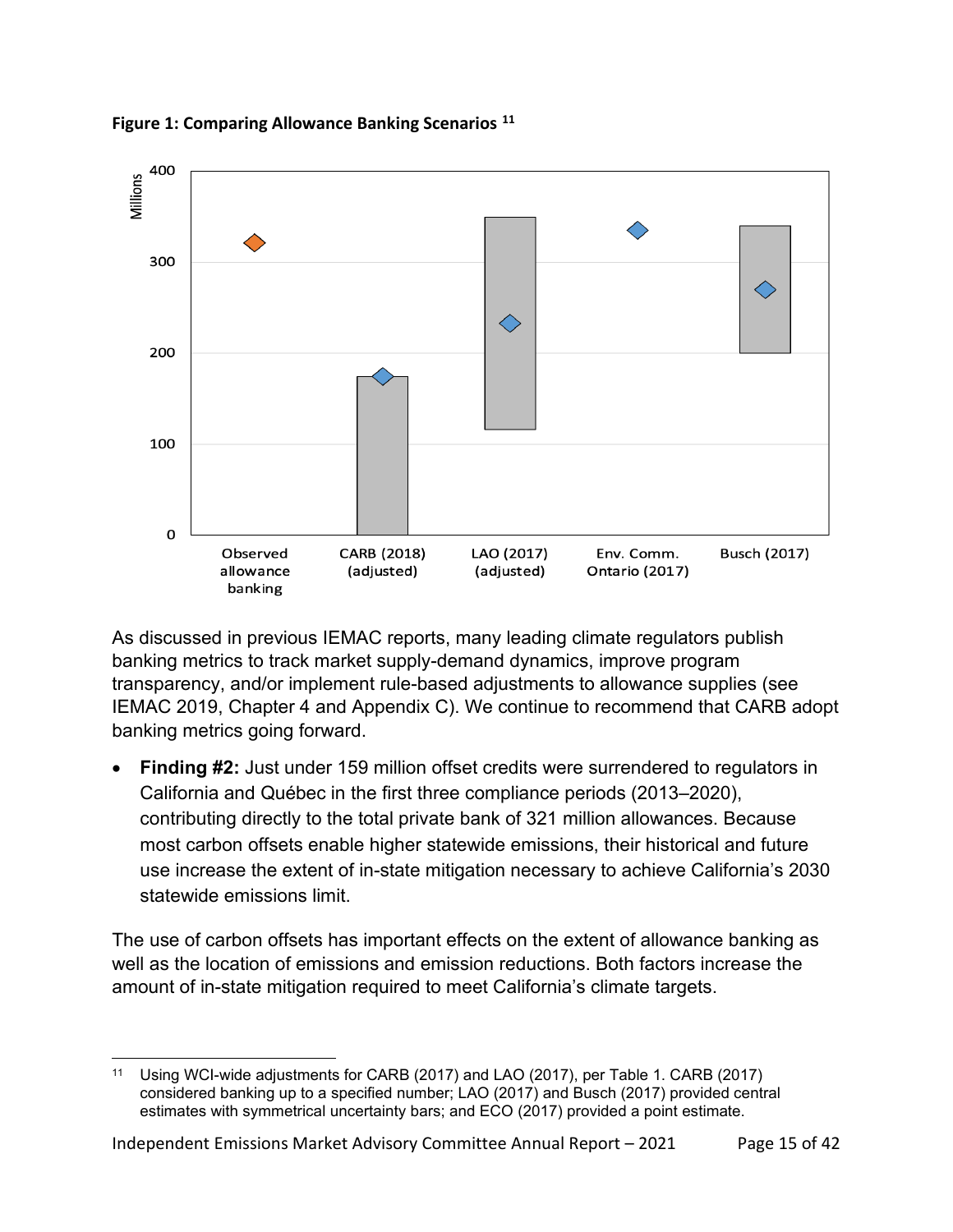While several factors influence a market participant's decision to bank allowances, including expectations about future allowance prices, the availability and price of offset credits are also important factors. This is because covered emitters can choose to use offsets instead of allowances to satisfy a limited portion of their cap-and-trade compliance obligations. The more offsets there are and the cheaper they are relative to allowances, the more offsets will be used; and the more offsets are used, the larger the bank of allowances will be. Compliance data from California and Québec indicate that just under 159 million offsets were surrendered to regulators in the first three compliance periods (2013–2020) (see Carbon Offsets chapter in this report), or about half the size of the private allowance bank.

Because offset credit use substitutes for allowance surrenders, offsets enabled covered emitters to bank more allowances into the program's post-2020 period. Their use also increases the need for in-state mitigation efforts because offsets' climate benefits generally do not contribute to a reduction in "statewide emissions" for the purposes of California's 2020 and 2030 climate targets.[12](#page-15-0) Most offset projects claim climate benefits in sectors that are currently not part of the state's greenhouse gas inventory (such as forests) or are located outside of California (such as a forest offset project in Alaska). As a result, historical and future offsets use increase the need for additional in-state climate mitigation efforts.

• **Finding #3:** The extent of observed private banking is larger than the contribution CARB projected would be needed from the cap-and-trade program over the period 2021–2030, raising questions about the ability of the program to act as a "backstop" policy as currently designed.

Observed banking of 321 million allowances can be compared to earlier projections about the expected contribution of the cap-and-trade program toward California's 2030 statutory emissions limit. In its 2017 Scoping Plan, CARB projected that the cap-andtrade program would need to reduce a cumulative 236 million  $tCO<sub>2</sub>e$  over the period 2021–2030 (CARB 2017, p. 26).

Because CARB's earlier projection considered only the contribution toward California's emission reductions, whereas the observed banking outcome reflects WCI-wide allowance holdings, an additional analytical step is required. If we assume California and Québec intend their linked cap-and-trade programs to play roughly similar roles in the coming decade, then the linked cap-and-trade programs would need to deliver something on the order of 275 million tCO<sub>2</sub>e in reductions under the assumptions of CARB's core 2017 Scoping Plan Scenario<sup>[13](#page-15-1)</sup> — still less than the number of allowances banked from the market's first three compliance periods.

<span id="page-15-0"></span><sup>12</sup> Health & Safety Code §§ 38550, 38566 (defining California's 2020 and 2030 greenhouse gas emission limits in terms of "statewide emissions").

<span id="page-15-1"></span><sup>&</sup>lt;sup>13</sup> Using a 2030 cap-adjustment ratio of 1.220, based on the 2030 California cap (200,500,000 allowances) and 2030 Québec cap (44,140,000 allowances). See footnote [10.](#page-13-4)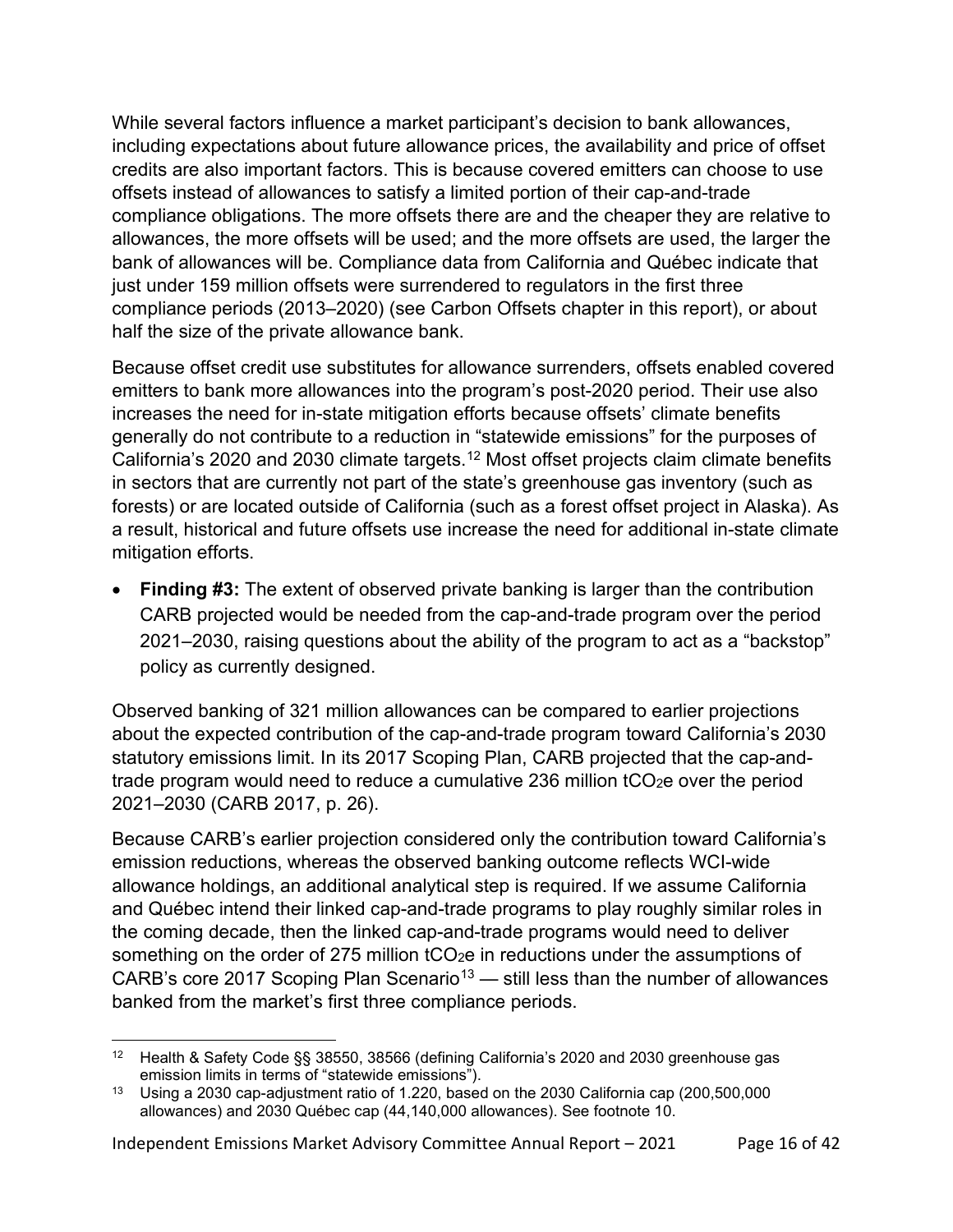We emphasize how important careful policy analysis is to the consideration of any potential reforms to cap-and-trade program designs. Projecting future emissions in the face of policy, macroeconomic, and technological uncertainty is challenging to say the least. Nevertheless, new public data following the November 2021 compliance event provides an opportunity to clearly assess the supply side of the market. These data show that private market participants banked 321 million allowances that originate from the market's pre-2021 period. Current regulations in California and Québec indicate that an additional approximately 2,996 million allowances will be made available through 2030 via free allocation and regular quarterly auctions;<sup>[14](#page-16-0)</sup> and approximately 274 million more allowances are available in various government reserve and cost containment accounts (CARB 2022).

As we have observed in previous reports, the cap-and-trade program covers about 75% of California's statewide emissions and, due to allowance banking, is best understood as a *cumulative* emission reduction policy for the covered subset of statewide emissions. As a result, translating expected outcomes in the cap-and-trade program to a contribution toward an *annual statewide* emissions limit in 2030 requires careful analysis and important policy decisions (IEMAC 2020, Chapter 5).

We have not provided the necessary analysis here to address expected future emissions (i.e., the demand side of the market) nor the expected effects of the program on statewide emissions in 2030, which we believe is best conducted in the context of the ongoing 2022 Scoping Plan process (see Scoping Plan chapter in this report). Nevertheless, the allowance banking observed to date provides substantial evidence indicating the need for a comprehensive assessment of program caps in relation to California's 2030 emissions limit.

<span id="page-16-0"></span><sup>&</sup>lt;sup>14</sup> Based on the 2021 through 2030 program budgets for California and Québec, excluding reserve allowances (for sources, see footnote [10\)](#page-13-4), excluding the 13.2 million allowance cap adjustment made jointly by California and Québec (as described in CARB (2022)). Additional allowance retirements, including to address unsatisfied compliance obligations discharged in bankruptcy as well as to address emissions leakage in the CAISO Energy Imbalance Market, are also part of the current market design but not accounted for here.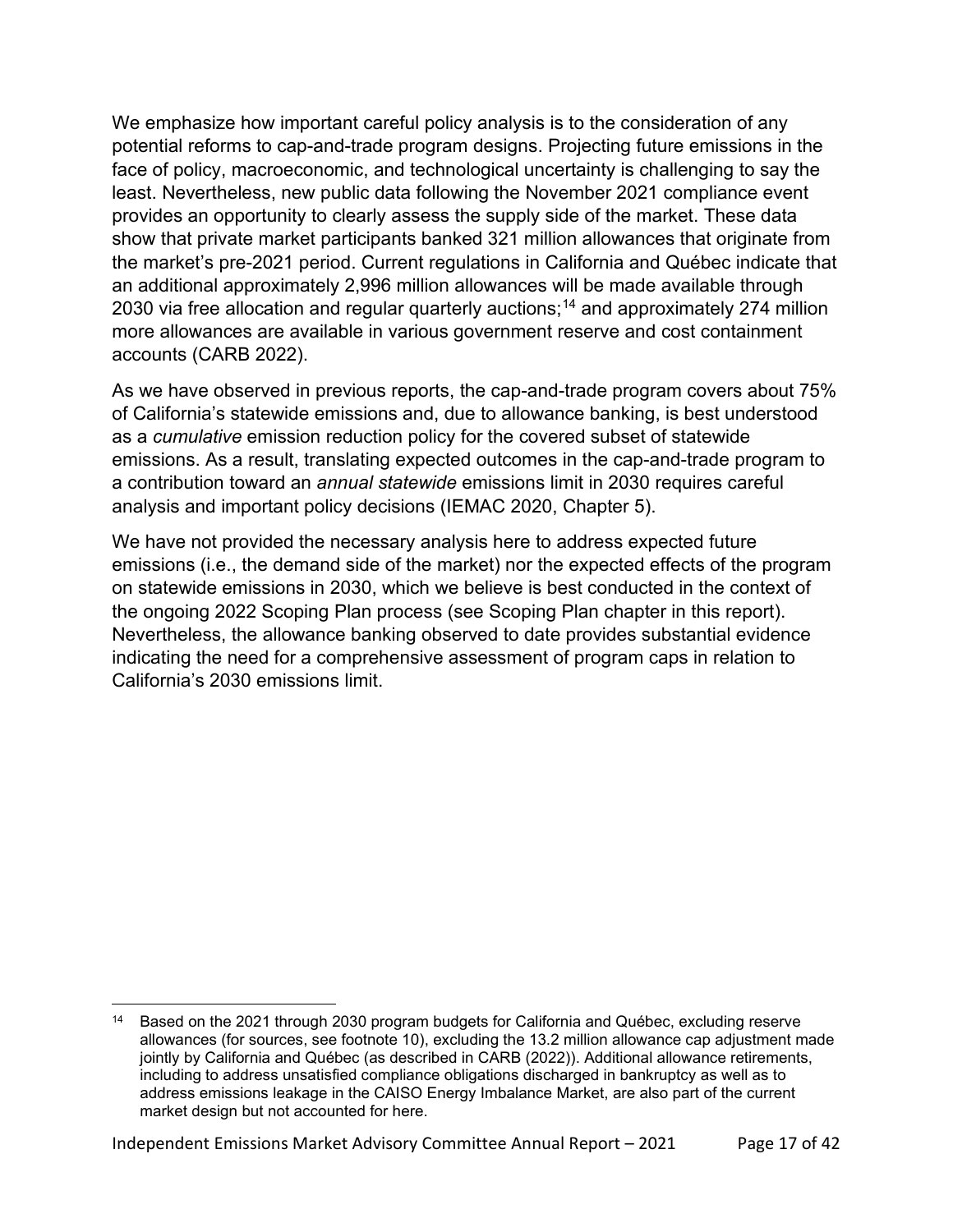#### **References**

- Borenstein et al. 2019, Expecting the Unexpected: Emissions Uncertainty and Market Design, *American Economic Review* 109(11): 3953-77, [https://doi.org/10.1257/aer.20161218.](https://doi.org/10.1257/aer.20161218)
- Busch 2017, Oversupply grows in the Western Climate Initiative carbon market, Energy Innovation LLC Report, [https://energyinnovation.org/publication/oversupply-grows-western](https://energyinnovation.org/publication/oversupply-grows-western-climate-initiative-carbon-market/)[climate-initiative-carbon-market/.](https://energyinnovation.org/publication/oversupply-grows-western-climate-initiative-carbon-market/)
- CARB 2017, California's 2017 Climate Change Scoping Plan, [https://ww3.arb.ca.gov/cc/scopingplan/scoping\\_plan\\_2017.pdf.](https://ww3.arb.ca.gov/cc/scopingplan/scoping_plan_2017.pdf)

CARB 2018a, Resolution 18-51, [https://ww2.arb.ca.gov/board-resolutions-2018.](https://ww2.arb.ca.gov/board-resolutions-2018)

- CARB 2018b, ISOR Appendix D: AB 398: Evaluation of Allowance Budgets 2021 through 2030, [https://www.arb.ca.gov/regact/2018/capandtrade18/ct18398.pdf.](https://www.arb.ca.gov/regact/2018/capandtrade18/ct18398.pdf)
- CARB 2022, Q4 2021 Compliance Instrument Report, [https://ww2.arb.ca.gov/our](https://ww2.arb.ca.gov/our-work/programs/cap-and-trade-program/program-data/compliance-instrument-report)[work/programs/cap-and-trade-program/program-data/compliance-instrument-report.](https://ww2.arb.ca.gov/our-work/programs/cap-and-trade-program/program-data/compliance-instrument-report)
- Cullenward et al. 2019, Tracking banking in the Western Climate Initiative cap-and-trade program, *Environmental Research Letters* 14: 124037, [https://doi.org/10.1088/1748-](https://doi.org/10.1088/1748-9326/ab50df) [9326/ab50df.](https://doi.org/10.1088/1748-9326/ab50df)
- Environmental Commissioner of Ontario (ECO) 2017, 2017 Annual Greenhouse Gas Progress Report, Appendix G: Technical Aspects of Oversupply in the WCI Market, [https://www.auditor.on.ca/en/content/reporttopics/envother/env17\\_other/From-Plan-to-](https://www.auditor.on.ca/en/content/reporttopics/envother/env17_other/From-Plan-to-Progress-Appendix-G.pdf)[Progress-Appendix-G.pdf.](https://www.auditor.on.ca/en/content/reporttopics/envother/env17_other/From-Plan-to-Progress-Appendix-G.pdf)
- IEMAC 2018, 2018 Annual Report of the Independent Emissions Market Advisory Committee, [https://calepa.ca.gov/independent-emissions-market-advisory-committee/.](https://calepa.ca.gov/independent-emissions-market-advisory-committee/)
- IEMAC 2019, 2019 Annual Report of the Independent Emissions Market Advisory Committee, [https://calepa.ca.gov/independent-emissions-market-advisory-committee/.](https://calepa.ca.gov/independent-emissions-market-advisory-committee/)
- IEMAC 2020, 2020 Annual Report of the Independent Emissions Market Advisory Committee, [https://calepa.ca.gov/independent-emissions-market-advisory-committee/.](https://calepa.ca.gov/independent-emissions-market-advisory-committee/)
- Legislative Analyst's Office (LAO) 2017, Letter to the Honorable Assembly Member Christina Garcia (June 26, 2017), [https://lao.ca.gov/letters/2017/Garcia-cap-and-trade-062617.pdf.](https://lao.ca.gov/letters/2017/Garcia-cap-and-trade-062617.pdf)
- Wara 2015, Instrument Choice, Carbon Emissions, and Information, *Michigan Journal of Environmental & Administrative Law* 4(2): 261-301, [https://repository.law.umich.edu/mjeal/vol4/iss2/2/.](https://repository.law.umich.edu/mjeal/vol4/iss2/2/)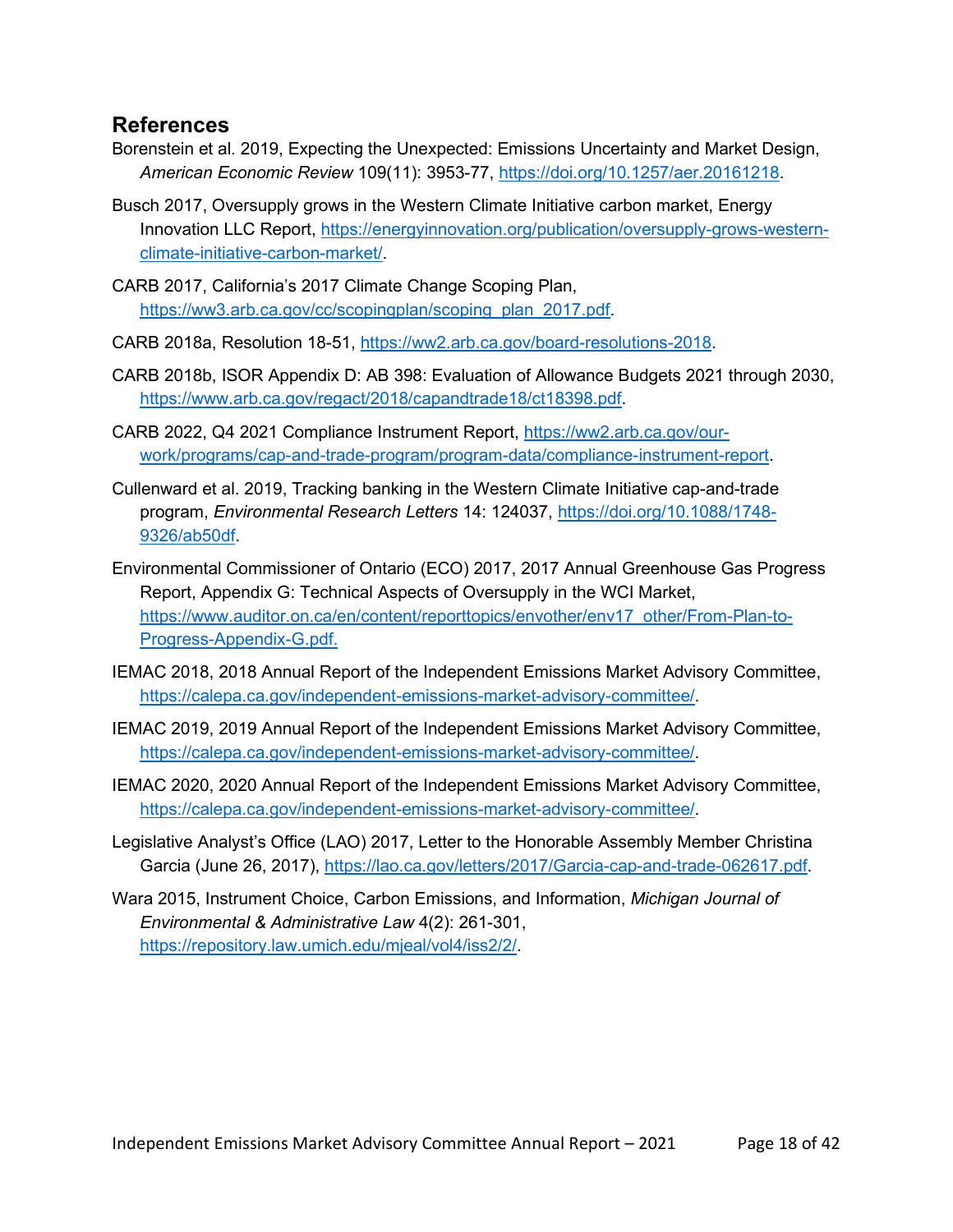# **Emissions Market Design and Program Reform**

Dallas Burtraw and Committee

## **Summary**

The emissions market is functioning well, achieving 100 percent compliance. However, we observe an abundant cumulative supply of allowances enabling emissions at sources covered by the trading program that may undermine the ability of the state to achieve its economywide 2030 emissions reduction goal. Further, until recently the allowance price has been hovering near the price floor and could return to that level, providing a weak incentive for emissions reductions. There are three related ways that the state could build on the existing solid market platform to strengthen the market's contribution to achieving the state's economywide emissions reduction goal.

- One approach would directly address the cumulative supply of allowances that are available in the emissions market, noting that sources covered by the market constitute 75 percent of statewide emissions.
- A second approach would address the price of allowances. The allowance price provides an incentive to harvest cost-effective emissions reductions and provides a signal for innovation and investment.
- Taken separately, either of these reforms would likely increase the total value of the allowance market, but they could decrease revenue to the Greenhouse Gas Reduction Fund. A third reform would address the volatility and magnitude of revenues that accrue to the Fund.

There is enough evidence now to compel a careful look by the regulatory agency at market reforms we describe in this report. If action is needed, the more time that is taken to implement changes the greater will be the challenges, and the necessary changes will constitute more of a surprise to the market.

### **Introduction**

The conclusion of the third compliance period (2018-2020) and the ongoing Scoping Plan process provides the Air Resources Board with the opportunity to assess the carbon market and consider potential reform. The final accounting of the emissions allowances in circulation after 2020 finds a substantial quantity of allowances have been banked for future use. Banked allowances in private accounts total more than the cumulative reductions under the emissions cap that will be implemented from 2021- 2030 (see Allowance Banking chapter in this report). Moreover, a substantial number of allowances held in public accounts may enter the market if allowance price triggers are met. The allowances add to new vintage allowances and offsets to constitute the total cumulative supply of compliance instruments. Although the supply of new allowances issued annually is scheduled to reduce substantially this decade and the supply of offsets is more limited beginning in 2021, cumulative supply for the decade remains abundant.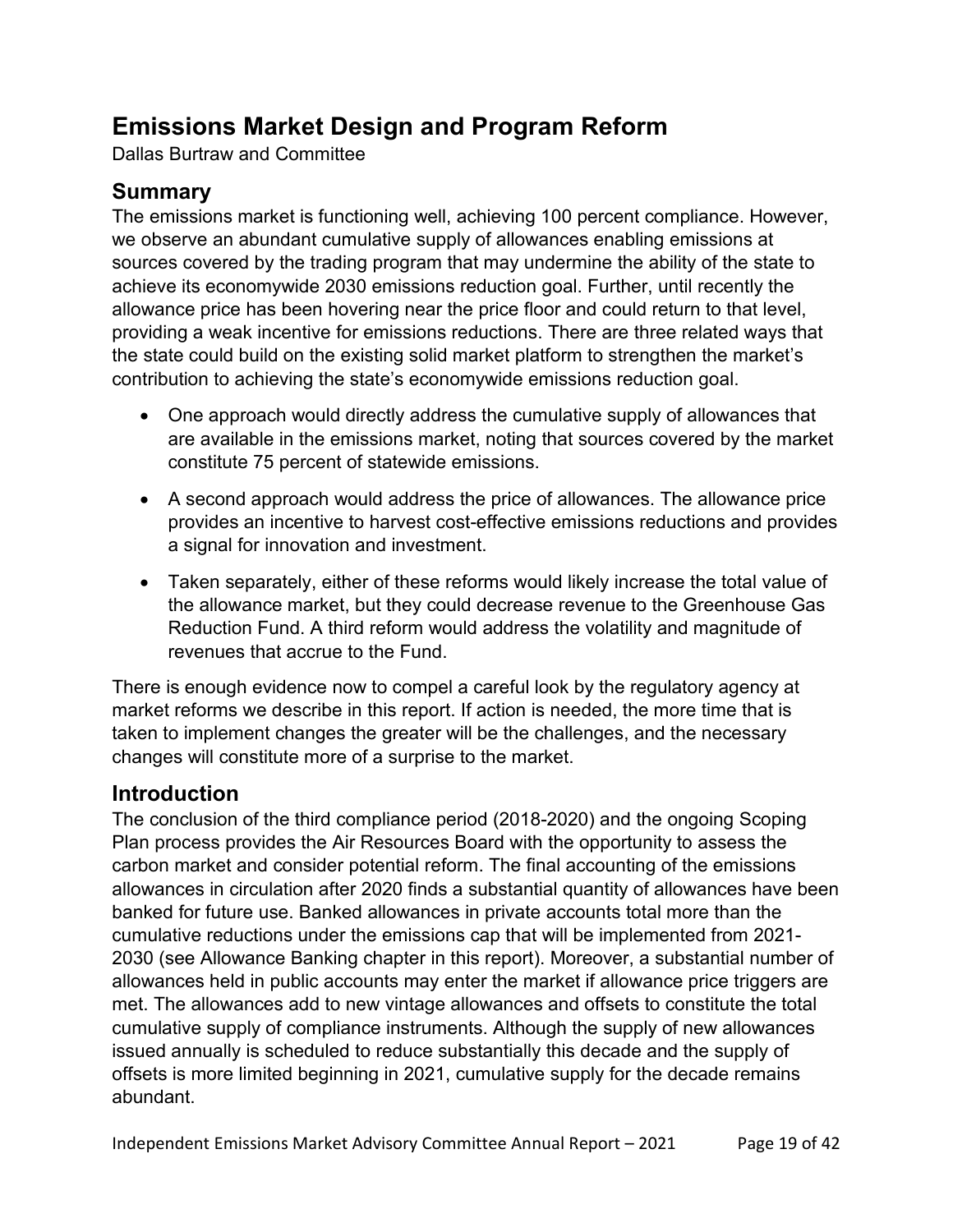An assessment of the market also requires analysis of allowance demand, which is influenced by economic activity including the post-pandemic recovery, regulatory programs that may incentivize emissions reductions, and other factors. In the Scoping Plan chapter in this report, we suggest that assessment of supply and demand scenarios should be an element of the Scoping Plan process, providing the foundation for dialogue at the Air Resources Board about the role of the carbon market in achieving the state's comprehensive emissions reduction goals and consideration of potential reforms to the market.

The allowance price results from the interaction of supply and demand. Low prices will provide weak incentives for investment and emissions reductions, likely requiring a greater role for regulations instead of market signals to meet climate goals. Tightening the allowance supply could be accomplished directly, which coincidentally would lead to an increase in the allowance price. Or it could be accomplished by strengthening market rules that make the quantity of available allowances responsive to the auction price, with fewer allowances available at low prices and more allowances available at high prices, as one observes in other markets. This approach provides an increasingly dynamic price collar for the market.

The allowance price is also influenced by expectations about changes to the market, which makes the way changes are implemented important. Allowance prices are tremendously difficult to forecast, which may favor a rule-based approach that adjusts allowance supply in response to the price. However, quantity and price-based approaches are not mutually exclusive and can be implemented together, as has occurred previously in California and other trading programs.

In this chapter we outline options that are available for potential reform through adjusting allowance supply and the way supply that enters the market is contingent on price. These options all firmly preserve the role of the market in efficient mobilization of cost-effective mitigation opportunities.

A reduction in allowance supply and associated increase in price is expected to increase total allowance market value -- the product of supply and price. In general, the effect of a change in allowance supply on market value depends entirely on the price elasticity of demand for allowances. In various trading programs, one observes relatively inelastic demand, meaning that a restriction in supply leads to a disproportionate increase in price and boosts total value.

However, depending on program rules, the increase in market value associated with a restriction in supply may not map into an increase in value flowing to the Greenhouse Gas Reduction Fund and in fact it may cause a reduction in the Fund. We describe two incremental program changes that would improve the reliability of Fund revenues and potentially grow the size of the Fund.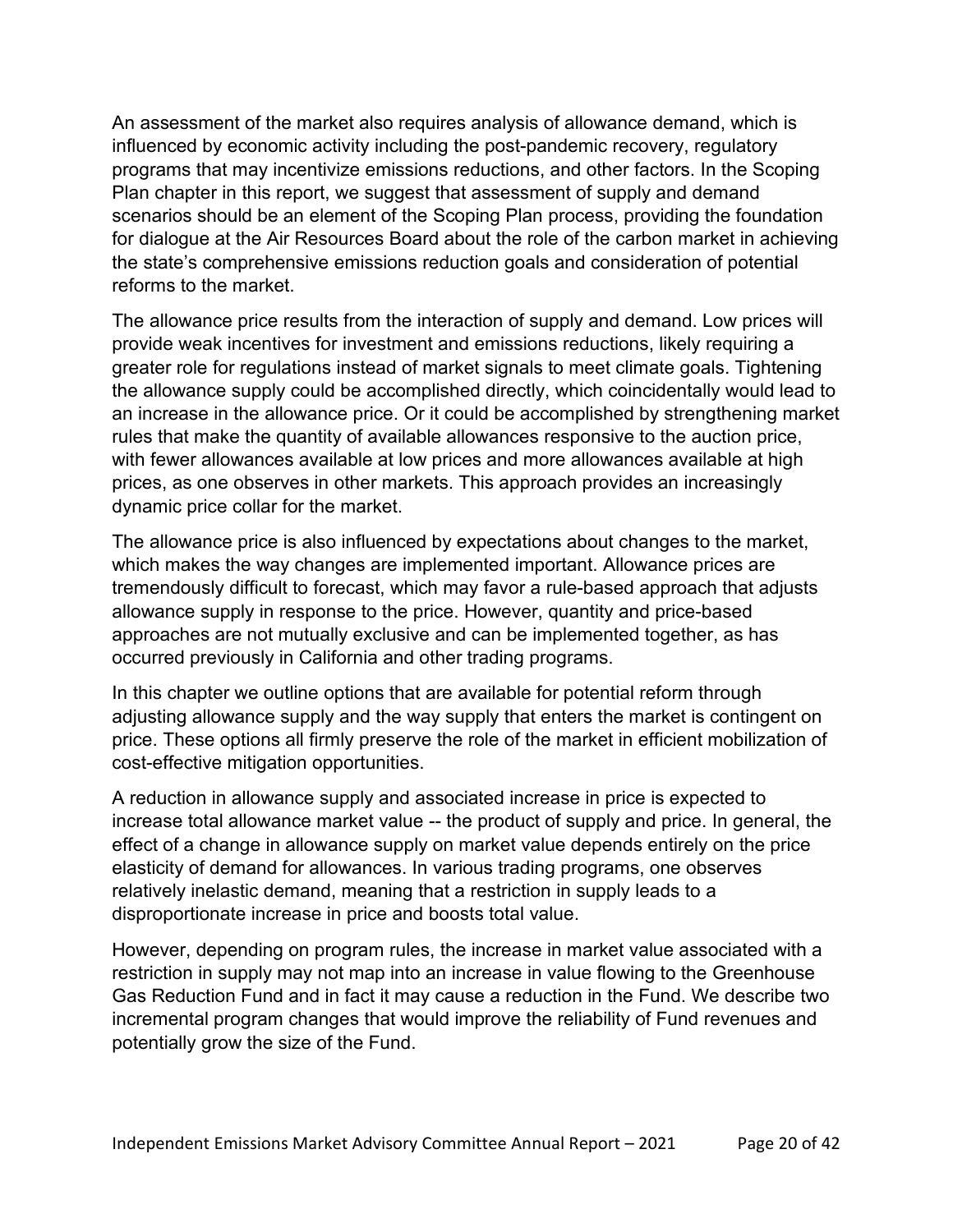### **Administrative versus automatic adjustments to allowance supply**

Quantity and price-based adjustments can each be implemented through *administrative interventions* or through *automatic (rule-based) adjustments.* We consider administrative interventions to be adjustments made by the regulatory agency or legislature that immediately change the cumulative market supply. Rule-based adjustments are those that are contingent on market outcomes, with the conditions under which adjustment occurs announced in advance.

Both types of adjustments have been evident in emissions trading programs previously and generally have strengthened those markets and accelerated emissions reductions. In the northeast state Regional Greenhouse Gas Initiative (RGGI), the issuance of new allowances through the auction has been reduced administratively twice to account for the substantial supply of allowances that had accumulated in private accounts through banking and in public accounts because of allowances unsold at the auction price floor. Coincidently, a rule-based reduction in supply resulted when prices rested on the price floor, and the rule-based cost containment reserve was once triggered bringing additional allowances into the market.<sup>[15](#page-20-0)</sup> In the European Union Emissions Trading System, administrative adjustments have reduced allowance supply in each phase of the program. This has been recently supplemented by the rule-based Market Stability Reserve that changes allowance supply automatically based on the measure of the quantity of allowances in circulation (the allowance bank) (Perino 2018).

California has also previously enacted administrative and rule-based adjustments in its market, including a regulatory decision to increase the share of allowances set aside in reserve accounts, a legislative restriction on the use of post-2020 offsets, and rulebased adjustments to transfer unsold allowances to reserve accounts and to account for emissions leakage in the electricity sector. These precedents have strengthened the market, but they have not sustained the allowance price at a level that adequately promotes state ambitions, requiring an expanded role for regulatory mandates and standards to achieve the state's climate goals.

One disadvantage of an administrative approach is that it may amplify regulatory uncertainty by instituting changes as a surprise, causing parties to anticipate further possible changes in their compliance planning. In addition, it can be administratively challenging to adjust the market on a case-by-case basis. It is generally easier to identify criteria for adjustments ex ante and embody them as rules in market design. Hence, while recognizing the potential use of both approaches, we argue a rule-based approach is preferable and whenever possible the features of a rule-based approach should be built into the program design. It is important to note that an administrative adjustment such as a reduction in the issuance of new allowances always remains an available option for policymakers.

<span id="page-20-0"></span><sup>15</sup> See<https://www.rggi.org/program-overview-and-design/design-archive>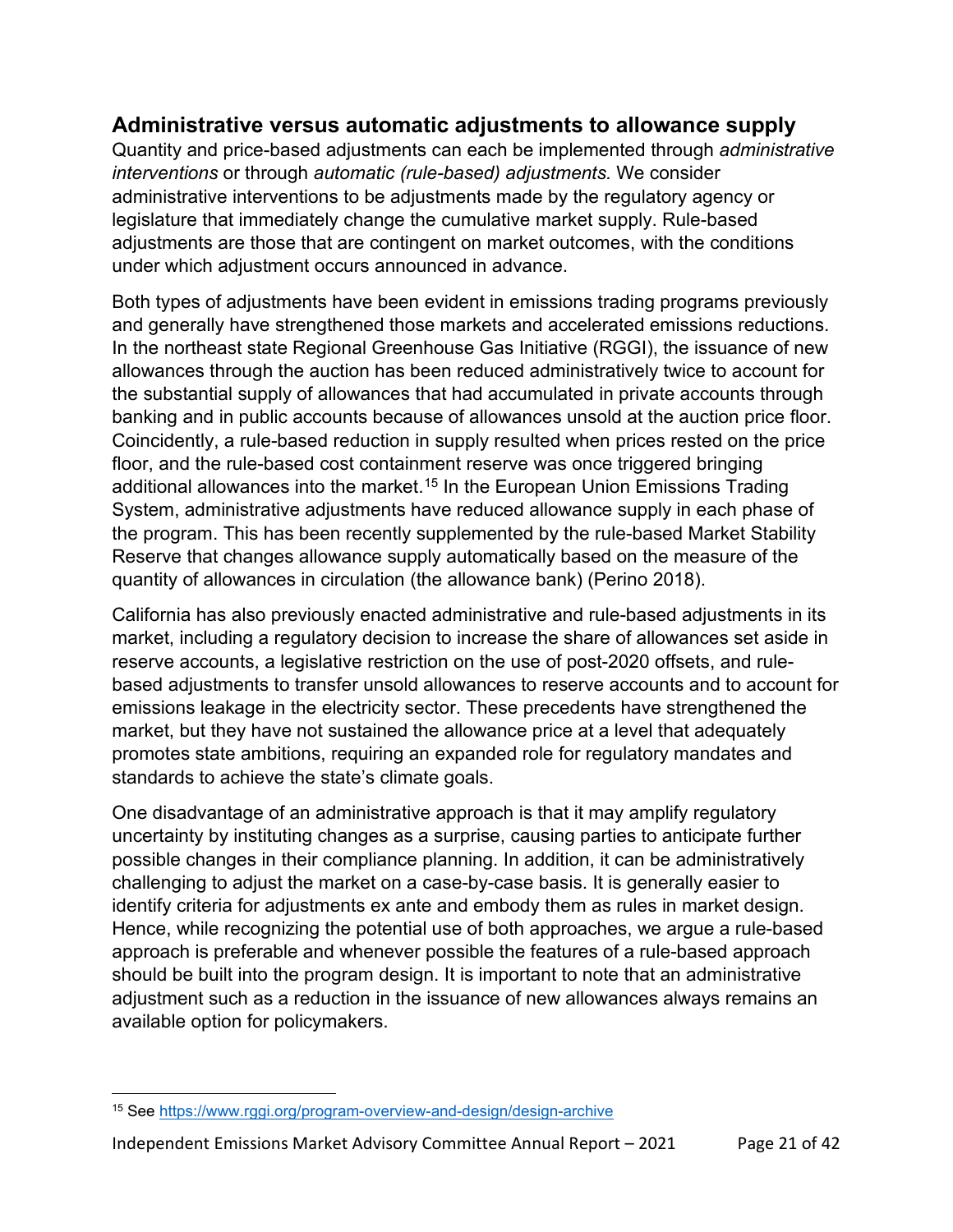### **Administrative options for market reform**

IEMAC has identified several options for administrative adjustments to allowance supply:

1. Changes in auctioned allowance supply

A reduction in the supply of new allowances available at auction could be implemented quickly and would increase the allowance price. As noted above, the supply restriction would be expected to increase the total allowance value (quantity times price). However, if the Air Resources Board were only to reduce the new vintage allowances sold through the auction — without also adjusting the extent to which allowances are freely allocated to utilities and industry — then it would cause a shift in the distribution of the economic value of allowances away from the Greenhouse Gas Reduction Fund to entities that receive freely allocated allowances, and likely would reduce the value flowing to the Fund.

2. Changes in freely allocated allowances to utilities

A portion of allowances are freely allocated to electricity and gas utilities, some of which must consign them to the auction and receive auction revenue on behalf of their customers. This supply of allowances could be adjusted, affecting benefits that accrue to ratepayers.

Two other elements of the way free allocation to utilities is implemented might be revised. First, the utility-owned consigned allowances are the first to be sold under the auction, taking precedence over state-owned allowances that contribute to the Greenhouse Gas Reduction Fund when auctions are undersubscribed (i.e., when auctions clear at the price floor). Although this prioritization benefits utility customers through the distribution of climate dividends, it undermines the stability of auction revenue for the Fund, which sees a precipitous drop in revenue if the price falls to the price floor and the auction is undersubscribed. Instead of prioritizing consignment allowances, an alternative approach would proportionately reduce the sale of consigned allowances and all other supplies in an undersubscribed auction. This alternative would not have any effect when auction prices clear above the price floor but could reduce volatility for revenues and achieve proportionally equal effects on free allocation recipients and Fund revenues if market prices fall to the price floor.

Second, the Committee notes that the state has an opportunity to improve the visibility of consignment allowances for utility customers to better communicate program goals and the compensation provided to ratepayers. Although many customers are not aware they receive the climate dividend, anecdotally the dividend is popular when customers are made aware of it. Today, utility revenues are rebated to all residential customers of investor-owned electric utilities on a broad basis, and thus contribute modest rate benefits for all customers. Although broad-based rebating has its own merits, policymakers might also wish to consider how consignment allowance revenues could be targeted at low-income households instead.

Independent Emissions Market Advisory Committee Annual Report - 2021 Page 22 of 42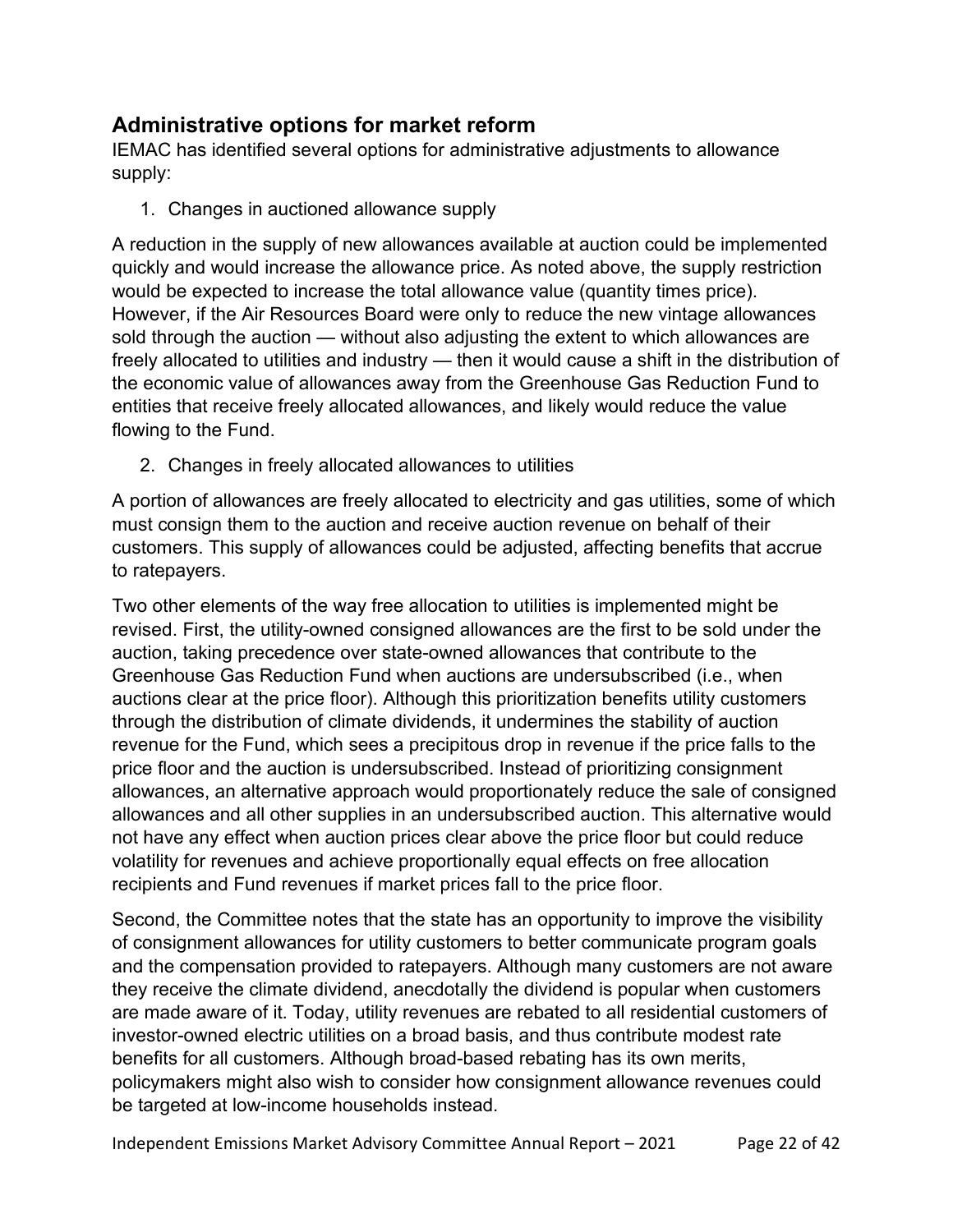3. Changes in freely allocated allowances to industry

A portion of allowances are provided to energy-intensive and trade-exposed industries to prevent emissions leakage, as well as to protect industrial competitiveness and maintain employment in the state. While changes to this allocation schedule could influence economic activity in these vulnerable industries, the allocation methods were based on industry conditions over a decade ago and expected carbon market prices that are much greater than what has been observed (Economic and Allocation Advisory Committee 2010). We encourage the Air Resources Board to review how free allocation to various industries has aligned with emissions from those industries and whether the current allocation strategy effectively prevents leakage while also not overcompensating firms.

Whatever level of free allocation policymakers determine, we recommend a change in how those allowances are introduced to markets. Specifically, we recommend that policymakers require compliance entities to consign all freely allocated allowances for sale at auction, with revenues flowing back to the allowance owners. If the allowance is fully subscribed and all allowances are sold, this reform would not change the value of free allocation, but it could convey several other benefits including improving price discovery and market liquidity, market transparency, and recognition of opportunity costs in compliance decisions aligning organization interests with the state's emissions goals (Burtraw and McCormack 2017).

4. Changes in offset availability

Potential adjustments in offset availability are discussed in the chapter on Offsets in this report. It is valuable to reiterate here the observation that offsets expand the volume of compliance instruments and lower the allowance price in the short term. Because most offset credits do not lead to reductions that are counted under California's greenhouse gas inventory, they enable higher in-state emissions in sectors covered by the cap-andtrade program. Hence, offset use amplifies the need for a future reconciliation between the mitigation achieved by sources covered by the emissions cap and the share of statewide greenhouse gas reductions that is expected to come from those sources. That reconciliation may necessitate adjustment to the emissions market that should be anticipated in the Scoping Plan process.

### **Automatic adjustments to allowance supply**

IEMAC has identified several options for automatic adjustments to allowance supplies. These adjustments are based on conditions that may be observed in the market in the future, so they are not guaranteed to affect allowance supply, but they will affect market dynamics.

1. Raising the price floor

A change in the price floor will affect expectations of future allowance prices and supply. A higher price floor could induce greater emissions abatement that temporarily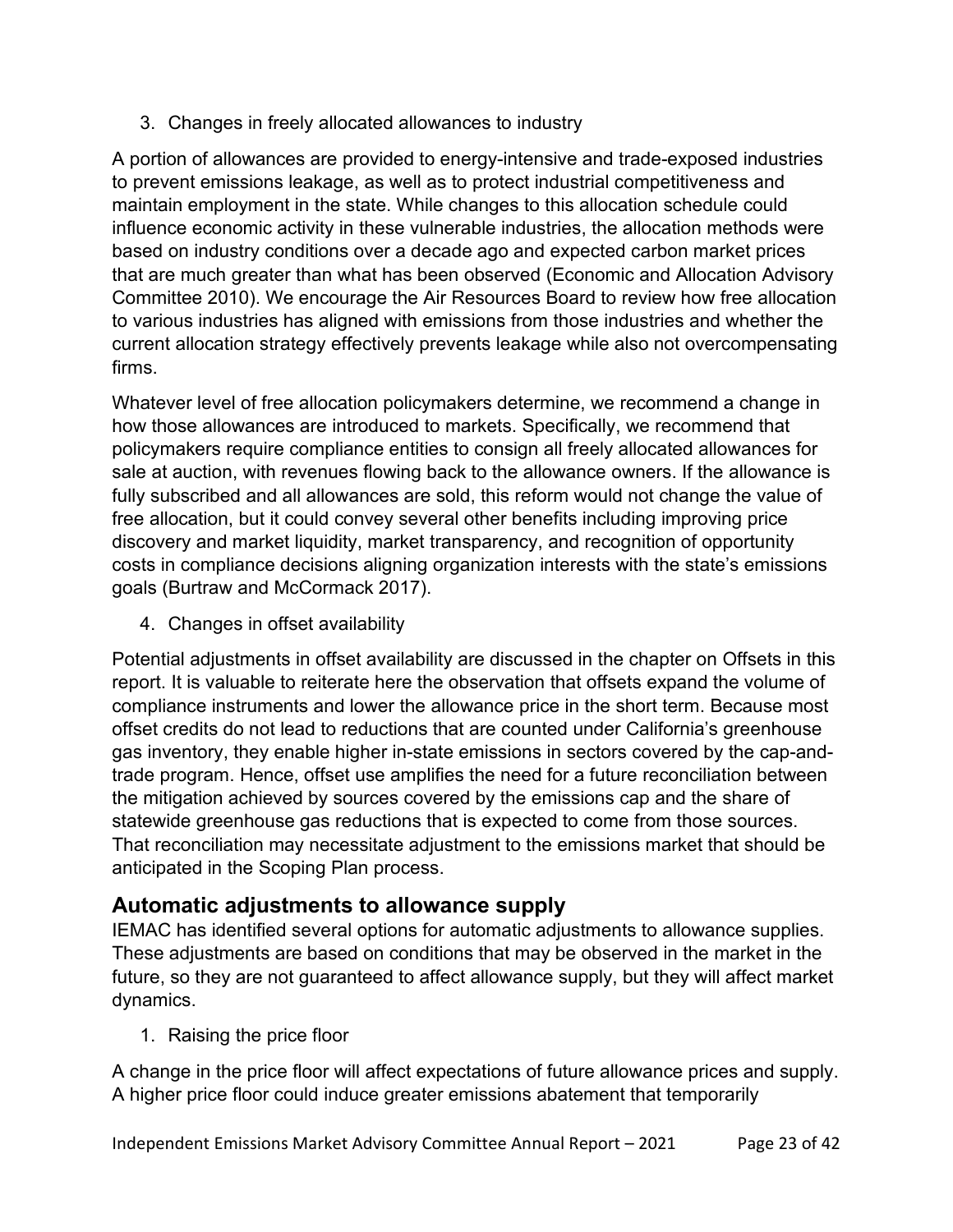increases the allowance bank; however, if market prices fall to the new floor price, then there could be a reduction in allowance supplies that would also have long-run market supply effects. The price floor could be adjusted by a one-time price increase. However, a smoother adjustment can be implemented through a series of discrete price increases over time, which would be equivalent to increasing the annual change in the price floor to a value above the current value of five percent per year (plus inflation).

2. Introducing additional price steps

The allowance price schedule starts from the price floor and has price steps that are 50 percent and 75 percent of the way between the floor and the price ceiling. At these price steps additional allowances from the cost containment reserves are available in the market. An additional price step located 25 percent of the way between the floor and the ceiling could deliver symmetry to the allowance supply schedule. Rather than adding additional allowances as do the cost containment reserves, this price step could reduce supply below the anticipated issuance of new allowances. This limitation of allowance supply would support the price above the level it would obtain otherwise and would be expected to result in greater value for allowances entering the market. This is an approach that is embodied in the emissions containment reserve in RGGI, where 10 percent of allowances are held for sale only at a price above the reserve price trigger; a similar approach is potentially indicated in Washington state's new cap-and-trade program as well.

3. Conditioning offset availability on the auction price

Within the carbon market, offsets contain allowance cost by expanding the supply of compliance instruments. One reform could be to tether the use of offsets for compliance to the auction price, such that fewer offsets are available at low prices and are increasingly available at higher prices. The limit on offset use during a compliance period could reflect cumulative auction outcomes. This approach would clarify the role that offsets play in containing cost, while also limiting the supply of offsets when allowances supply is abundant, and prices are low.

4. Implement a quantity-based adjustment to allowance supply

The EU Market Stability Reserve implements a rule-based adjustment to the auctioned supply of allowances based on the total number of allowances in circulation, i.e., the allowance bank, at the end of every annual compliance period. This approach has been impressively impactful in the EU emissions market, leading to the anticipated cancelation of nearly one gigaton of emissions allowances in 2023, roughly equal to one vintage year of allowances in the program. However, it has been criticized for amplifying regulatory uncertainty compared to an adjustment rule based on the allowance price, and because of potentially perverse outcomes stemming from the timing of when adjustments are implemented in the EU market (Rosendahl 2019; Perino 2019; Flachsland et al. 2019).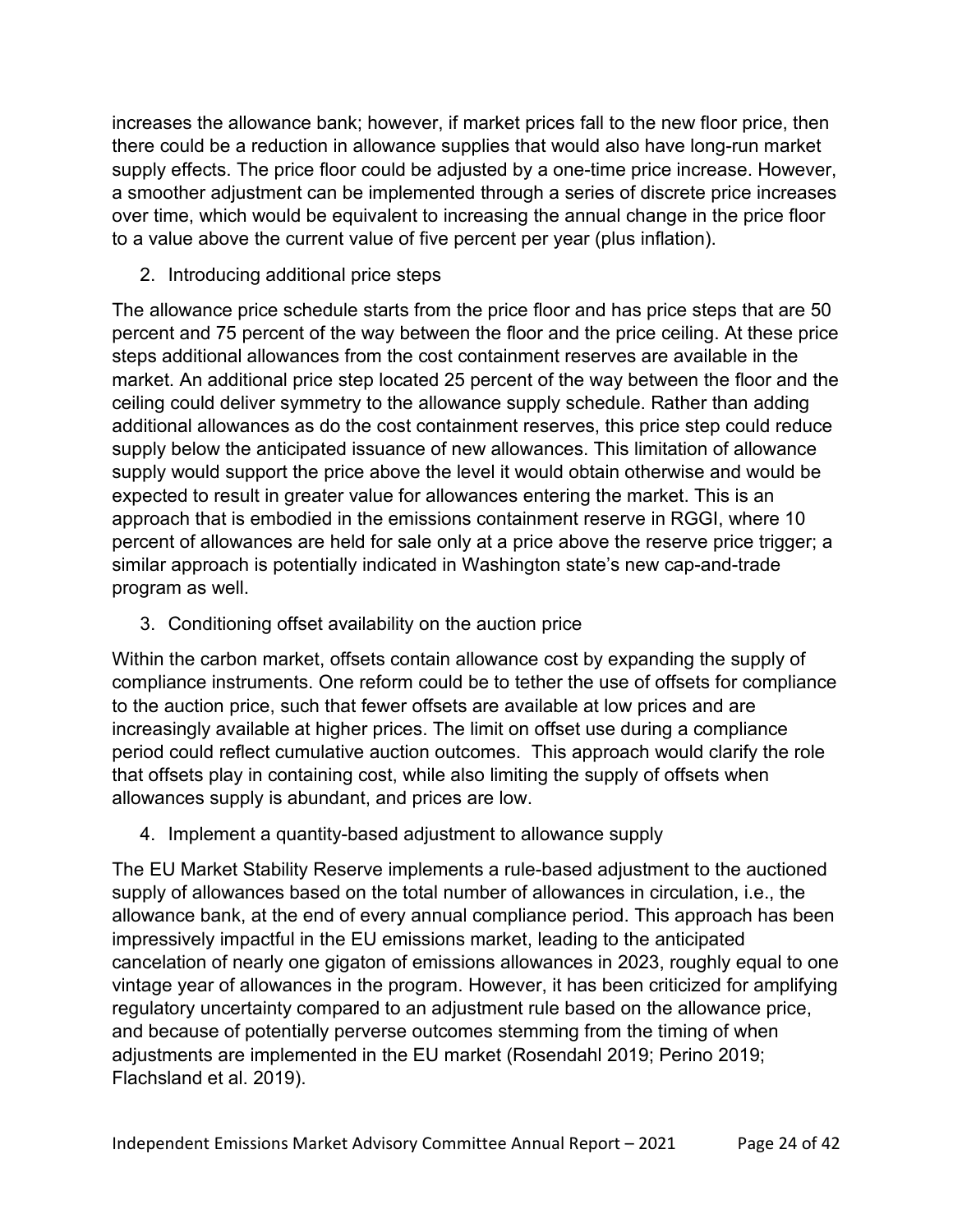### **Impact on the Greenhouse Gas Reduction Fund**

Allowance market value is a product of allowance supply and price. Over the range of the market size expected this decade and the price responsiveness one observes in the market, evidence from simulation modeling using a derived elasticity of demand for emission allowances indicates that restricting supply and increasing the price of allowances would be likely to increase the market value overall. However, the increased value may not flow proportionately within the market and may in fact lead to a reduction in the value flowing to the Greenhouse Gas Reduction Fund, which provides important investments to poor communities and those that have experienced disproportionate environmental burdens.

Reforms to the cap-and-trade program can support emissions reductions in line with California's economywide climate goals. To the extent that the Greenhouse Gas Reduction Fund is relevant to investments that need to occur to achieve the state's goals, reforms must be designed to improve the stability of auction proceeds contributing to the Fund, and where possible increase the value of those proceeds.

Two changes to program rules are necessary to satisfy this criterion.

- 1. Require the consignment of all freely allocated allowances including those to industry to the auction before they can be used for compliance. The proceeds from the sale of allowances would be returned proportionately to their owners in a manner analogous with utility-consigned allowances currently.
- 2. Remove the priority sale assigned to consigned allowances when the auction is undersubscribed due to a clearing price at the price floor or at a newly introduced emissions containment reserve price and scale the sale of allowances from all sources proportionately.

By ensuring proportional changes to freely allocated and auctioned allowance supply, these changes would maintain or grow Fund revenues if the Air Resources Board or legislature decide to implement other program reforms that we describe.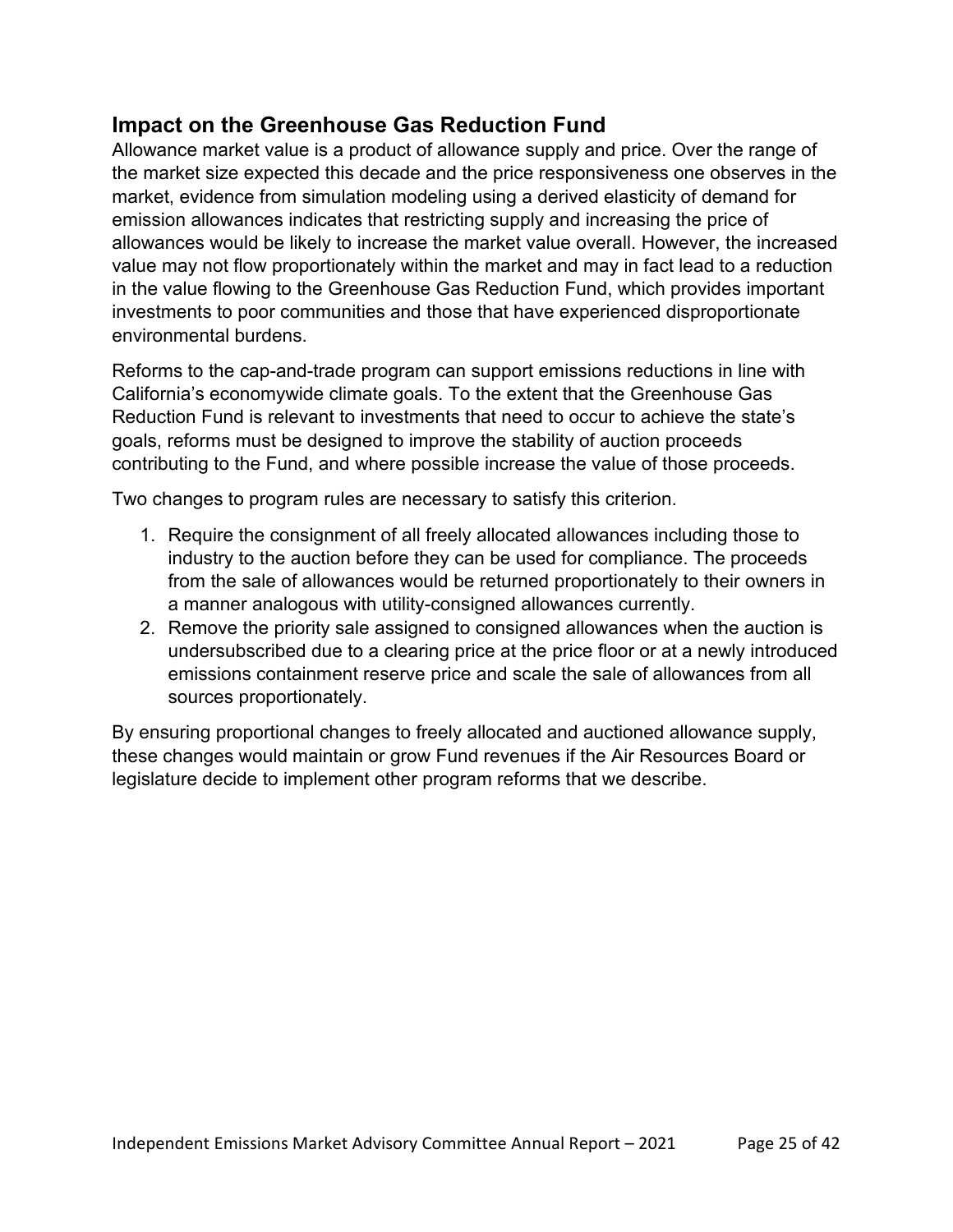#### **References**

Burtraw, Dallas, and Kristen McCormack. 2017. "Consignment Auctions of Free Emissions Allowances." *Energy Policy*, 107: 337-344.

Economic and Allocation Advisory Committee. 2010. Allocating Emissions Allowances Under a California Cap-and-Trade Program. Recommendations to the California Air Resources Board and California Environmental Protection Agency (March).

Flachsland, Christian, Michael Pahle, Dallas Burtraw, Ottmar Edenhofer, Milan Elkerbout, Carolyn Fischer, Oliver Tietjen, and Lars Zetterberg. 2019. "How to avoid history repeating itself: the case for an EU Emissions Trading System (EU ETS) price floor revisited." *Climate Policy*: 1- 10.

Rosendahl, Knut Einar. 2019. "EU ETS and the Waterbed Effect." *Nature Climate Change*, 9(10): 734-735.

Perino, Grischa. 2018. "New EU ETS Phase 4 rules temporarily puncture waterbed." *Nature Climate Change*, 8(4): 260-271.

Perino, Grischa. 2019. "Reply: EU ETS and the Waterbed Effect." *Nature Climate Change,* 9(10):736.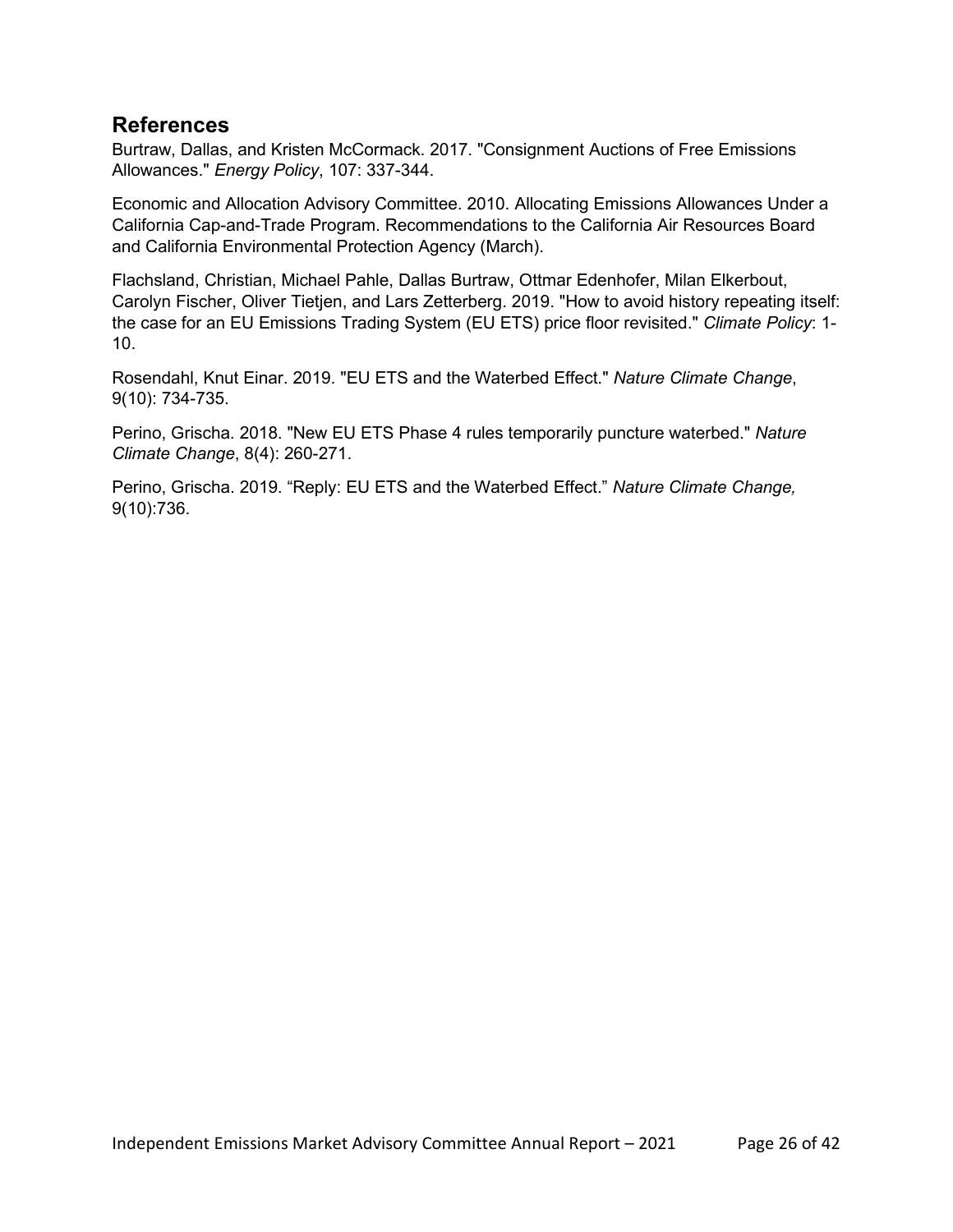# **Carbon Offsets**

Lead authors: Danny Cullenward and Dallas Burtraw

• **Summary:** In the Western Climate Initiative cap-and-trade program's first three compliance periods (2013–2020), covered entities used almost 159 million offset credits for compliance purposes. Nearly 139 million offsets were used by covered entities in California. About 80% of all offset credits come from CARB's forest offset protocol, which has been criticized for issuing credits that may not reflect real climate benefits and for failing to adequately insure against the risk of wildfire and other carbon losses. We review the use of carbon offsets in California's program, criticisms of CARB's forest offset program's performance relative to statutory requirements, and potential options for reform.

### **How carbon offsets work**

This chapter addresses the effect of carbon offsets on greenhouse gas emissions. Although offsets can also provide benefits to local environmental quality and regional economic development, we do not address those topics here. Nor do we evaluate concerns that offset use may perpetuate pollution in historically overburdened communities.

The cap-and-trade program provides incentives to reduce greenhouse gas emissions in covered sectors, which are responsible for about 75% of California's statewide emissions. Carbon offsets extend those incentives to sectors and jurisdictions not covered by the cap-and-trade program, most notably in the natural and working lands sector. The benefits of reducing emissions and increasing carbon sequestration in uncapped sectors can be significant, but the challenge facing governments is how to accurately measure and reward outcomes in uncapped sectors.

Carbon offset programs allow participating projects to earn offset credits, each worth 1 tCO2e, for voluntary climate mitigation efforts that are recognized outside of the capand-trade program's covered sectors—that is, in a part of the economy where emitters are not directly regulated under the cap-and-trade program. Because carbon dioxide and other key greenhouse gas emissions are long-lived and well-mixed in the global atmosphere, the climate benefit of avoiding those emissions or removing carbon dioxide from the atmosphere does not meaningfully change based on location. In line with this principle, offset projects are sometimes based in California, but often they are located throughout the United States.

In a cap-and-trade program without offsets, all necessary emission reductions must occur within capped sectors. When a cap-and-trade program allows covered emitters to use carbon offsets in addition to the normal supply of pollution allowances, however, then the total pollution allowed within capped sectors increases by the number of offsets used—credits that, in turn, represent an equal number of climate benefits claimed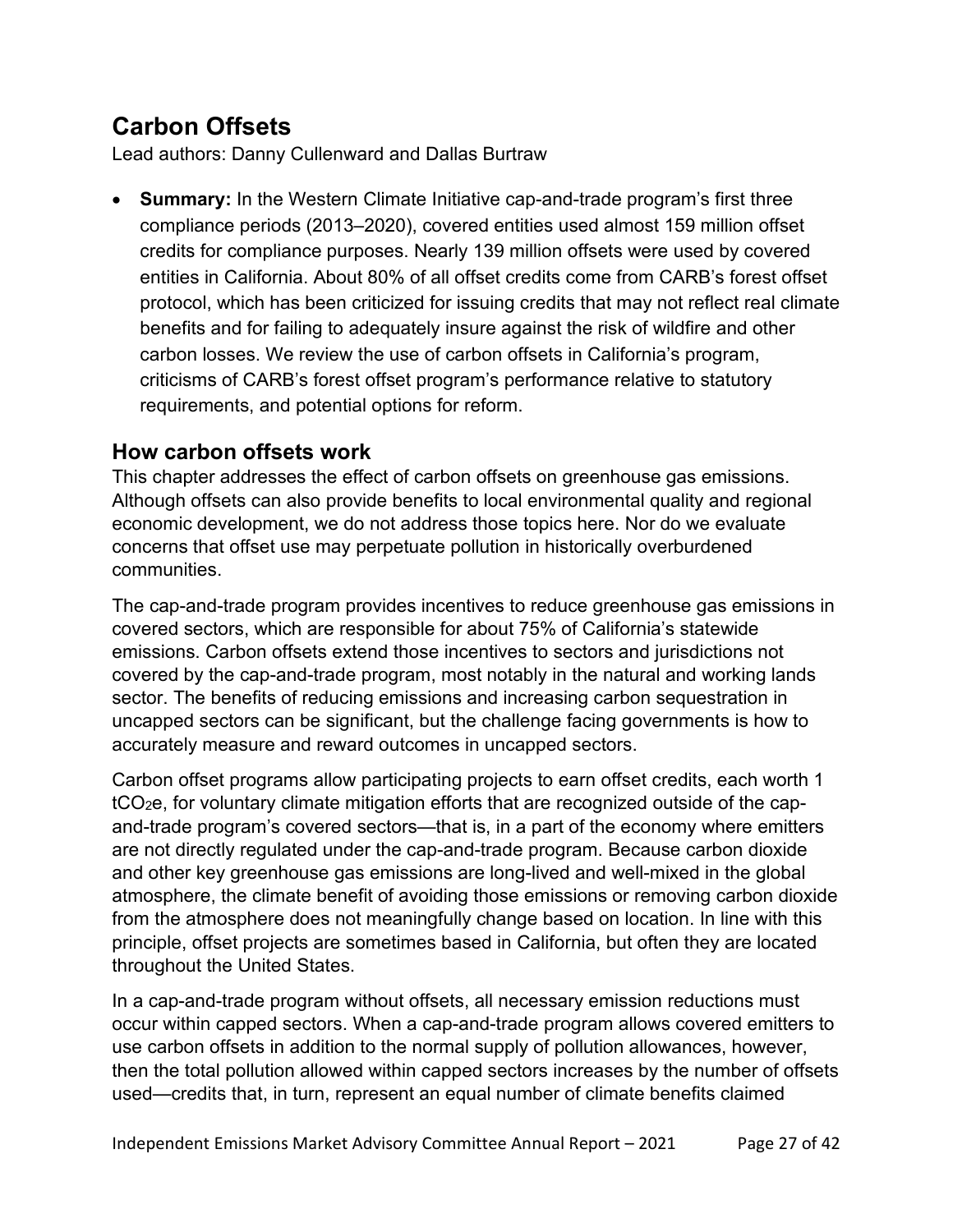outside the capped sectors. For example, an oil refinery in the Los Angeles area could buy offset credits from a forest management project in Alaska that claims to delay or avoid the harvest of commercially viable timber under the terms of California's forest offset protocol. By expanding the number of compliance instruments in California's capand-trade program, this transaction increases the total climate pollution allowed in capped sectors in exchange for climate benefits claimed in the Alaska forest. The result: emissions increase in California's industrial sector but decrease in Alaska's forestry sector.<sup>16</sup>

Accurate carbon offset programs do no harm to the climate: they neither accelerate the pace of overall climate mitigation nor detract from it. Instead, they act to reduce total program compliance costs (by providing a greater number of options by which covered emitters can comply with program requirements) and create funding for mitigation activities outside program caps (as covered emitters' purchase of offset credits funds climate projects in uncapped sectors like forestry).

Most offset projects do not affect the emission reductions that are required by the state's economy-wide greenhouse gas limits because they are not included in the official greenhouse gas emissions inventory. However, offset credits enable higher pollution in sectors covered by the emissions cap. Hence, their use can make achieving statewide greenhouse gas limits more difficult because emissions from somewhere else in the inventory must be reduced to account for increased emissions from covered sources, or the emissions cap for covered sources must be reduced instead. Moreover, when the offsets program issues more credits than the climate benefits it achieves in practice, it undermines the mitigation actions taken by other covered entities and increases net emissions associated with the emissions market. To protect the integrity of the emissions market, offset credits must accurately reflect climate benefits.

### **Carbon offsets in California**

California's cap-and-trade program allows covered emitters to use carbon offsets to satisfy part of their compliance obligations, in addition to allowances. Although offset credits can be issued by any regulator participating in the linked Western Climate Initiative (WCI) cap-and-trade program, California has issued about 99.5% of credits to date and is therefore the de facto offsets regulator. CARB's United States (U.S.) Forest Projects protocol is responsible for about four-fifths of all offset credits issued in the WCI program [\(Table](#page-28-0) 1).

Independent Emissions Market Advisory Committee Annual Report – 2021 Page 28 of 42

<span id="page-27-0"></span><sup>&</sup>lt;sup>16</sup> We note that sectoral accounting details matter for determining compliance with California's statewide 2020 and 2030 emissions limits; see Health & Safety Code §§ 38550, 38566 (defining limits in terms of "statewide emissions"). Most offset credits are issued for sectors and/or jurisdictions that are not included in California's official statewide greenhouse gas inventory (CARB 2021a). When offset credits are used by covered emitters in California, however, they enable higher emissions that are tracked in California's inventory in exchange for climate benefits claimed outside of the inventory. Thus, although perfectly credited offsets have no impact on net greenhouse gas emissions, their use strictly increases statewide emissions as that concept is currently tracked in California's inventory and used to evaluate compliance with the 2020 and 2030 emission limits.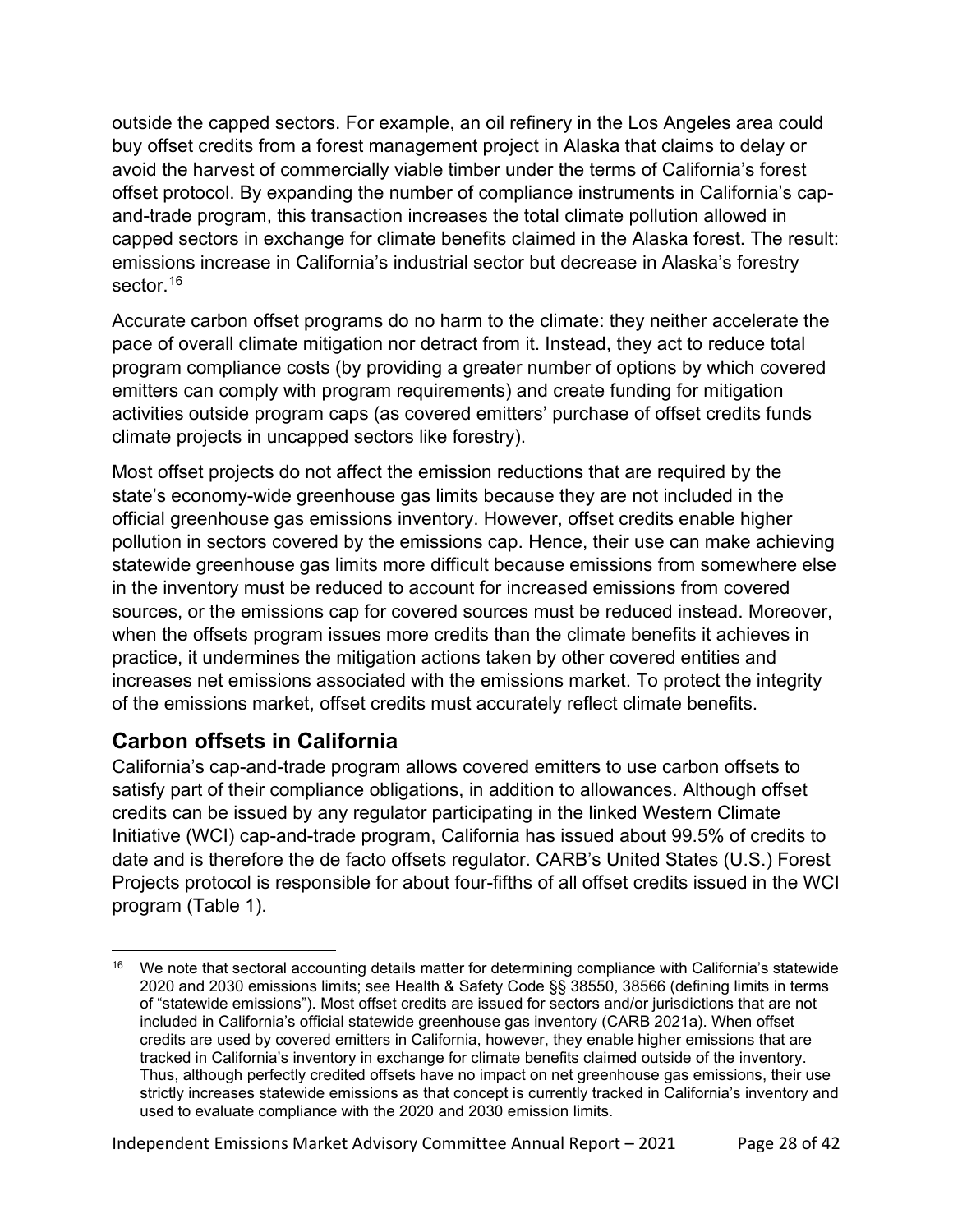| <b>Jurisdiction</b> | <b>Protocol</b>                   | Credits ( $tCO2e$ ) | Share (%) |
|---------------------|-----------------------------------|---------------------|-----------|
|                     | U.S. Forest Projects 17           | 189,811,822         | 81.7%     |
|                     | <b>Ozone Depleting Substances</b> | 24,305,693          | 10.5%     |
|                     | Mine Methane Capture              | 8,994,363           | 3.9%      |
| California          | Livestock Manure Digesters        | 8,250,214           | 3.5%      |
|                     | Urban Forest Projects (not used)  |                     |           |
|                     | Rice Cultivation (not used)       |                     |           |
| Québec              | <b>Ozone Depleting Substances</b> | 578,785             | 0.2%      |
|                     | Landfill Site Methane Destruction | 473,615             | 0.2%      |
|                     |                                   |                     |           |

#### <span id="page-28-0"></span>**Table 2: Offset credit issuance by protocol (CARB 2022)**

California's cap-and-trade program limits the number of offset credits each covered emitter can use. By regulation, that limit was 8% of a covered emitter's total compliance obligations for each of the first three compliance periods (2013–2020). In practice, covered emitters in California surrendered almost 139 million offsets, or about 6.3% of their total emissions during this period; WCI-wide usage came to just under 159 million offsets, or about 6.2% of total emissions (see [Table 2\)](#page-29-0). The offsets usage limit falls to 4% (for emissions in years 2021–2025) and then increases to 6% (2026–2030), with no more than half of the total post-2020 usage coming from projects that do not generate "direct environmental benefits" to local air or water quality in California.[18](#page-28-2)

State law requires that offset credits used in California reflect climate benefits that are "real, permanent, quantifiable, verifiable, and enforceable."[19](#page-28-3) Credited climate benefits must also be additional in relation to "any greenhouse gas emission reduction otherwise required by law or regulation, and any other greenhouse gas emission reduction that would otherwise occur."<sup>[20](#page-28-4)</sup> CARB further defines the additionality standard by requiring "conservative" baseline emission scenarios, assumptions, and methodologies that "are more likely than not to understate net [greenhouse gas] reductions or [greenhouse gas] removal enhancements."[21](#page-28-5)

Another important concern to California stakeholders is the impact of offsets on broad environmental outcomes including air quality, water management, and ecological sustainability. By shifting some climate mitigation efforts away from covered sources in California, carbon offsets could negatively affect air pollution at facilities located in historically overburdened communities. California indirectly addresses this concern with the requirement that at least half of post-2020 offsets use provides direct environmental benefits to the state. The extent to which this requirement addresses local pollution

Independent Emissions Market Advisory Committee Annual Report – 2021 Page 29 of 42

<span id="page-28-1"></span><sup>17</sup> Total credits reported. Included in this amount are 29,819,664 credits in the forest buffer pool.

<span id="page-28-2"></span><sup>18</sup> Cal. Code Regs. title 17, § 95854; *see also* Health & Safety Code § 38562(c)(2)(E).

<span id="page-28-3"></span><sup>19</sup> Health & Safety Code § 38562(d)(1).

<span id="page-28-5"></span><span id="page-28-4"></span><sup>&</sup>lt;sup>20</sup> Health & Safety Code § 38562(d)(2).<br><sup>21</sup> Cal Code Regs, title 17, § 95802 (se

<sup>21</sup> Cal. Code Regs. title 17, § 95802 (see definition of "Additional" and "Conservative").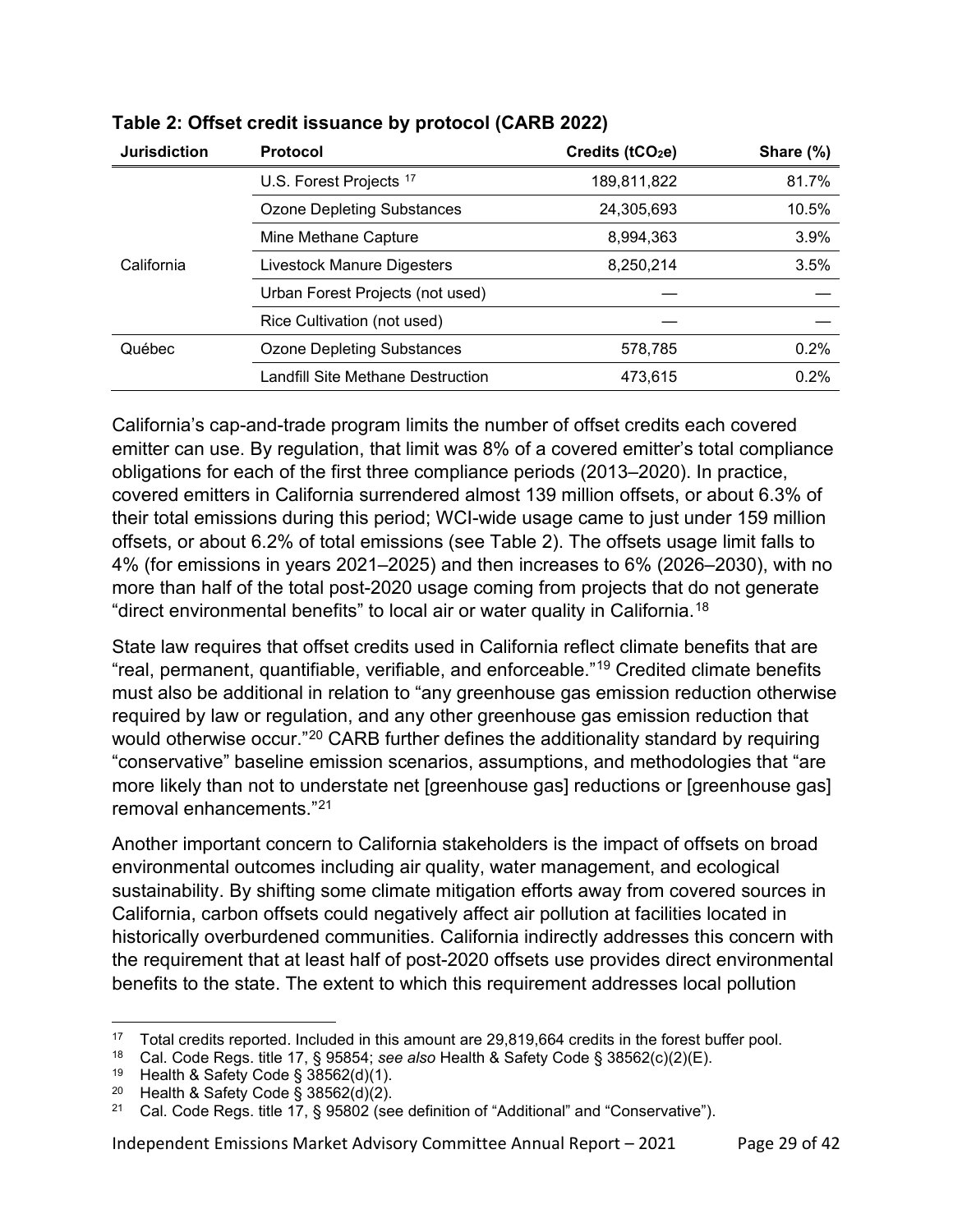burdens depends on how expansively CARB interprets "direct" benefits, as well as whether the benefits accrue to burdened communities.

Because California's forest carbon offsets program supplies about 80% of total offset credits in the WCI cap-and-trade program, we focus the remainder of this chapter on the performance of CARB's forest offsets protocol (CARB 2015).

| <b>Jurisdiction</b>      | <b>Period</b> | Emissions ( $tCO2e$ ) | Offsets $(tCO2e)$ | Offsets (%) |
|--------------------------|---------------|-----------------------|-------------------|-------------|
|                          | 2013-2014     | 328,160,746           | 13,096,979        | 3.99%       |
| <b>WCI Total</b>         | 2015-2017     | 1,162,546,144         | 68,806,023        | 5.92%       |
|                          | 2018-2020     | 1,090,420,561         | 76,886,203        | 7.05%       |
|                          | Total         | 2,581,127,451         | 158,789,205       | 6.15%       |
| California <sup>23</sup> | 2013-2014     | 291,496,043           | 12,798,167        | 4.39%       |
|                          | 2015-2017     | 986,400,626           | 62,717,868        | 6.36%       |
|                          | 2018-2020     | 912,241,974           | 63,354,849        | 6.94%       |
|                          | Total         | 2,190,138,643         | 138,870,884       | 6.34%       |
| Québec $24$              | 2013-2014     | 36,664,703            | 298,812           | 0.81%       |
|                          | 2015-2017     | 176,145,518           | 6,088,155         | 3.46%       |
|                          | 2018-2020     | 178,178,587           | 13,531,354        | 7.59%       |
|                          | Total         | 390,988,808           | 19,918,321        | 5.09%       |

<span id="page-29-0"></span>**Table 3: Compliance Data Summary[22](#page-29-1)**

### **Offset performance concerns – baselines and additionality**

Recent evidence indicates that California's forest offsets program is not achieving statutory standards. In a peer-reviewed publication, Badgley et al.  $(2022)^{25}$  $(2022)^{25}$  $(2022)^{25}$  report an independent audit of improved forest management (IFM) forest offset projects and conclude that about 30% of credits do not reflect real climate benefits (equal to about 30 million tCO<sub>2</sub>e in the study's sample), due to problems with the regulation of projects' baseline scenarios.

An offset project's baseline scenario describes what the project says would happen, counterfactually, in the absence of income from the sale of offset credits. Because the number of offset credits a project receives is calculated based on the difference

Independent Emissions Market Advisory Committee Annual Report – 2021 Page 30 of 42

<span id="page-29-1"></span> $22$  The calculations behind this table are available at this link: <https://calepa.ca.gov/wp-content/uploads/sites/6/2022/01/IEMAC-Report-carbon-offsets-Table-2.xlsx>

<span id="page-29-2"></span><sup>23</sup> Compliance data are available for California at this link:

<span id="page-29-3"></span>[https://ww2.arb.ca.gov/our-work/programs/cap-and-trade-program/cap-and-trade-program-data.](https://ww2.arb.ca.gov/our-work/programs/cap-and-trade-program/cap-and-trade-program-data)<br>
24 Compliance data are available for Québec at this link:<br>
https://www.environnement.gouv.gc.ca/changements/carbone/documentation-

<span id="page-29-4"></span> $25$  One of the IEMAC members (Cullenward) is a co-author on this study.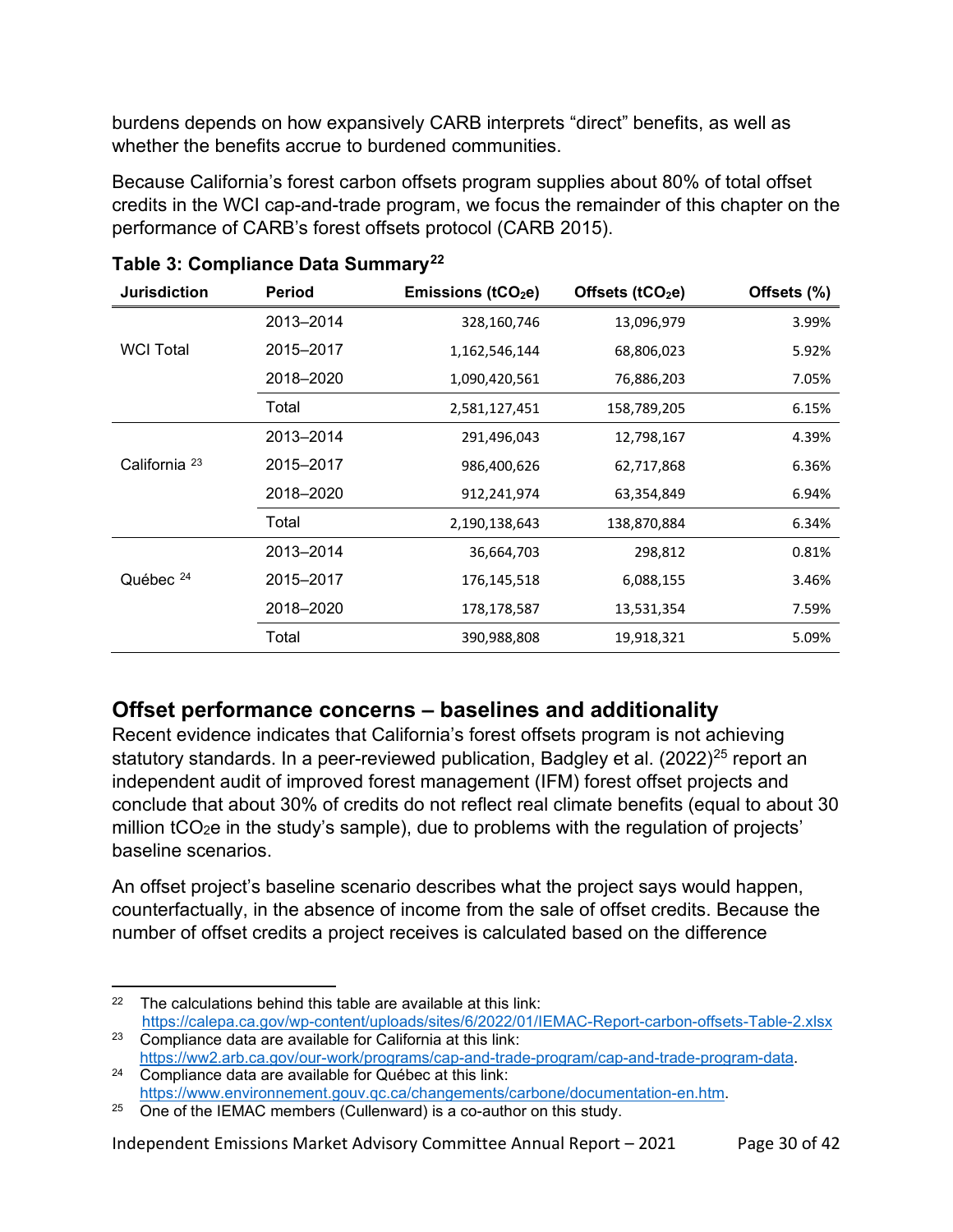between a project's baseline scenario and what actually happens, projects can earn the wrong number of credits if their baseline scenarios are inaccurate or biased.

Following the challenging experience with first-generation carbon offset programs, which allowed projects to specify their own baseline scenarios without significant guidance, California adopted a "standardized approach" in which baseline methodologies are fixed in offset protocols (Haya et al. 2020). CARB's forest protocol (CARB 2015) imposes three requirements on IFM projects' baseline scenarios, which must: (1) be legally feasible (Section 3.4.1), (2) be economically feasible (Section 5.2.1(e)), and (3) result in average carbon stocks that do not fall below regional averages known as "common practice" (Section 5.2.1(f)).

Badgley et al. showed how CARB's construction of common practice averages together dissimilar species, such that carbon-dense coastal forests earn credit for not harvesting their lands down to the carbon levels found in arid interior forests—even though different carbon levels in these two areas reflect differences in the forests' species composition, rather than the management activities projects conduct to store additional carbon. The study found evidence that project developers preferentially select projects with naturally carbon-dense species that earn extra, unjustified credits when compared against the unrepresentative regional averages found in CARB's offset protocol. This evidence indicates the baselines used in California's forest offset program are often biased.

The same study also demonstrated how offset projects construct questionable baseline scenarios that are optimized to earn maximum credits, rather than to reflect realistic or commercially reasonable scenarios (Badgley et al. 2022, Figure 2). This outcome is possible because the forest offset protocol's legal and economic feasibility requirements allow for any baseline scenarios that *could* happen, without regard to whether the scenario is likely to happen. A project does not have to show that the baseline scenario is the most profitable land use activity, nor that the baseline scenario represents typical management practices for a given forest type. As a result, it is possible for projects to select scenarios that are unlikely to occur, but nevertheless legally and economically feasible, and therefore eligible for crediting.

We note that CARB (2021b) disputes the results of Badgley et al. (2022),  $26$  which have been published in a peer-reviewed academic journal. The same journal invited a commentary from independent scientists who endorse the continued use of forest carbon offsets and describe the study's results as a "call to action to redouble efforts at integrating the latest carbon science into effective and timely policy solutions" (Anderson-Teixeira & Belair 2022).

<span id="page-30-0"></span> $26$  CARB's disagreement with the authors focuses primarily on the algorithm the authors used to classify forests, and the use of species-specific comparisons in place of aggregation to calculate average carbon stocks.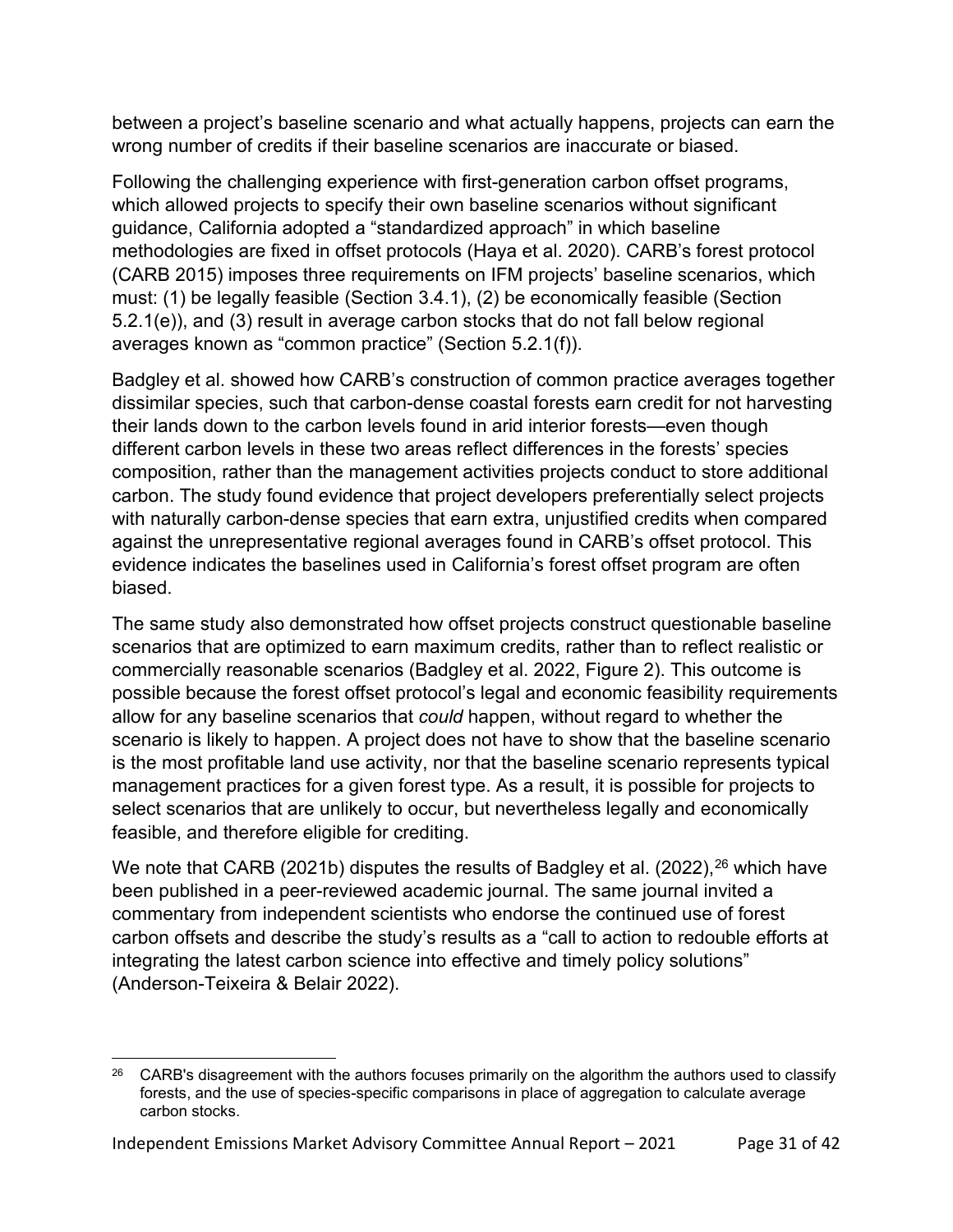Additional in-depth reporting from investigative journalists has uncovered evidence that raises questions about whether entire projects are non-additional—in other words, projects that appear to be earning credit for business-as-usual land management activities. For example, a large project in Alaska earned millions of offset credits because it claimed to avoid significant harvests, only a few years before the landowner announced the end of all logging on its lands.<sup>[27](#page-31-0)</sup> Similarly, nonprofit conservation groups have enrolled lands in the forest offsets program that had long been conserved, raising questions about how likely those lands were to be subject to the harvests claimed in their baseline scenarios.[28](#page-31-1)

### **Offset performance concerns – permanence**

A second important challenge facing carbon offsets concerns the statutory permanence requirement, as the IEMAC discussed in an earlier report (IEMAC 2018, Chapter 5). CARB's regulations define the statutory term "permanent" as requiring only 100 years of protection.[29](#page-31-2) Thus, fossil carbon emissions can be justified in California's program by forest offset projects that are required to protect their carbon for a term of only 100 years.

To protect against the possibility that trees might die due to fire, drought, disease, and other impacts over the next 100 years, CARB's forest offset protocol implements a buffer pool. Each project contributes a share of the credits it earns to the buffer pool based on a series of risk factors (CARB 2015, Appendix D), with typical contributions in the range of 15-20%. In the case of an "unintentional reversal"—such as a wildfire affected offset projects verify their carbon losses within 23 months and CARB retires an equal number of credits from the buffer pool. $30$  So long as the buffer pool has credits remaining, the environmental integrity of the credits in circulation is preserved and the system is kept whole.

<span id="page-31-0"></span><sup>27</sup> Paul Koberstein and Jessica Applegate, Carbon Conundrum, *Earth Island Journal* (Winter 2021) (questioning the additionality of Sealaska's IFM project); Jacob Resnick, Sealaska Corporation says it's quitting logging, *Alaska Public Media* (Jan. 12, 2021) (reporting Sealaska's subsequent decision to end all logging).

<span id="page-31-1"></span><sup>28</sup> Lisa Song and James Temple, A Nonprofit Promised to Preserve Wildlife. Then It Made Millions Claiming It Could Cut Down Trees, *ProPublica* and *MIT Technology Review* (May 10, 2021) (reporting on a Massachusetts-based conservation organization hosting a California forest offset project). This phenomenon has also been documented in the voluntary carbon offsets market. Ben Elgin, These Trees Are Not What They Seem, *Bloomberg Green* (Dec. 9, 2020). CARB's response to the ProPublica article is found at: [https://ww2.arb.ca.gov/sites/default/files/2021-](https://ww2.arb.ca.gov/sites/default/files/2021-04/nc-carb-response-to-propublica-forest-questions.pdf) [04/nc-carb-response-to-propublica-forest-questions.pdf.](https://ww2.arb.ca.gov/sites/default/files/2021-04/nc-carb-response-to-propublica-forest-questions.pdf) ProPublica responded further at: [https://www.propublica.org/article/the-california-air-resources-board-challenges-our-carbon-credits](https://www.propublica.org/article/the-california-air-resources-board-challenges-our-carbon-credits-investigations-we-respond)[investigations-we-respond.](https://www.propublica.org/article/the-california-air-resources-board-challenges-our-carbon-credits-investigations-we-respond)

<span id="page-31-2"></span><sup>&</sup>lt;sup>29</sup> Cal. Code Regs. title 17,  $\S$  95802 (defining "permanent" as a requirement that "all credited reductions endure at least 100 years"). However, carbon dioxide emissions from fossil fuel use remain in the atmosphere for hundreds to thousands of years (Archer et al. 2009) and have impacts that are effectively permanent in geologic time (Pierrehumbert 2014).

<span id="page-31-3"></span><sup>30</sup> Cal. Code Regs. title 17, § 95983.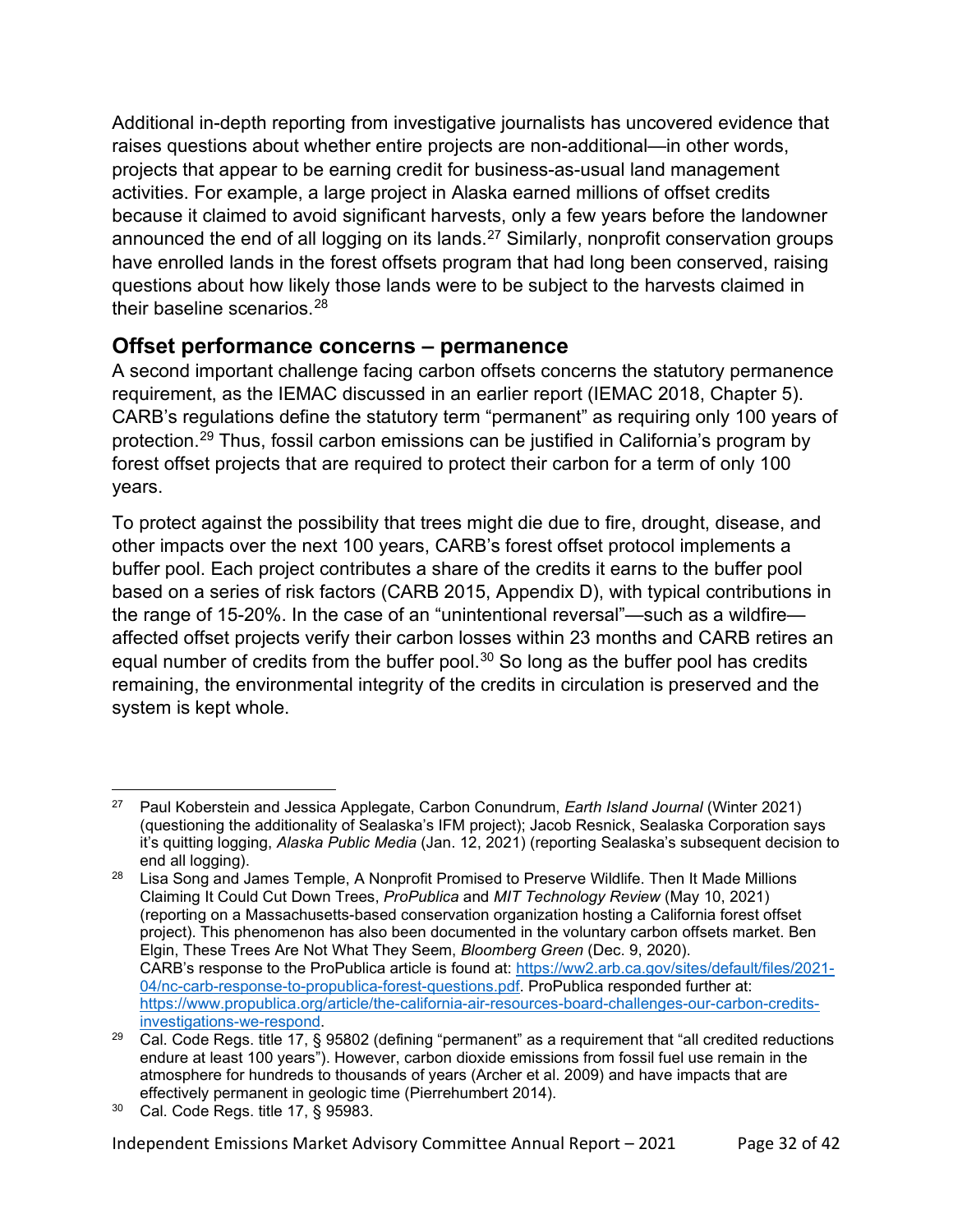Unfortunately, the record 2020 and 2021 wildfire seasons raise concerns about whether the buffer pool is adequately capitalized to protect against future risks. The buffer pool contains about 30 million credits as of this writing (CARB 2022) but will soon recognize significant losses due to several carbon offset projects that burned in the last two years. The Climate Trust (2021) estimates these losses could be up to 6.8 million credits, or more than a fifth of the credits set aside to protect against 100 years of risk. Although wildfire and other forest mortality risks vary geographically and are expected to increase with climate change, California's buffer pool does not account for either factor (Anderegg et al. 2020). Thus, there are important questions about whether the buffer pool is large enough to achieve CARB's 100-year permanence standard.

## **Options for reform**

If policymakers decide that not all of California's forest offset credits are meeting statutory standards, there are several options they could consider for reform. Each takes a different approach to correcting for problems with offset credits while also preserving the status quo policy objective of funding climate mitigation projects outside of capped sectors.

First, policymakers could identify the scale of non-additional or otherwise non-compliant crediting and reduce future allowance budgets via an *ex-post* cap adjustment. This approach would preserve the overall environmental integrity of the cap-and-trade program while recognizing the challenges associated with precisely determining offsets' emissions outcomes via standardized *ex ante* methods. Such an approach could also be conducted periodically to ensure that any future imperfections are identified and corrected. An *ex-post* assessment could also tally the measure and distribution of direct environmental benefits that are associated with offset use, using the State's environmental justice screening tool to provide information for possible reform of program requirements if needed.

Second, policymakers could adopt the approach taken by Washington State in its recent cap-and-trade legislation, which effectively includes an automatic allowance budget adjustment. Instead of enabling offset usage "above" (or in addition to) allowance budgets—as is done in California—Washington decided to enable offset usage "under" program caps. Specifically, Washington's legislation provides methods for determining emissions budgets as the sum of allowances and carbon offsets, rather than by reference to the number of allowances only.<sup>[31](#page-32-0)</sup>

Washington's alternative budgeting approach avoids an important fragility common to conventional carbon offsetting programs: to do no harm, conventional offsets must perfectly calculate climate benefits. In contrast, offset credit imperfections do not undermine climate mitigation policy goals under Washington state's paradigm. Because

<span id="page-32-0"></span><sup>31</sup> RCW 70A.65.070(2), [https://app.leg.wa.gov/RCW/default.aspx?cite=70A.65.070.](https://app.leg.wa.gov/RCW/default.aspx?cite=70A.65.070) As of this writing, Washington's Department of Ecology was developing but had not finalized regulations implementing this requirement.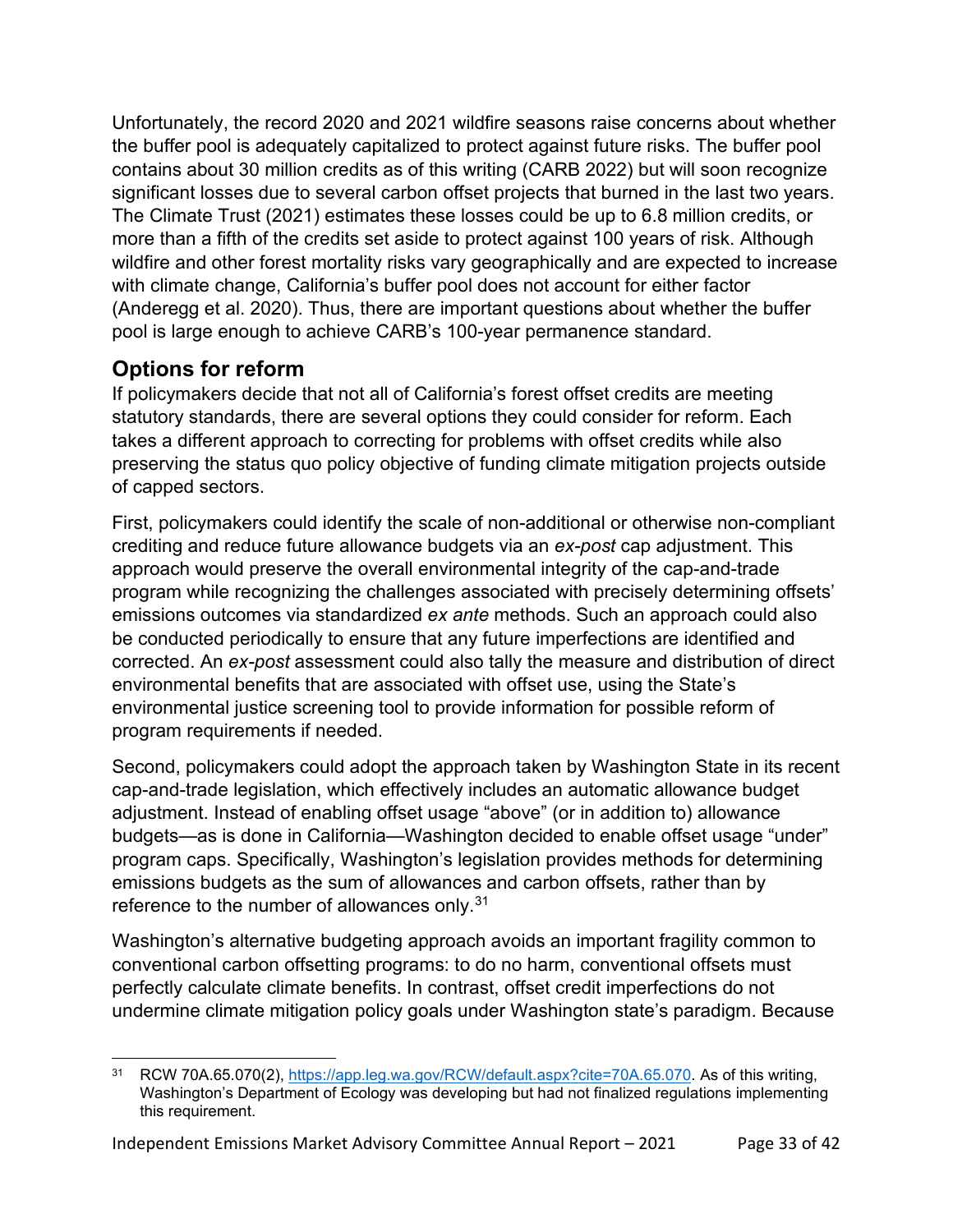Washington's allowance budget is defined such that the supply of allowances plus offsets is intended to achieve a statewide emissions target, offset use is factored into the determination of the total pollution budget provided to covered emitters. As a result, the allowance budget design anticipates the possibility that offsets could be imperfect and fully contains that possibility with an automatic cap adjustment that reduces allowance supplies based on offset use. (One potential concern with this approach is that it would not prevent low-quality offset credits, but merely contain their consequences. This outcome could indirectly dilute quality standards in voluntary carbon offset markets, which often compare their private standards to public methodologies.)

Third, policymakers could sunset the forest carbon offsets program and replace it with public expenditures funded through the Greenhouse Gas Reduction Fund. Like the "under-the-cap" approach taken in Washington, this approach would eliminate the need for projects to perfectly calculate climate benefits. Policymakers could continue to use and refine offset credit protocols to estimate the climate benefits of participating projects, but would not issue credits to projects; instead, they would directly fund those projects they deem eligible and worthy. This alternative would provide policymakers with a significantly greater degree of control over the sectors and approaches they desire to support, including the ability to concurrently recognize or prioritize multiple ecological, historic, and community development factors.

The IEMAC recognizes that any structural changes to the carbon offsets program could raise concerns for market participants that have made decisions based on the assumption that current program regulations will continue indefinitely. Although stable market conditions are desirable as a general matter, the policy goal of pursuing stable expectations is not absolute. CARB has already indicated, for example, that it plans to review new evidence in a future public process concerning the performance of the offsets program (including the current treatment of wildfire risks) (CARB 2021b). We note that the potential reforms discussed here could all be considered and enacted through similar public processes that would provide public notice and an opportunity for stakeholder engagement. Critically, none of the possibilities suggested above would affect the compliance eligibility of any offset credits, nor the ability of market stakeholders to buy and sell offset credits among themselves. Thus, while the potential reforms discussed above would lead to significant policy changes if enacted, those changes are best understood as potential modifications to the supply of allowances and offsets.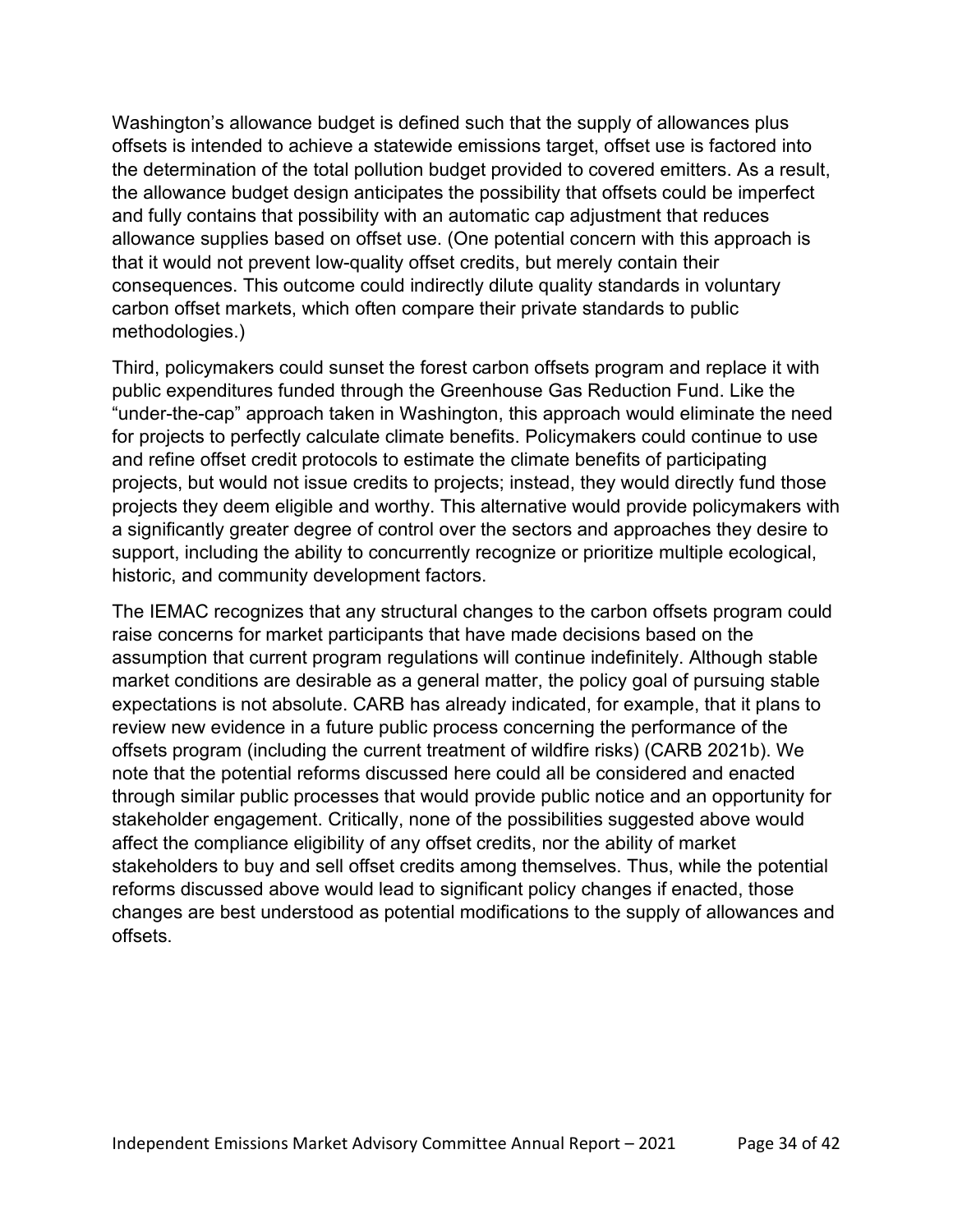#### **References**

- Anderegg et al. 2020, Climate-driven risks to the climate mitigation potential of forests, *Science* 368: eaaz7005, [https://doi.org/10.1126/science.aaz7005.](https://doi.org/10.1126/science.aaz7005)
- Anderson-Teixeira & Belair 2022, Effective forest-based climate change mitigation requires our best science, *Global Change Biology* 28(4): 1200-03, [https://doi.org/10.1111/gcb.16008.](https://doi.org/10.1111/gcb.16008)
- Archer et al. 2009, Atmospheric Lifetime of Fossil Fuel Carbon Dioxide, *Annual Review of Earth and Planetary Sciences* 37: 117-34, [https://doi.org/10.1146/annurev.earth.031208.100206.](https://doi.org/10.1146/annurev.earth.031208.100206)
- Badgley et al. 2022, Systematic over-crediting in California's forest carbon offsets program, *Global Change Biology* 28(4): 1433-45, [https://doi.org/10.1111/gcb.15943.](https://doi.org/10.1111/gcb.15943)
- CARB 2015, Compliance Offset Protocol U.S. Forest Projects (June 25, 2015), [https://ww2.arb.ca.gov/our-work/programs/compliance-offset-program/compliance-offset](https://ww2.arb.ca.gov/our-work/programs/compliance-offset-program/compliance-offset-protocols)[protocols.](https://ww2.arb.ca.gov/our-work/programs/compliance-offset-program/compliance-offset-protocols)
- CARB 2021a, California Greenhouse Gas Emissions for 2000 to 2019 (July 28, 2021), [https://ww2.arb.ca.gov/ghg-inventory-data.](https://ww2.arb.ca.gov/ghg-inventory-data)
- CARB 2021b, California's Compliance Offsets Program Forest FAQ (Oct. 27, 2021), [https://ww2.arb.ca.gov/sites/default/files/2021-10/nc-forest\\_offset\\_faq\\_20211027.pdf.](https://ww2.arb.ca.gov/sites/default/files/2021-10/nc-forest_offset_faq_20211027.pdf)
- CARB 2022, Q4 2021 Compliance Instrument Report, [https://ww2.arb.ca.gov/our](https://ww2.arb.ca.gov/our-work/programs/cap-and-trade-program/program-data/compliance-instrument-report)[work/programs/cap-and-trade-program/program-data/compliance-instrument-report.](https://ww2.arb.ca.gov/our-work/programs/cap-and-trade-program/program-data/compliance-instrument-report)
- Haya et al. 2020, Managing uncertainty in carbon offsets: insights from California's standardized approach, *Climate Policy* 20: 1112-26, [https://doi.org/10.1080/14693062.2020.1781035.](https://doi.org/10.1080/14693062.2020.1781035)
- IEMAC 2018, 2018 Annual Report of the Independent Emissions Market Advisory Committee, [https://calepa.ca.gov/independent-emissions-market-advisory-committee/.](https://calepa.ca.gov/independent-emissions-market-advisory-committee/)
- Pierrehumbert 2014, Short-Lived Climate Pollution, *Annual Review of Earth and Planetary Sciences* 42: 341-79, [https://doi.org/10.1146/annurev-earth-060313-054843.](https://doi.org/10.1146/annurev-earth-060313-054843)
- The Climate Trust 2021, California ARB buffer mitigates current wildfire risk to forest carbon projects, [https://climatetrust.org/california-arb-buffer-mitigates-current-wildfire-risk-to-forest](https://climatetrust.org/california-arb-buffer-mitigates-current-wildfire-risk-to-forest-carbon-projects/)[carbon-projects/.](https://climatetrust.org/california-arb-buffer-mitigates-current-wildfire-risk-to-forest-carbon-projects/)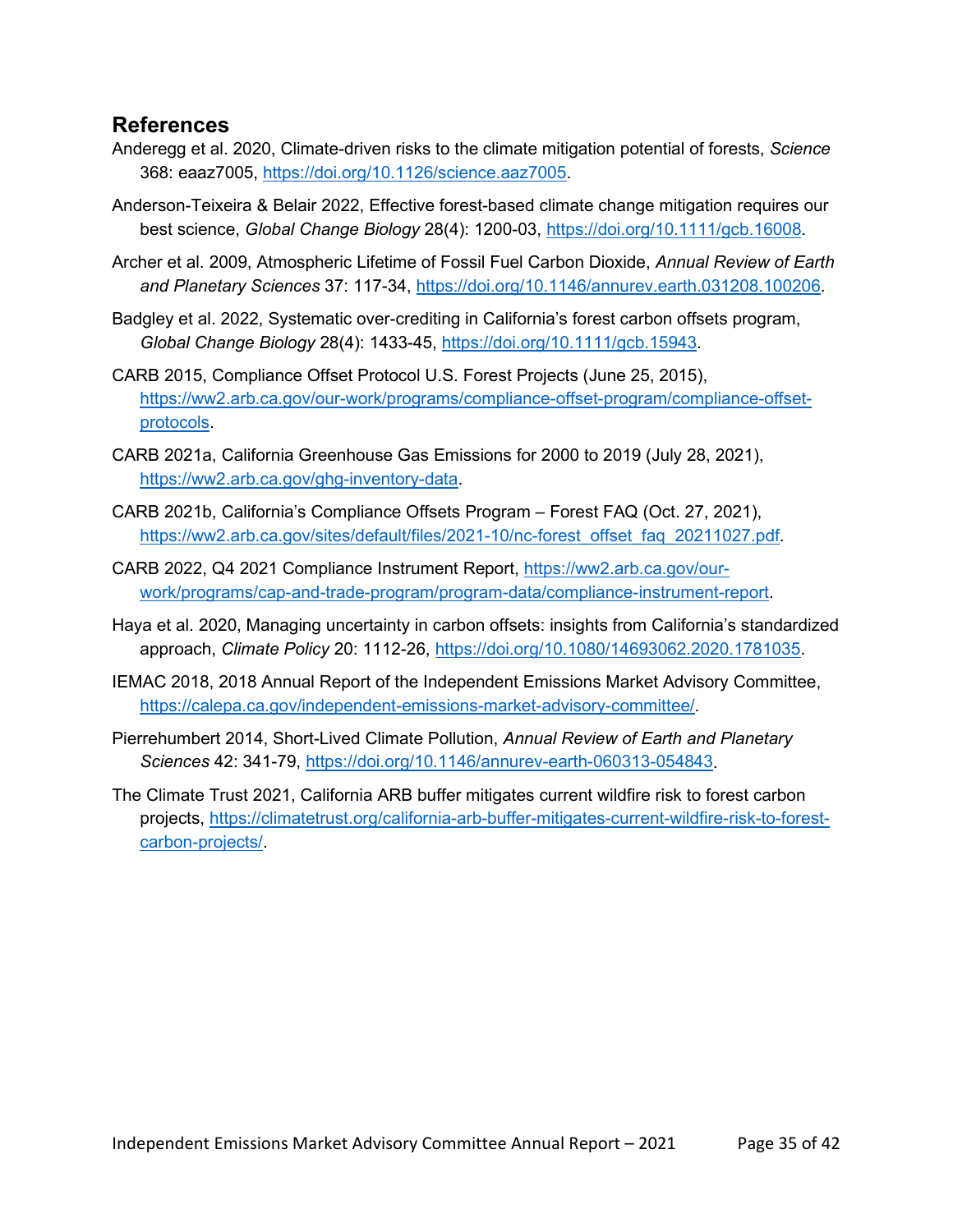# **Emissions Leakage Mitigation Measures**

Lead authors: Meredith Fowlie and Dallas Burtraw

Levels of climate ambition—and the stringency of climate policies—are escalating in jurisdictions such as Europe, Canada, and California. At the same time, a majority of global greenhouse gas (GHGs) emissions remain unregulated.<sup>[32](#page-35-0)</sup> This poses a formidable challenge for jurisdictions working to fight global climate change with ambitious local or regional policies.

When only a subset of emissions sources is subject to costly regulations, industrial production and associated emissions may shift to less regulated jurisdictions – a process known as emissions "leakage". Leakage has been a defining concern in the design and implementation of California's GHG cap-and-trade program.

In principle, emissions leakage can be mitigated by imposing a commensurate compliance obligation on the GHG emissions embodied in imported products (and exempting emissions embodied in exports). Border carbon adjustments (BCAs) can help level the carbon playing field for domestic and foreign suppliers. An alternative approach uses production incentives to mitigate leakage risk. Under a cap-and-trade regime, these production subsidies can be conferred in the form of GHG permits allocated for free on the basis of industrial output (sometimes referred to as "outputbased allocation").

Notably, California's GHG cap-and-trade policy integrates both of these approaches. Electricity importers into California must surrender allowances on the basis of the GHG emissions intensity of imported power. Outside the electricity sector, emissions intensive and trade exposed (EITE) producers receive free allowance allocations on the basis of industrial output.

As California's GHG regulations become more stringent, GHG permit prices – and the potential for emissions leakage – will increase. Now is an opportune time to assess whether California policies are achieving the desired objectives. This chapter reviews the empirical evidence and identifies some policy design challenges and opportunities.

## **California's border carbon adjustment**

GHG emissions associated with electricity consumption have been regulated under the cap-and-trade program since 2013. GHG emissions from in-state producers are regulated directly, while electricity importers have an obligation to purchase permits for GHG emissions associated with imports. With almost a decade of data to analyze, researchers have been investigating the impacts of the GHG cap-and-trade program design on western electricity market operations and associated GHG emissions.

<span id="page-35-0"></span><sup>&</sup>lt;sup>32</sup> The World Bank estimates that existing GHG pricing programs cover 21.5% of anthropogenic emissions. https://carbonpricingdashboard.worldbank.org/map\_data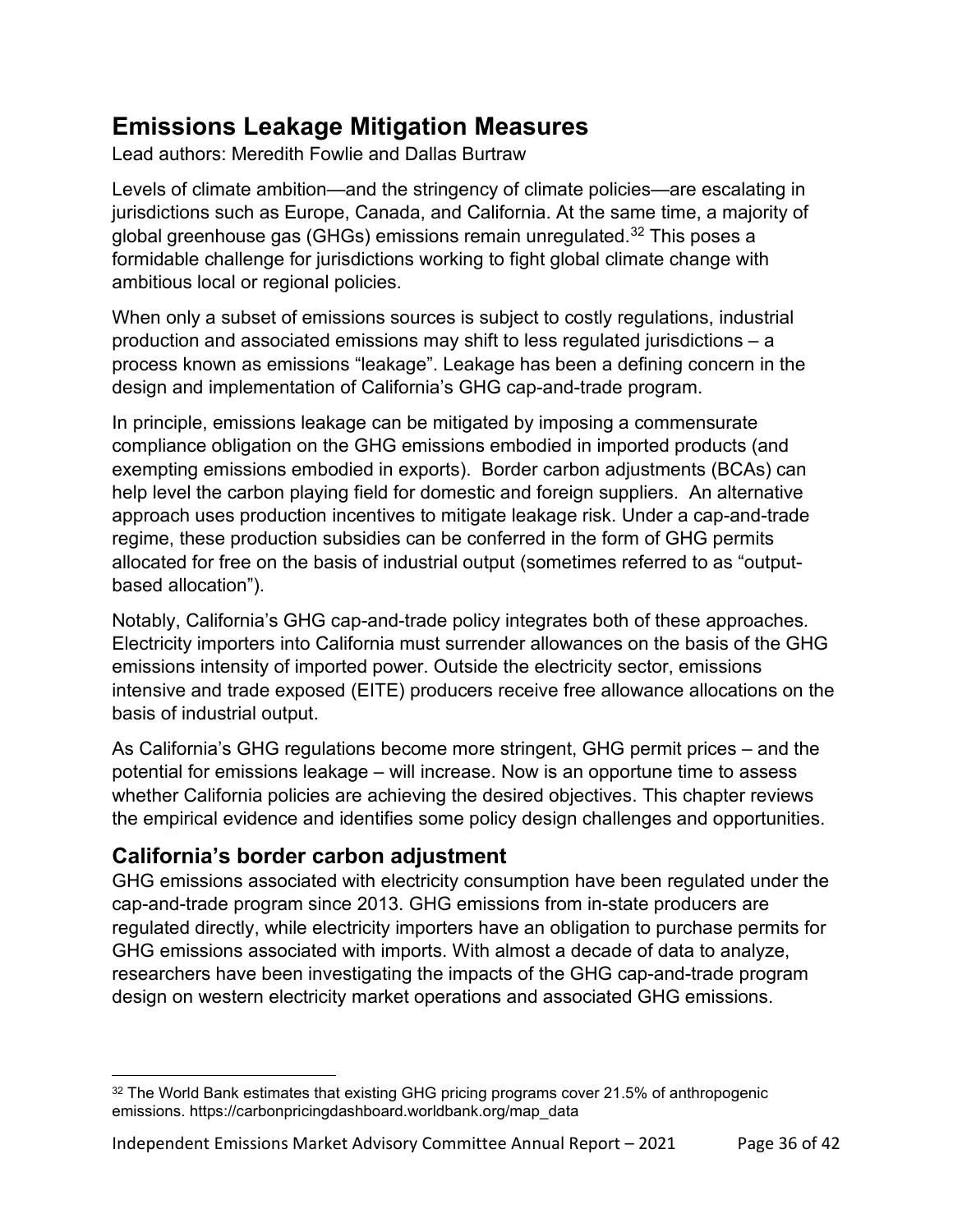To estimate the causal impacts of a policy intervention on emissions outcomes, we need to compare the GHG emissions we observe under the policy against a credible estimate of the emissions patterns we would have observed absent the policy (i.e., the counterfactual). In the context of California's GHG cap-and-trade program, estimating counterfactual GHG emissions is complicated by two factors.

- **California climate policies impact the entire western electricity market:** All electricity producers in the integrated western electricity market are directly *or indirectly* impacted by California's cap-and-trade program as the market shifts production away producers with compliance obligations and towards out-of-state producers with no compliance obligations. Thus, comparing emissions changes at in-state plants against emissions changes at plants in neighboring states can overstate policy impacts.
- **Coincident changes confound impact analysis:** The introduction of California's GHG trading program coincided with other big changes in the western power market (such as the closure of the San Onofre nuclear generating station - SONGS, and increased support for renewable energy). It can therefore be challenging to disentangle the effect of California's carbon pricing policies from these confounding factors.

Researchers are addressing these challenges in a variety of ways. Once recent paper by Lo Prete et al. (2021) matches electricity generating units in the WECC (western electricity coordinating council) with observationally similar electricity generating plants outside of WECC. This approach assumes that matched "control" plants outside of WECC are not impacted by California's climate policies and can be used to estimate what production patterns in the WECC market would have looked like absent the GHG cap-and-trade program. A second approach uses detailed models of the 2019 western wholesale electricity market to simulate market outcomes with and without the border adjustment

Starting with the first approach, Lo Prete et al. (2021) analyze the impacts of California's GHG cap-and-trade program on plant-level electricity production and market-level GHG emissions over the first four years of policy implementation. The difference-indifferences comparison of power plant operations between WECC/matched control plants before/after the introduction of California's cap-and-trade program provides the basis for estimating program impacts on WECC plant utilization rates.

The authors estimate relative *decreases* in electricity generation among California producers and relative *increases* in electricity generation among out-of-state generators supplying the western market in the years following the introduction of the GHG capand-trade program. These findings suggest that electricity production at directly regulated gas plants in California is being reallocated to out-of-state producers. However, a closer look at the data reveals underlying diurnal patterns that are not so consistent with this synchronous substitution story.

Independent Emissions Market Advisory Committee Annual Report – 2021 Page 37 of 42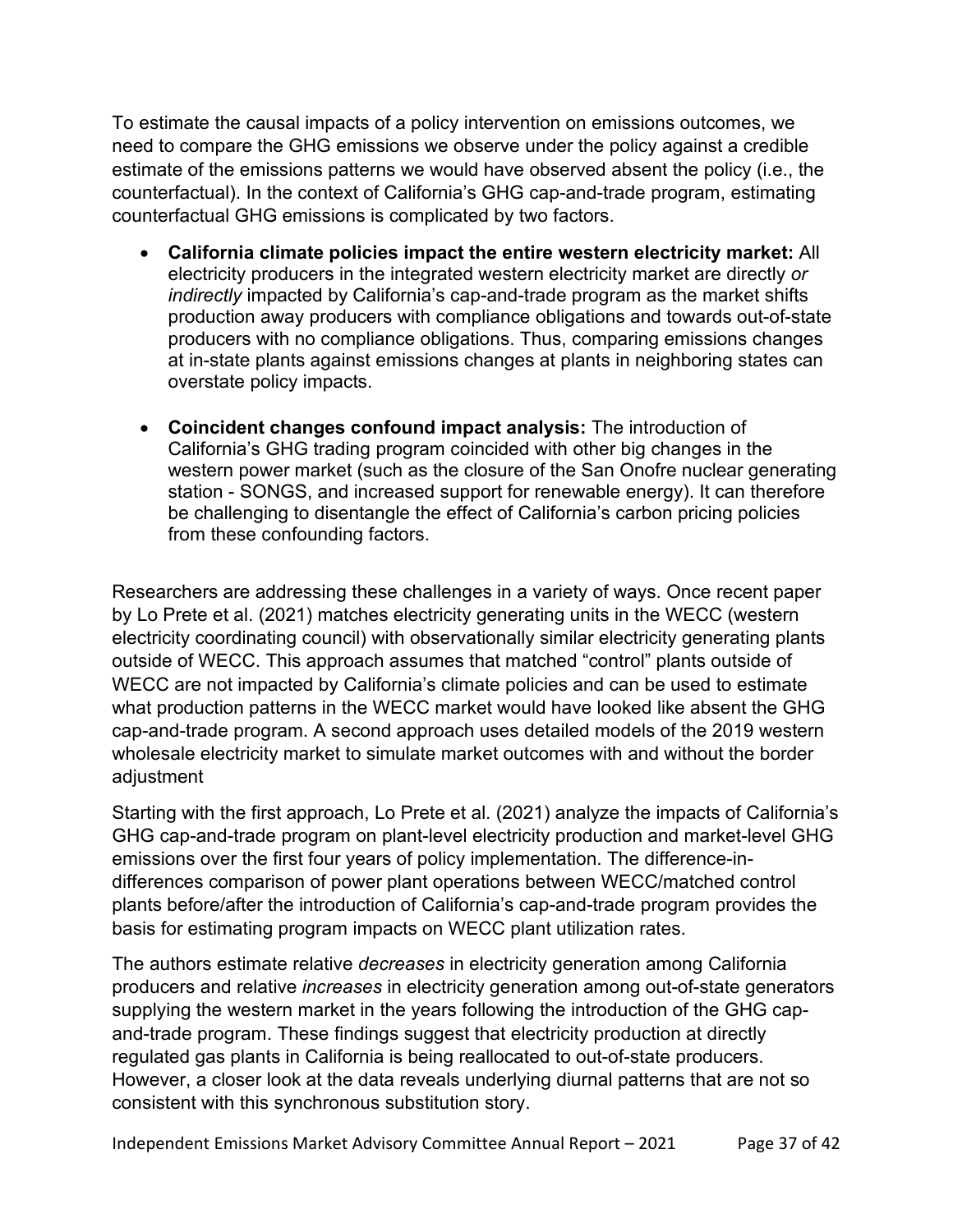The figures below show the estimated reductions in electricity production at California (CA) gas plants relative to matched counterparts in other parts of the country across hours of the day. Notably, reduced utilization at California gas plants is concentrated during daylight hours. In contrast, the right figure shows how relative increases in capacity utilization at western coal plants (outside California) happens in the evening hours. If these relative changes in utilization rates at in-state versus out-of-state power plants were driven by permit-price-induced changes in relative operating costs, changes in utilization rates should be *coincident* given very limited energy storage capacity.



*Notes: This figure is taken from Lo Prete et al (2021). The left panel summarizes relative changes in utilization rates at natural gas plants (relative to matched controls). The right panel summarizes relative changes at coal plants (relative to matched controls). "Leakers" refers to power plants that are located outside of California but inside WECC.*

What explains the relative reduction in the capacity factors of California's gas plants during daylight hours and the relative increase in the utilization of coal plants in neighboring western states in evening hours? The retirement of the large San Onofre nuclear power plant (SONGS) in 2012 and accelerated investment in solar PV are two factors that likely contribute to these changes. In addition, there's another kind of emissions leakage that could be contributing to the increased coal generation. If out-ofstate coal generation is being imported into California as "unspecified" power –without an identified generation source and associated emissions rate - then increased coal utilization could reflect a market response to the assignment of GHG compliance obligations for in-state versus out-of-state producers.

Two recent papers investigate alternative channels through which California's GHG trading program might alter the carbon footprint of imported electricity. Under the current California market design, the GHG compliance obligation for "unspecified" imports is

Independent Emissions Market Advisory Committee Annual Report – 2021 Page 38 of 42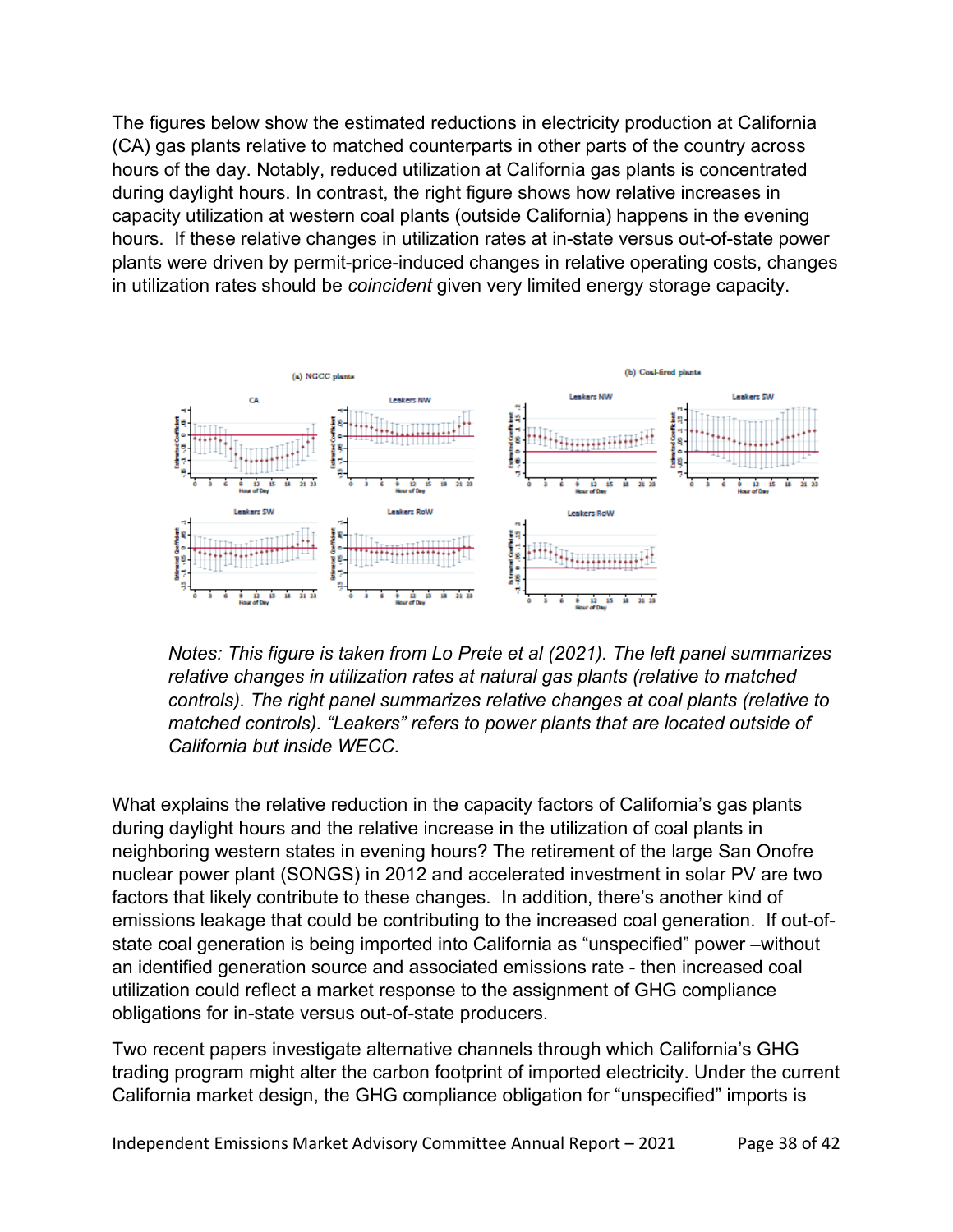determined on the basis of a default GHG emissions rate. If imports can document a carbon intensity that is lower than the default, they can reduce their compliance obligation. This GHG accounting system creates an incentive to preferentially allocate low carbon resources in neighboring states to California. This resource "shuffling" understates the carbon footprint of California's electricity imports.

Fowlie, Peterson, and Reguant (2021) and Xu and Hobbs (2021) both use detailed models of the western wholesale electricity market to simulate market outcomes with and without this border adjustment. Both studies document significant potential for resource shuffling. Both studies also investigate an alternative `uniform' border carbon adjustment that limits importers' ability to claim GHG emissions below a prescribed level. Notably, under this alternative, the potential for resource shuffling is limited and emissions leakage is more effectively mitigated.

**Summary:** Researchers have documented significant potential for GHG emissions leakage and resource shuffling in the western wholesale electricity market. Attempts to empirically estimate the extent to which GHG emissions leakage is happening are confounded by the effects of coincident policy changes and market developments. That said, observed patterns of GHG emissions across the western market are generally consistent with some resource shuffling. Research has further shown that limiting suppliers' ability to claim carbon intensities below the BCA default rate could more effectively mitigate leakage potential.

A BCA design that assigns the same emissions intensity to all out of state imports may be deemed discriminatory and thus legally suspect. However, in the context of California Independent System Operator (CAISO)'s energy imbalance market (EIM), California has devised an innovative way to account for assessed GHG leakage. The CAISO EIM has the only Federal Energy Regulation Commission (FERC)-approved tariff that includes an explicit carbon price. $33$ 

In the EIM market, out-of-state bidders must include the carbon price (based on facilityspecific emissions factors) as part of their bid when they elect to seek dispatch to California load serving entities (LSEs) (as opposed to transact within the non-California EIM territory). Ex post, the GHG footprint of California imports in the EIM market are obsessed. To the extent that assessed GHGs exceed those reflected in EIM bids, a commensurate number of GHG credits are deducted from the state budget.

Efforts are now underway to launch an extended day-ahead market (EDAM) to include Western entities. This has the potential to further optimize supply and transmission resources and advance clean energy goals across the West. However, it could also lead to increased amount of emissions leakage in California. This presents a challenge – and an opportunity—to further innovate around GHG accounting to accommodate this larger market.

<span id="page-38-0"></span><sup>33</sup> *Cal. Indep. Sys. Operator Corp.*, 153 FERC ¶ 61,087, at PP 9-11, 57 (2015).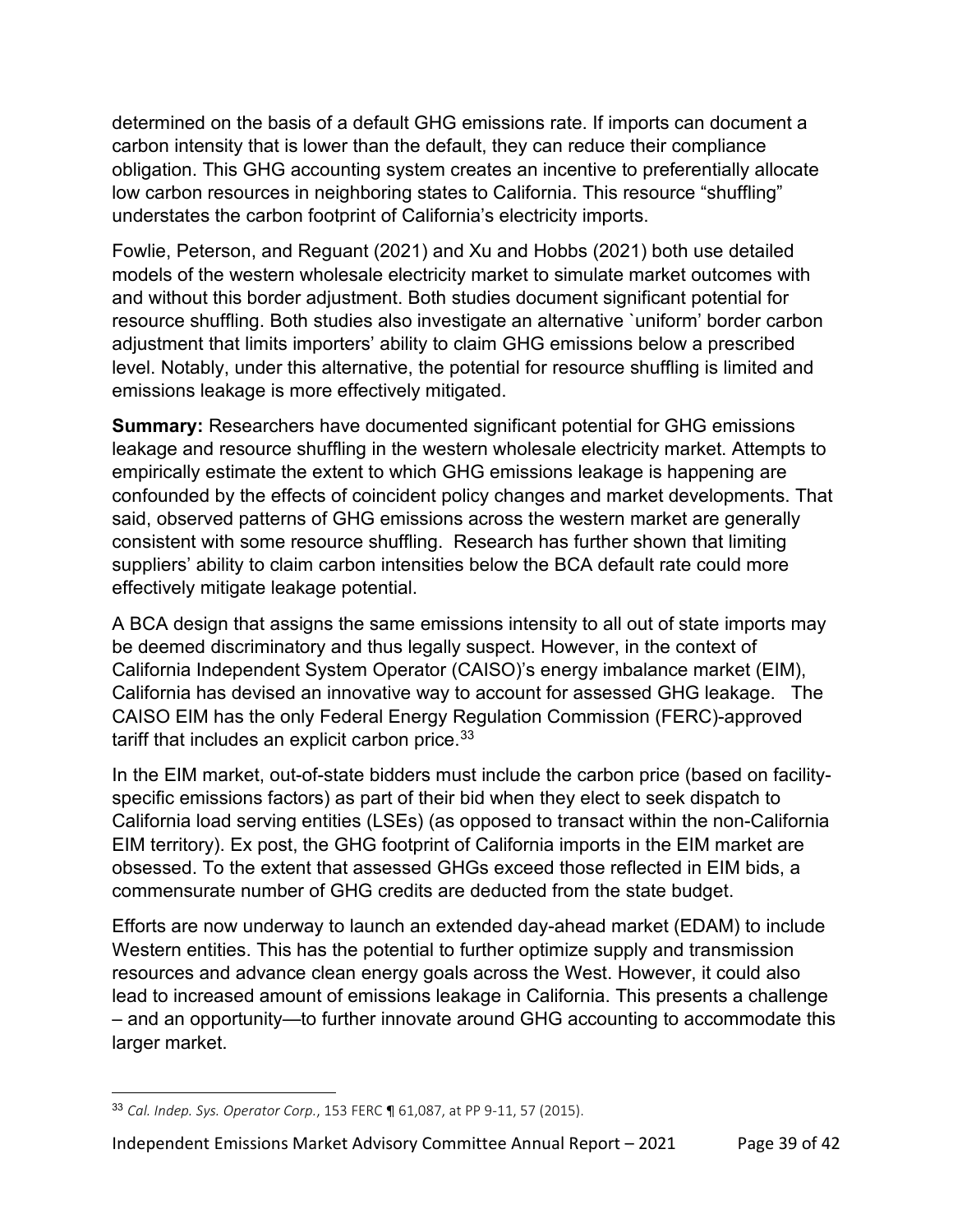**Recommendation** – AB 32 requires that CARB account for the GHG emissions associated with electricity imports into California. CARB should engage to provide expert advice to CAISO staff on GHG accounting approaches that are being considered as part of the EDAM market design. CARB should explore the possibility of making ex post cap adjustments to offset leakage assessed in the EDAM. This is a promising approach insofar as it presents no significant legal risks. That said, extending this approach to the EDAM will present potential technical implementation challenges that will merit careful design consideration.

## **Output-based GHG allowance allocations (industrial sectors)**

Output-based rebating of permits offers an alternative approach to mitigating emissions leakage. CARB uses this approach for industrial producers. The original formula used to calibrate these allowance allocations is summarized below:



Annual facility allowance allocations depend on facility-specific output scaled by an assistance factor, a product-specific benchmark, and cap adjustment factor:

- Assistance factors were originally intended to reflect sector-specific leakage risk.
- Benchmarks are defined at the NAICS6 level in most cases.
- Adjustment factor declines each year in proportion to the overall annual allowance caps (and decreases 4 percent per year during the period 2020-2030).
- The allocation is based on updated information about annual facility production (i.e., output) so as to avoid windfall and undeserved free allocation of allowances and to maintain the incentive to boost production.

Notably, under AB 398, assistance factors were set to 100 percent for all sectors. Thus, production subsidies are now targeted purely on the basis of emissions intensity.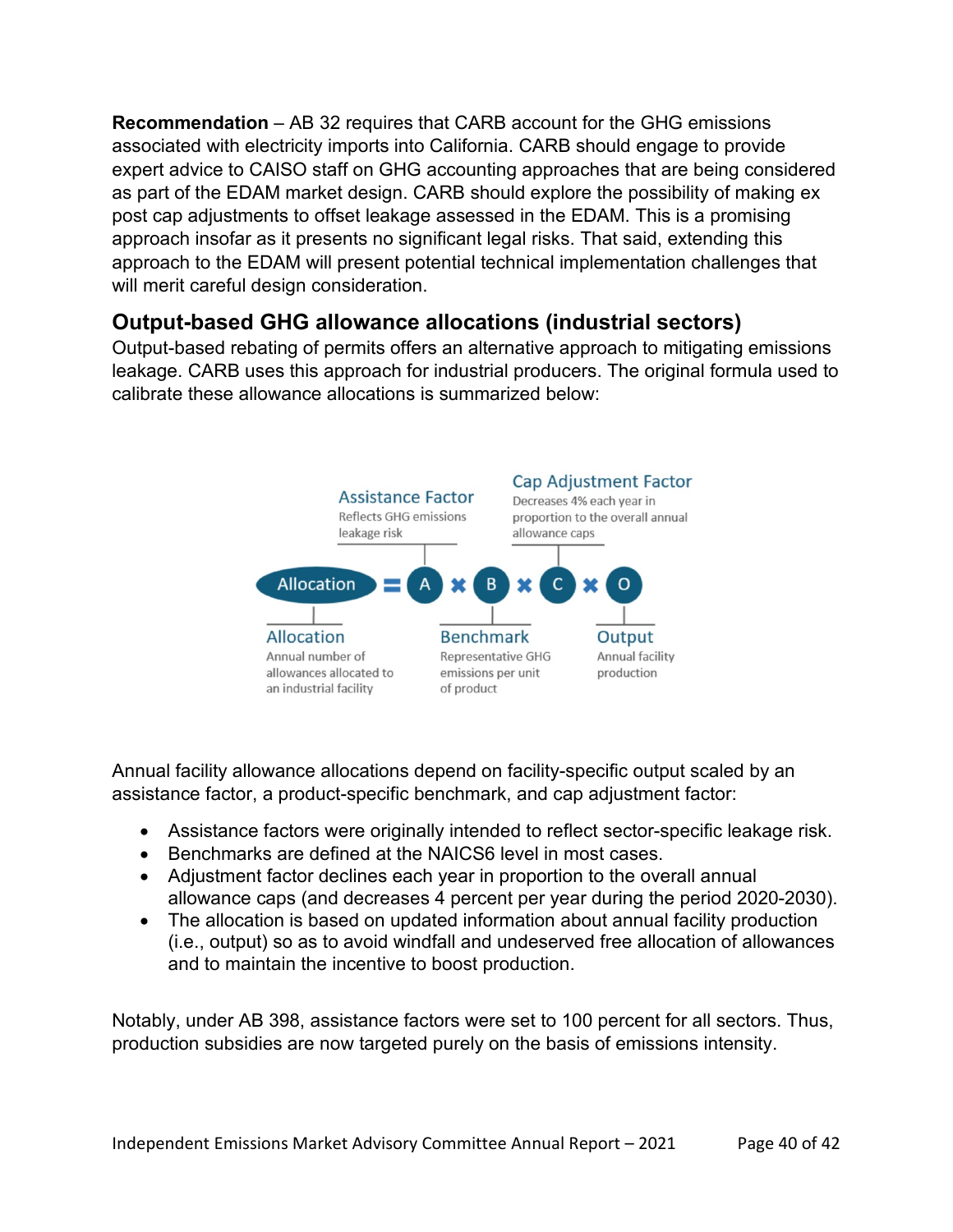Output-based allocation updating can confer important leakage mitigation benefits. But it also comes at a cost. First, an opportunity cost is incurred when allowances are allocated for free to industrial producers. In 2020, over 58 MMT of allowances were allocated for free to industrial producers on the basis of output. At an allowance price of around \$17/ton, this allocation constitutes roughly \$1 billion in potential revenue diverted from the greenhouse gas reduction fund that is used to support programrelated investments. Second, output-based rebating increases the abatement costs incurred to meet the emissions cap when it dilutes the incentive to reduce production at entities receiving the production subsidy. Given these costs, it is important to judiciously target subsidies at industries truly at leakage risk.

Output-based subsidies should ideally be targeted towards firms or industries that face the greatest leakage risk. This risk will be greatest in those industries where emissions intensive foreign production is highly responsive to policy-induced changes in domestic operating costs. Given the practical challenges with assessing leakage risk at a granular level, policy makers have been inclined towards simpler approaches such as the one used in California.

Research by Fowlie and Reguant (2021) empirically investigates the extent to which international trade flows, and associated foreign emissions, respond to changes in U.S. energy costs. They estimate industry-specific measures of emissions leakage risk to capture the increase in foreign emissions associated with incremental reductions in domestic production. Notably, they find relatively low leakage risk for several emissions intensive industries that are not highly trade exposed. These authors go on to show how allocating permits to emissions intensive industries that are not highly trade exposed incurs the costs of leakage mitigation while delivering a fraction/none of the leakage mitigation benefits.

**Recommendation**: Now is an opportune time for CARB and the legislature to re-visit the approach it currently takes to calibrate the output-based allocations to industrial sources and sectors. In California, leakage-mitigating subsidies are allocated on the basis of emissions intensity, regardless of the level of trade exposure. Over-allocation of allowances to industries that face low levels of leakage risk incurs substantial costs in excess of leakage mitigation benefits.

Reducing the assistance factor (or updating emissions benchmarks) for industries where output-based subsidies are deemed excessive could improve subsidy targeting and reduce the opportunity costs incurred to mitigate leakage. Moreover, pursuant to the concern that California's GHG allowance budget is not sufficiently stringent to drive the immediate emission reductions needed in this decade (see Chapter 3), reducing the number of permits allocated to industry offers a way to increase program stringency.